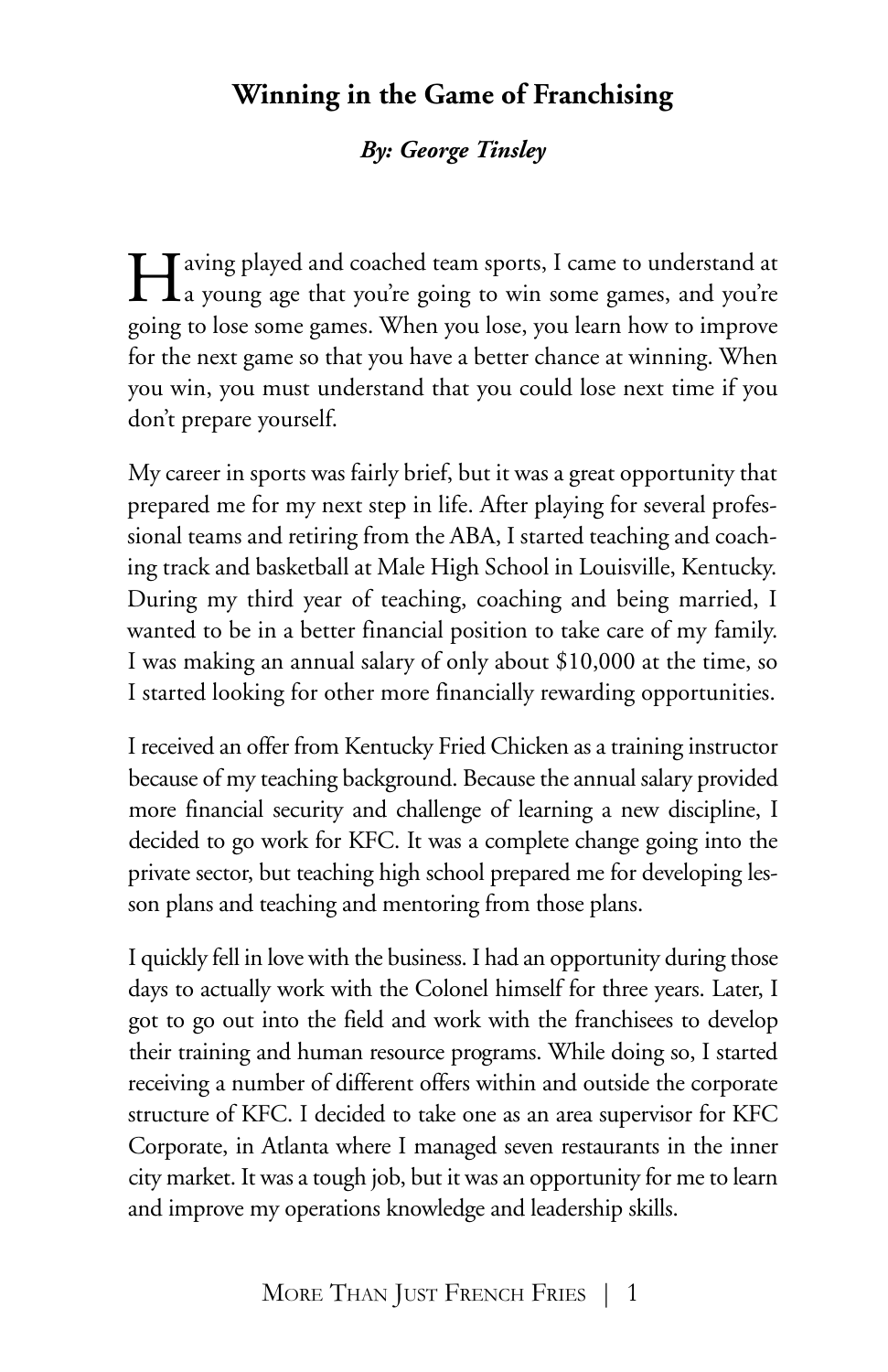I resigned from KFC Corporate after eight years and became a franchisee of one restaurant in 1984. Over the next several years, we built another restaurant each year. I got up to a total of about 12 KFC stores before I started selling off and diversifying my investments into other restaurant businesses. Now, my focus is both lateral as well as moving forward. All of my experiences in athletics and other areas of my life, both my successes and failures, prepared me to be who I am and do what I do today

## **Entering the Business World**

When I entered into the business world, it was easier for me to develop and study the game plan and understand how to build a team around it. I learned how to evaluate my business on a daily, weekly and monthly basis, which allowed me to fix issues along the way. In athletics, if players are not fitting in, the coach has to replace them. Having gone through the professional ranks of multiple industries, I understand that if you don't perform, you're not going to be around for long.

All of the lessons I learned from sports have affected how I handle myself in corporate environments and as an entrepreneur. Athletics taught me how to perform under stressful situations, how to be humble when dealing with clients and how to listen to others' opinions. All of those were transferable skills that have helped me excel as a business owner.

### **Can Anybody Be Successful in Business?**

I have seen so many brilliant people with business degrees from Stanford, Harvard and other prestigious schools that just haven't been successful in business. Some people do fine for themselves running one or five restaurants, but they may struggle when trying to operate on a larger scale. Then, there are certain individuals who can make 100, 200 or 300 restaurants thrive. It all depends upon their management skills.

Micromanaging is not good managing, if you plan large growth. Being an efficient manager or coach requires being able to delegate and trust your team members to do their jobs. You must allow your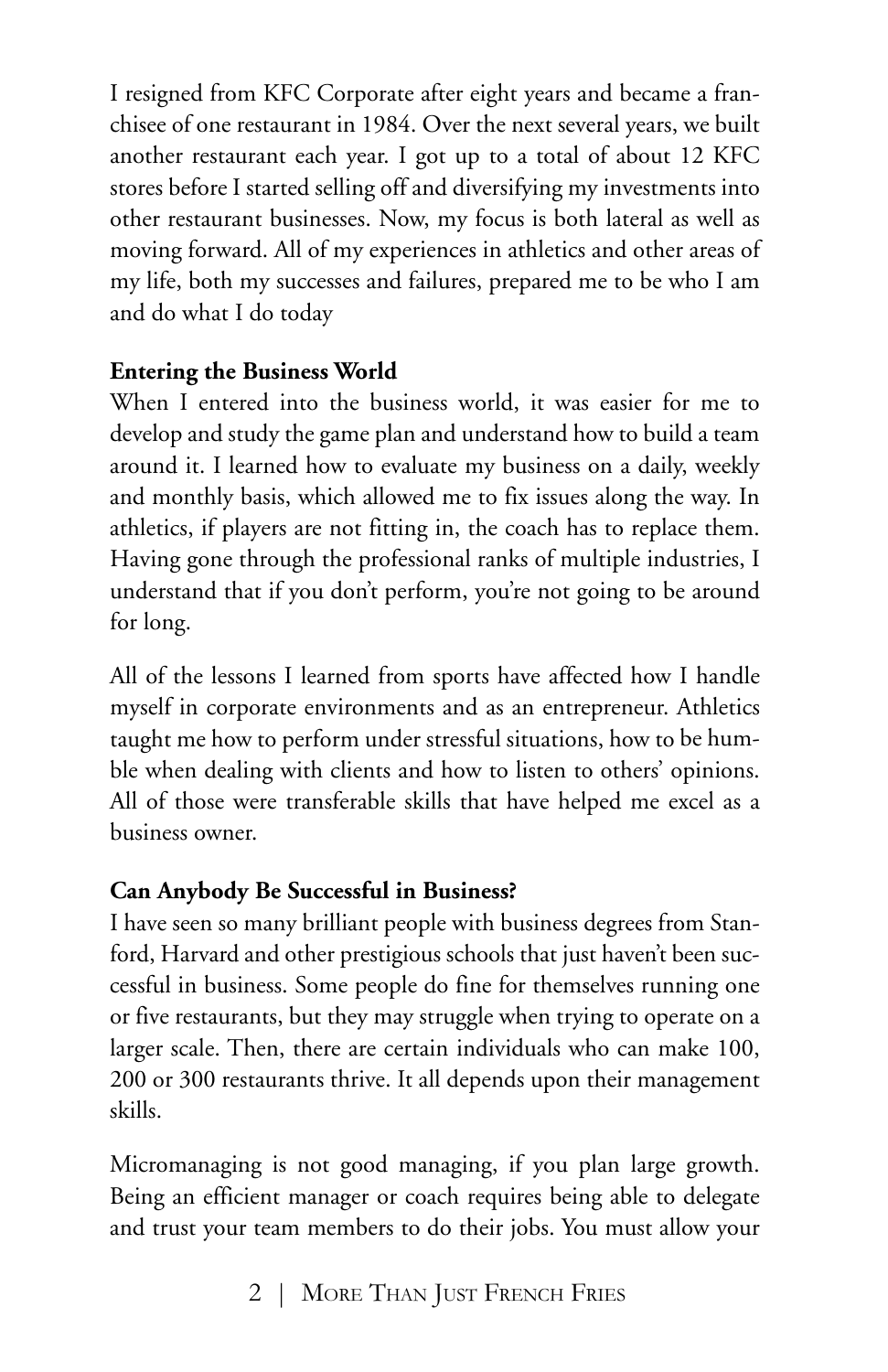crew some range to make their own decisions to attract quality talent, which is not an easy thing. Relinquishing responsibility takes a lot of trust, so you also must be able to evaluate people's performance on a regular basis to make sure that everybody is on the same page.

## **The Benefits of the Franchise Model**

Starting your own business from scratch often requires a large monetary investment in an untested concept with limited research and development around what you're getting into. On the flip side, franchising is a fantastic option for new entrepreneurs because the franchisor has already heavily invested in their concept. They've done the quality controls, they've done the research, they have a marketing team and they are committed to growing their brand. Once you pay the franchise fee, all of those resources are provided. As a potential franchisee, it's up to you to evaluate how good the franchisor is in those various areas to gauge their commitment to their franchisees.

Most new businesses fail within three to five years of opening their doors. But, most franchise stores are still operational well past that mark. Franchisors that have conducted a trade area analysis already have a tested game plan. They've been successful, and they're expanding, so teaming up with a proven franchisor greatly increases your own chances of succeeding.

# **Mistakes for Future Franchisees to Avoid**

I always tell prospective franchisees to do their due diligence. If you're curious about operating a Kentucky Fried Chicken business, go work for free. Get your hands dirty. If you're not willing to clean the restrooms, mop the floor or clean the parking lot at the beginning, you'll never know how it all comes together. You must understand how to order, how to do inventory, how to read your income statements and how to do daily controls. If you've seen all sides of the operation first hand, you won't be blindsided once you've actually got some skin in the game.

In addition to my teaching and coaching experience, one of the things that helped me was working at the corporate level for eight years in different departments. I was able to truly gain an understanding of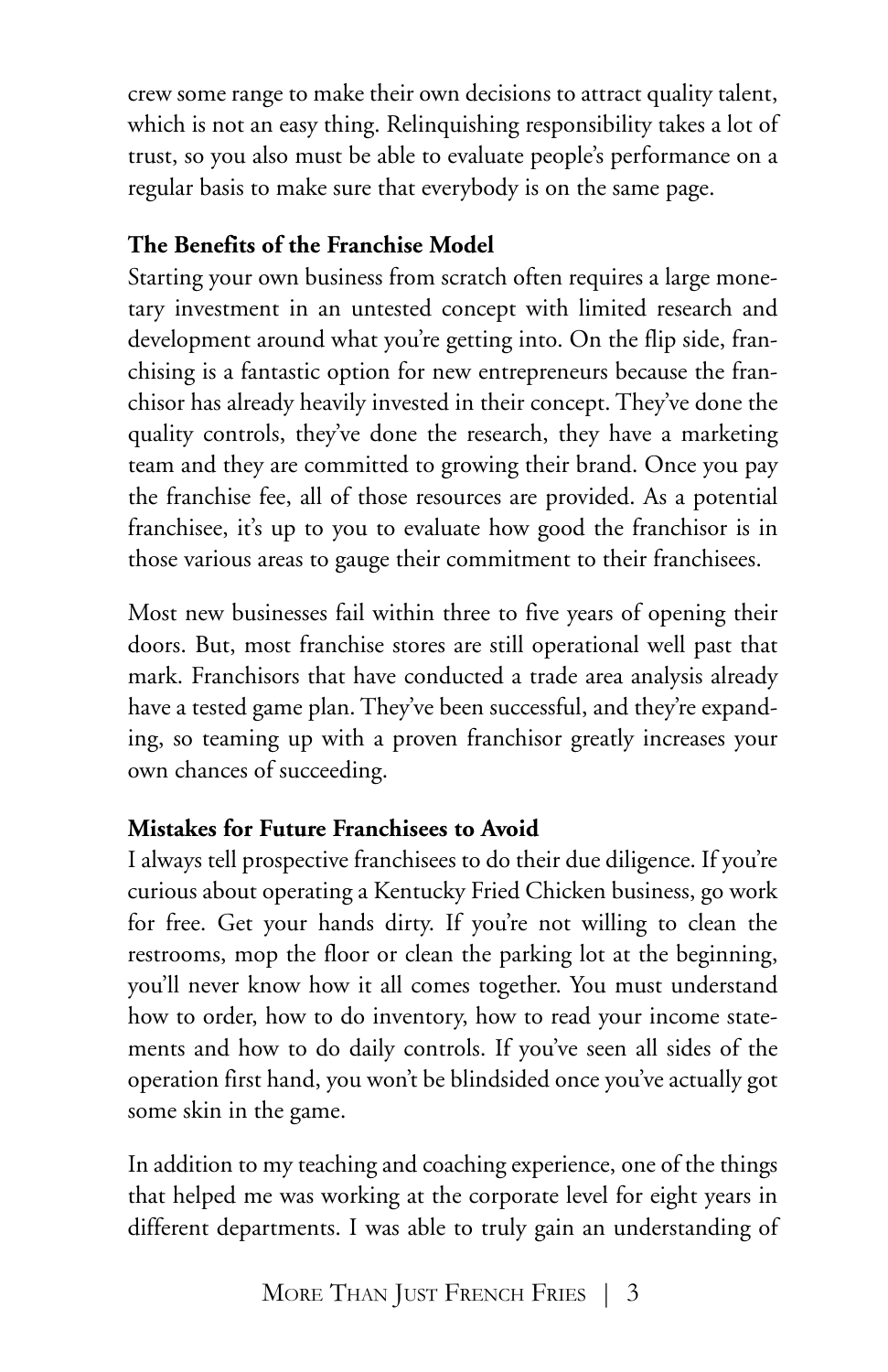how the business worked from top to bottom, which gave me a great advantage when I opened my own restaurant.

A lot of new owners are not willing to be hands-on. They want to buy a store and then go on vacation. While that lifestyle may sound appealing, this type of franchise ownership, known as an absentee owner, is a recipe for failure. If that is your objective, absentee ownership, you need to find a partner who is also financially invested to run things, or you're going to have to do it yourself.

### **The Advantages and Challenges of Self Employment**

Operating a business requires a certain temperament. At times, you have to step back and let your employees do their jobs, but you must be willing to make some cold, hard decisions if things are not happening. Sometimes you have to fire people. Sometimes you have to demote people. Sometimes you have family members involved in the business, which adds another layer of emotion and stress that can affect your personal life.

You're going to have rainy days, and you have to be well capitalized to make it through those tough times. You have to be willing to put money away, but you also have to reinvest your profits to buy new equipment, update your building, repave your parking lot and do whatever it takes to stay competitive. If a new highway comes in and redirects traffic, you might need to relocate.There are a lot of business decisions that you will need to be prepared to make and finance, during these hard times.

When you go from the corporate world to being an entrepreneur, you must be able to evaluate yourself on a regular basis. Instead of trying to please a boss while waiting for an annual review, you now have to be a self-starter who is constantly concerned about your own business. You're now protecting your own investment rather than watching someone else's. The measuring stick is a little bit different, but at the end of the day, you're doing it for yourself and your family, which I find to be more rewarding and more exciting than working for someone else.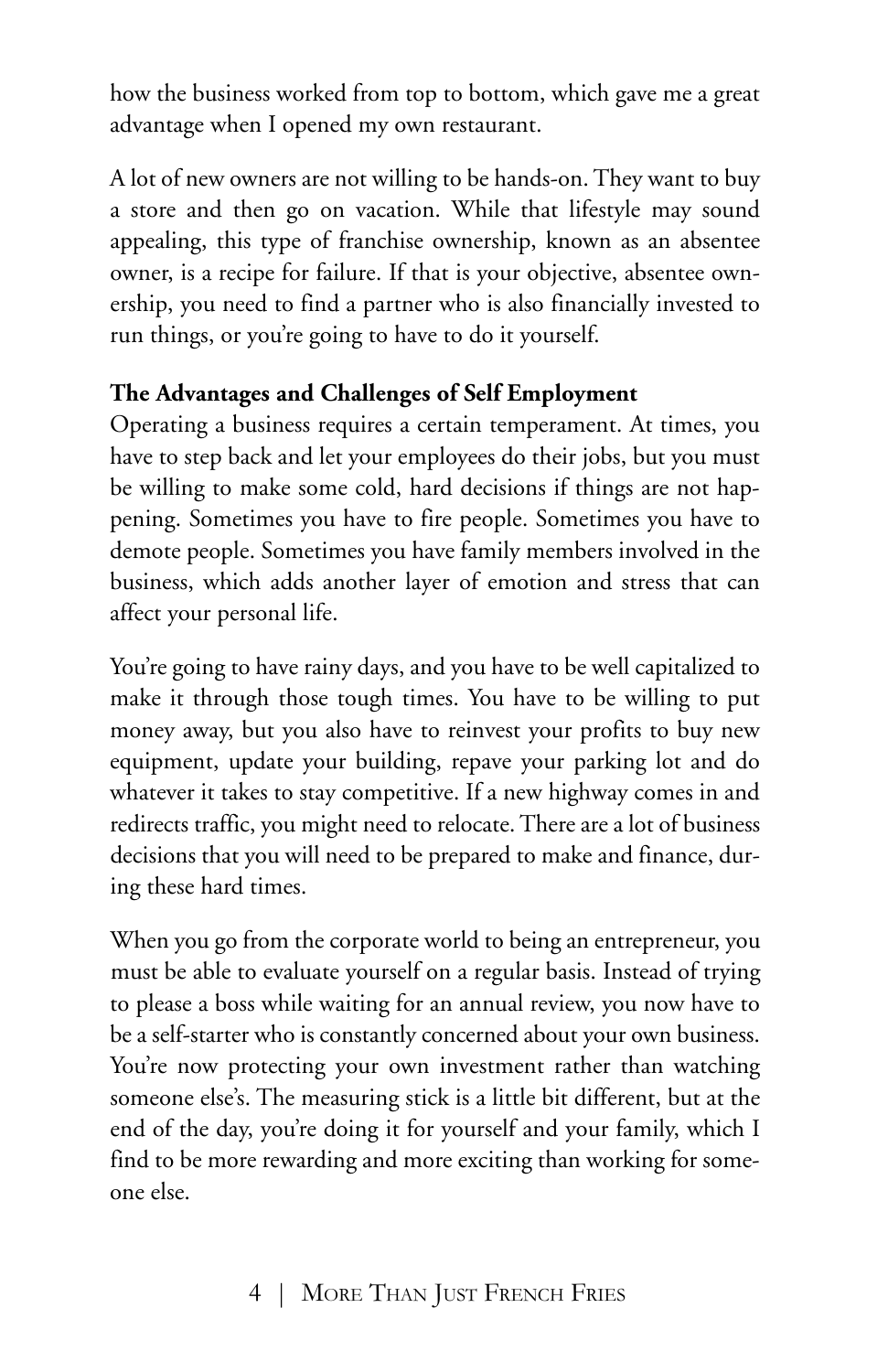## **What Does It Take to Succeed as a Franchisee?**

As a franchisee, you have to understand that the franchisor is also your competition in most businesses. Once again, I'll use Kentucky Fried Chicken as an example. If you're a KFC franchisee, you might have 10 or 15 restaurants, but KFC itself has hundreds of corporatelyowned restaurants that are competing with you in the same brand.

If the corporate restaurant is not running well, then it's going to reflect on your restaurant and vice versa. Corporations are typically publicly traded, and they're working to increase revenues and profits each year for their shareholders. They have a different business model. They're always trying something different each year to improve those margins, which will inevitably cause changes in the product, production or labor practices. As a franchisee, you have to keep up or make your own business decisions about what is best for your market.

If your store is in the same market as a corporate store, then you're competing against one another. If the franchisor decides they're going to run a "buy one, get another one free" special to grow their sales and draw in more customers, then you, as a franchisee, must follow suit to keep your customers from getting upset and going to the other store.

Before you buy into a franchise, carefully evaluate the franchisor to get a picture of their leadership capabilities. Understand their resources and what their track record has been like since they have been in existence. How many times have they been sued by their franchisees? What happens if your store goes out of business? What if the franchisor goes out of business, or if the corporation merges with another business? Being a successful franchisee may take a lot of time, planning and research, but I think following the franchise model is much easier than going out and starting something on your own.

### **The Role of the Franchisor**

Being part of a high quality, branded concept has certainly helped me during hard times. For example, during the fifth year of running my first restaurant, my building burned down. Had it not been for the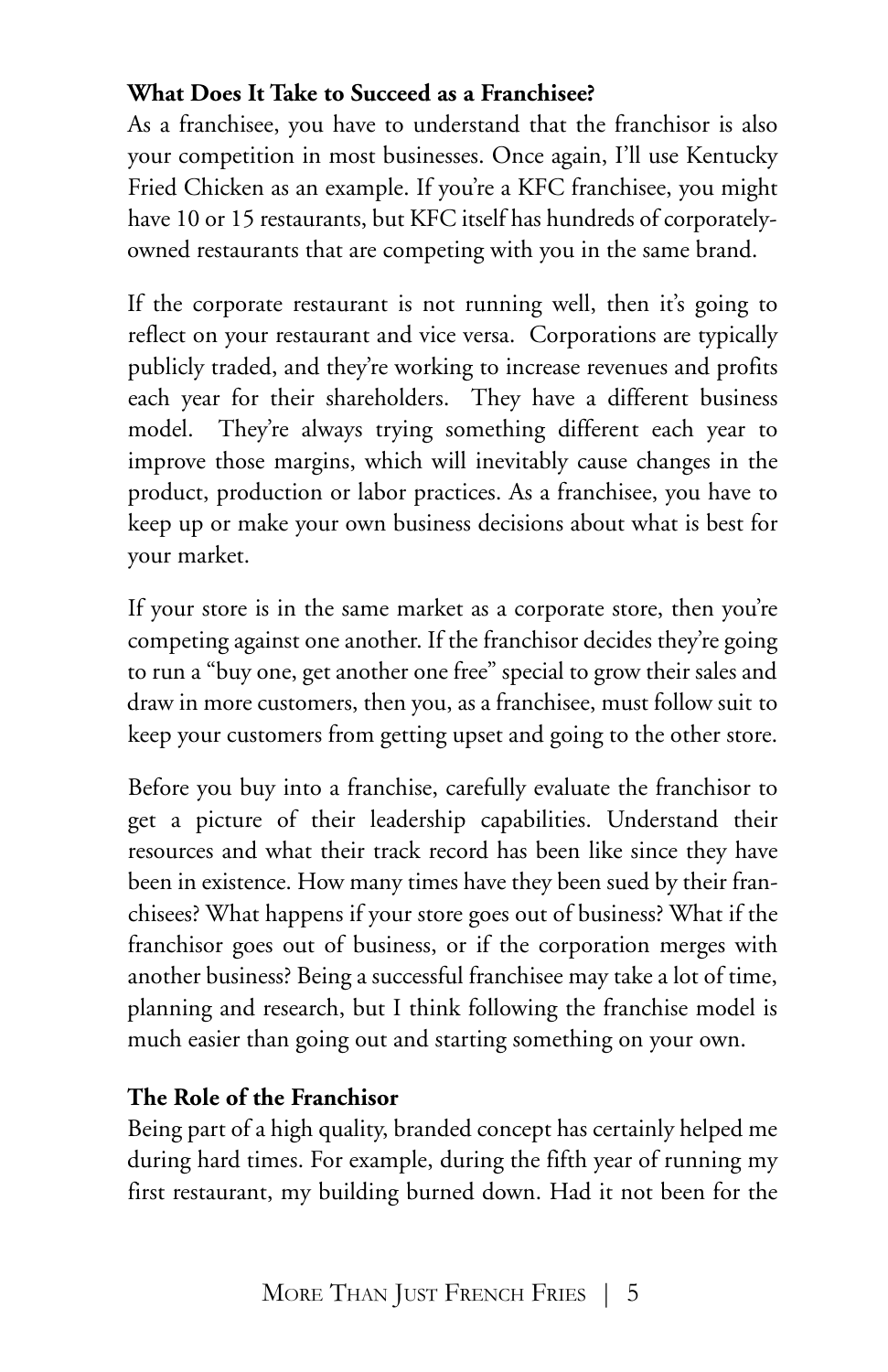franchisor, KFC Corporation, it would have been extremely difficult to recover.

Fortunately, KFC Corporation had developed vehicles to deliver and sell chicken out of, and I was able to develop from that concept. I took a couple of days, followed the lunch trucks that were moving around town and noted their delivery spots. Then I loaded up my truck up with products from another store and drove around selling chicken all day.

Before my restaurant burned down, we were doing right at \$1,000,000 annually. When we reopened after developing that trade area with our truck, we made \$2,000,000 the following year. Had not it been for the corporation and, of course, my desire and motivation to keep it going, we could have been out of business very quickly.

## **Advice to Future Franchisees**

Franchising is not a good option for everybody. When I tell people that I am a franchisee, the first thing they usually ask is, "How many stores do you have?" I try to get them to understand that bigger isn't always better. Whether you want to have one restaurant or 100 restaurants, whatever your goal is, you must stay involved in your business and not become an absentee owner.

The franchise business is always evolving, so you should take advantage of every opportunity and expose yourself to as much as you can. Go to workshops, go to seminars and meet professionals who have expertise in various fields. Don't limit your options to restaurants. There are franchises in the automotive industry, the home care services industry and even the multi-level marketing industry. A franchising consultant can help you find a good fit for your skill set. The most important thing is knowing yourself. However, you also need that burning desire for success to motivate you to get up earlier, stay later and work a little bit harder than your competition.

All the best,

Mr. T.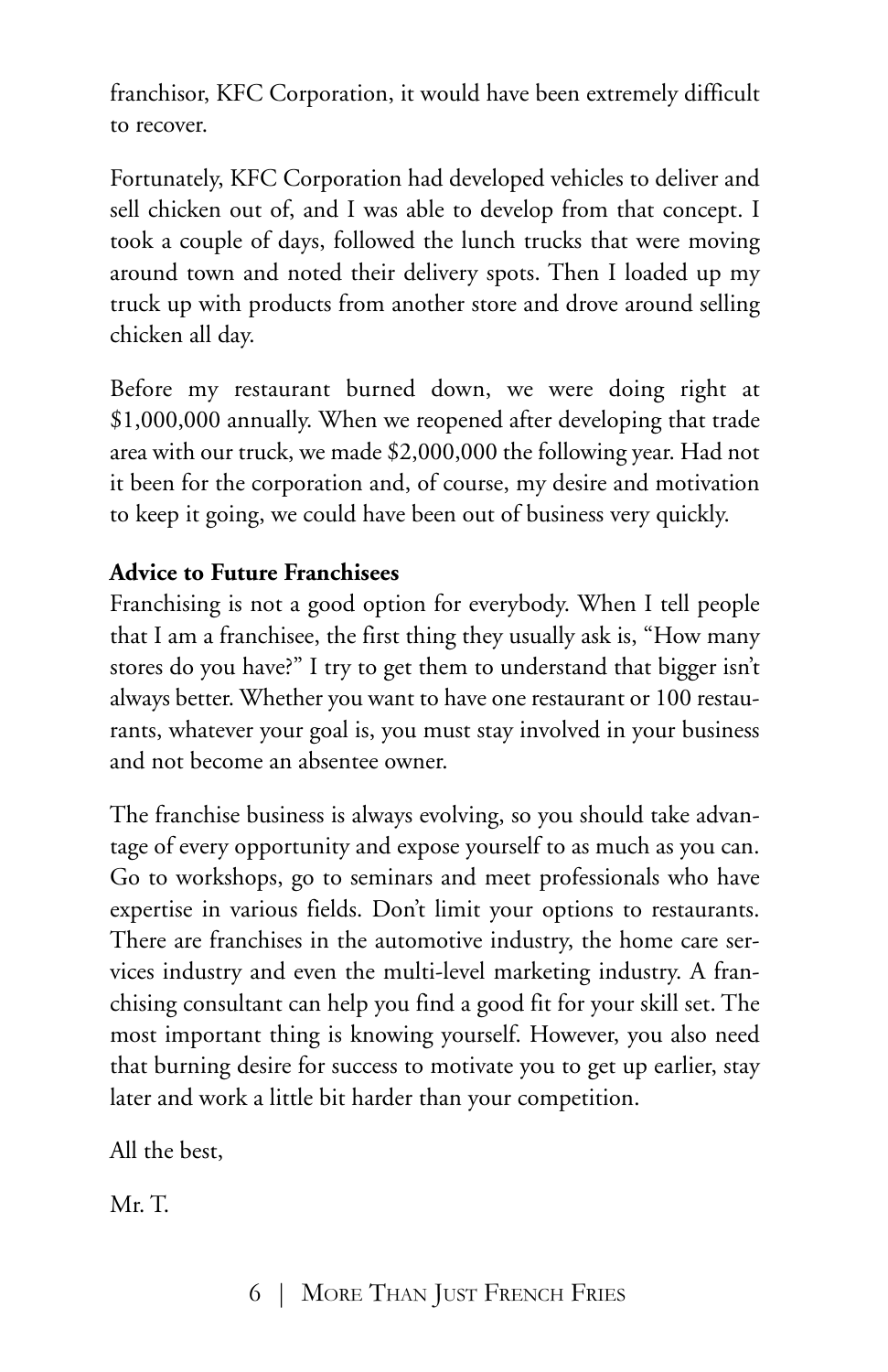"Smile every chance you get. Not because life has been easy, perfect, or exactly as you had anticipated, but because you choose to be happy and grateful for all the good things you do have and all the problems you know that you don't have."

## **About George Tinsley**



George Tinsley Sr.'s road to success could be likened to that of a rags-to-riches story. His is a life story of faith, tenacity, education and a white-hot desire to succeed. George's unyielding determination and strong work ethic are the true gifts that catapulted him to a lifetime of multiple careers, professional achievements, business success and

meaningful contributions to improving the lives of others. George William Tinsley grew up in Smoketown, an inner-city neighborhood one mile southeast of downtown Louisville, Ky. Smoketown has been a historically black neighborhood since the Civil War and is the only neighborhood in the city that has had such a continuous presence.

Despite many obstacles, Tinsley capitalized on his athletic gifts and was recruited on scholarship to Kentucky Wesleyan College in 1966, and as a freshman he led the team to the first of three Division II NCAA National Championships. He quickly earned the reputation of being a 'defensive demon', and would take the Panthers on to two national titles in 1968 and 1969, for which he was twice named All-American, selected as an alternate to the 1968 U.S. Olympic Team, and would soon be drafted to the old American Basketball League to play for the Oaks, Washington Capitals, Miami Floridians, Kentucky Colonels and the New York Nets.

Tinsley was already prepared to pursue other options when his threeyear tour with the ABA ended in 1972. He graduated from Kentucky Wesleyan on the Dean's List and was the first African-American to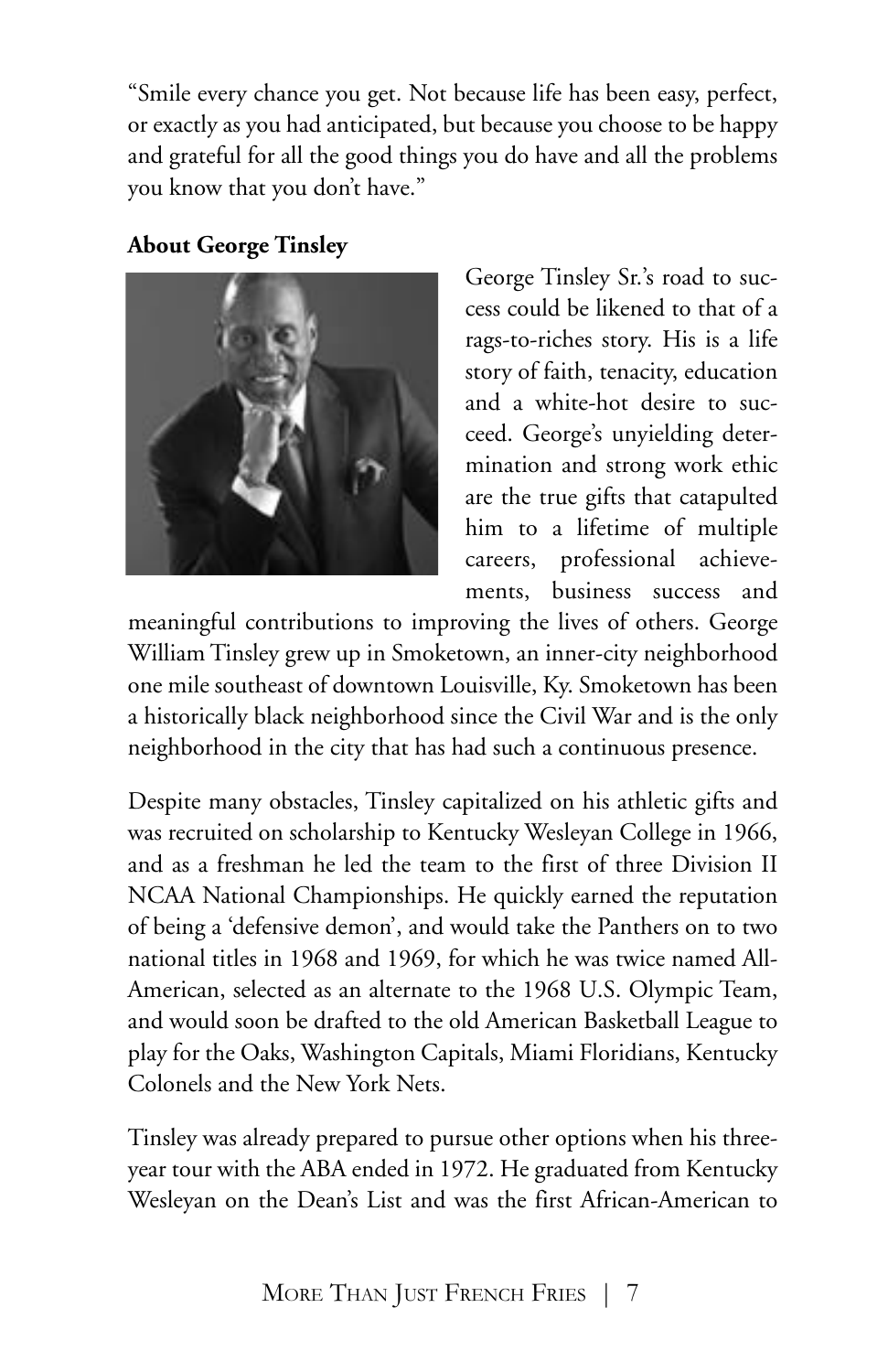receive the prestigious Oak and Ivy Award for academic achievement. Tinsley transitioned his talent for team management to the corporate sector, beginning with an 8-year management career at Kentucky Fried Chicken Corporation where he paved the way to his first franchise in 1984. Within 5 years he had acquired and built 5 more franchises and in 1989 was named KFCC's Premier Operator, the highest honor presented to franchisees. Today, George Tinsley is the President and CEO of PenGeo Inc., Tinsley Family Concessions, Inc., The Tinsley Group, Inc.,Tinsley-Bridgeman, LLC, and GW Tinsley Consulting, LLC. His company owns and operates more than 50 franchises in Florida and Kentucky.

After 30 years of entrepreneurship, Tinsley holds as many records in business as he does in basketball. He was honored as KFCC's Premier Operator for a second time in 1994. His KFC restaurant, located in Auburndale has won the KFC Million Dollar Sales Award since 1986. His KFC restaurant has been in the top five sales category, per town size, since 1986. His TGI Friday in Tampa has won the Highest Domestic Franchise Sales award and the Domestic Franchise of the Year award nine straight years.

Tinsley was named Florida's Minority Entrepreneur of the Year in 1989, inducted into the Louisville Male High School Hall of Fame in 1986, inducted into the Smoketown Hall of Fame 1985 and was named Winter Haven Businessman of the year in 2010. He was inducted to the Kentucky Wesleyan Alumni Hall of Fame in 2005, the Kentucky Black Sports Hall of Fame in 2011, the Kentucky Athletic Hall of Fame in 2011, and recently into the Kentucky Wesleyan College Athletic Hall of Fame Inaugural Class of 2013. Tinsley also holds an Honorary Doctorate Degree from Kentucky Wesleyan in Humanities. In 2010 He had the distinction of being the first athlete and African American to give the commencement speech in the school's history.

In the midst of all his success, Tinsley says his greatest treasure is his family. He and his wife of forty-three years, Seretha, have two children, Penni and George, II.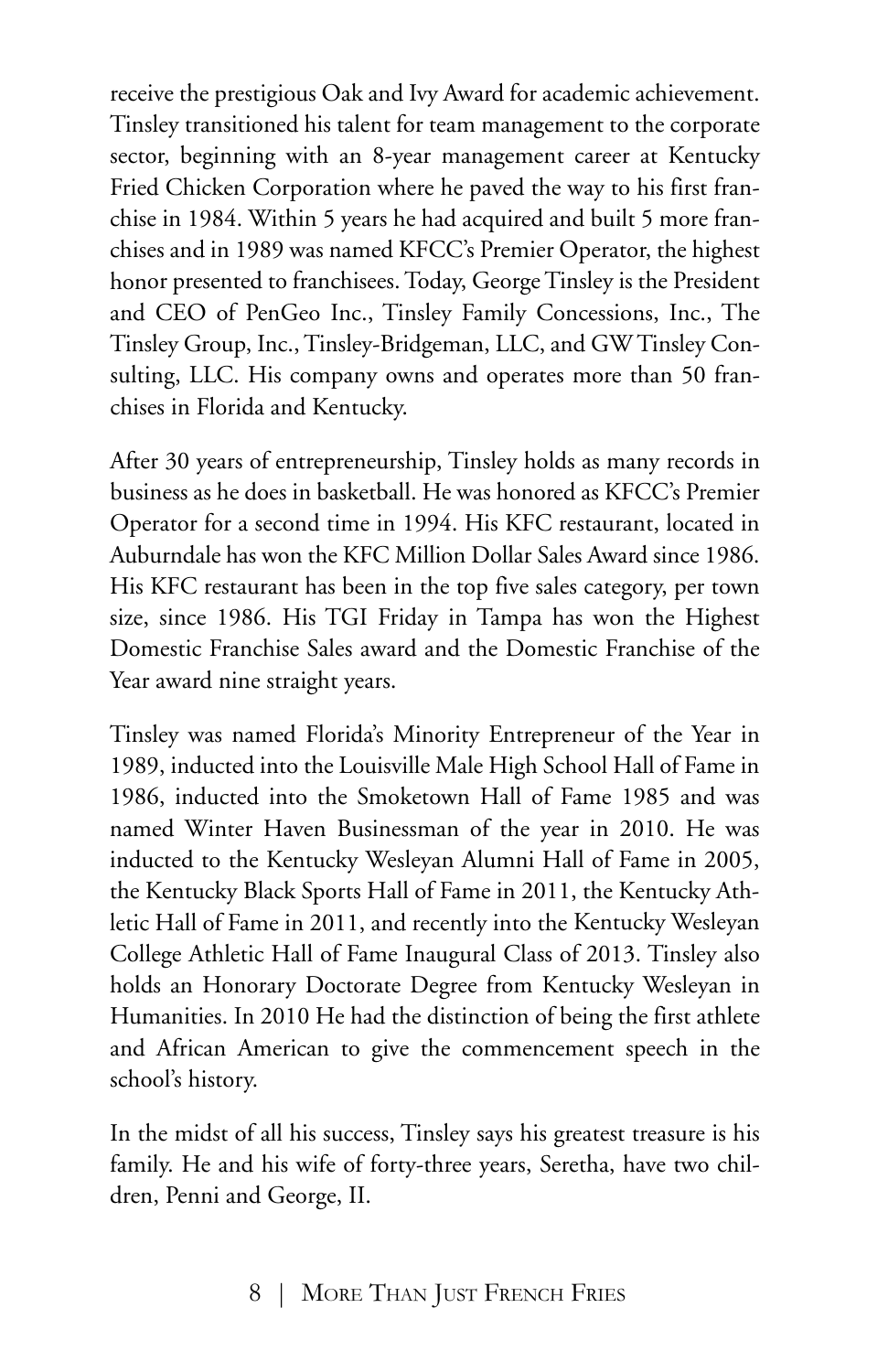# **Diversity in Franchises**

## *By: Jose Torres*

The of the greatest things about the United States is its represen- $\boldsymbol{J}$  tation of global cultures. In the corporate world, I have had the privilege of working with foreign nationals from several parts of the globe. I was raised in Puerto Rico. I moved to the United States to attend college and grad school before entering the corporate world. Part of my time was spent in the USA, and part of it was spent in Latin America in different high-level positions.

At one point, I decided I wanted to take charge of my career and work for myself. As time passed, I learned that our time and our lives are valuable. I was tired of spending my time and skills making someone else's dream come true. I wanted to start living with the purpose of making my dreams come true.

My next step was starting my own boutique consulting company to help other companies move upward. During that time, I was exposed to the franchise world, and I was hooked. I started to realize the power of this opportunity as I worked with two franchises. As a Hispanic, I especially wanted to help Latinos, and other foreign nationals in my area of South Florida, discover and enter the rewarding world of franchising.

## **Why Now Is the Time for Hispanics to Enter the Franchising World**

Over the past several decades, the Hispanic population in the United States has grown exponentially. It is growing at about five times the rate of the rest of the country's population, and Hispanic business ownership has increased by nearly 40 percent in recent years. The population of immigrants from all over the world is increasing as a whole throughout the country. These are a few good reasons for Hispanics to consider franchising: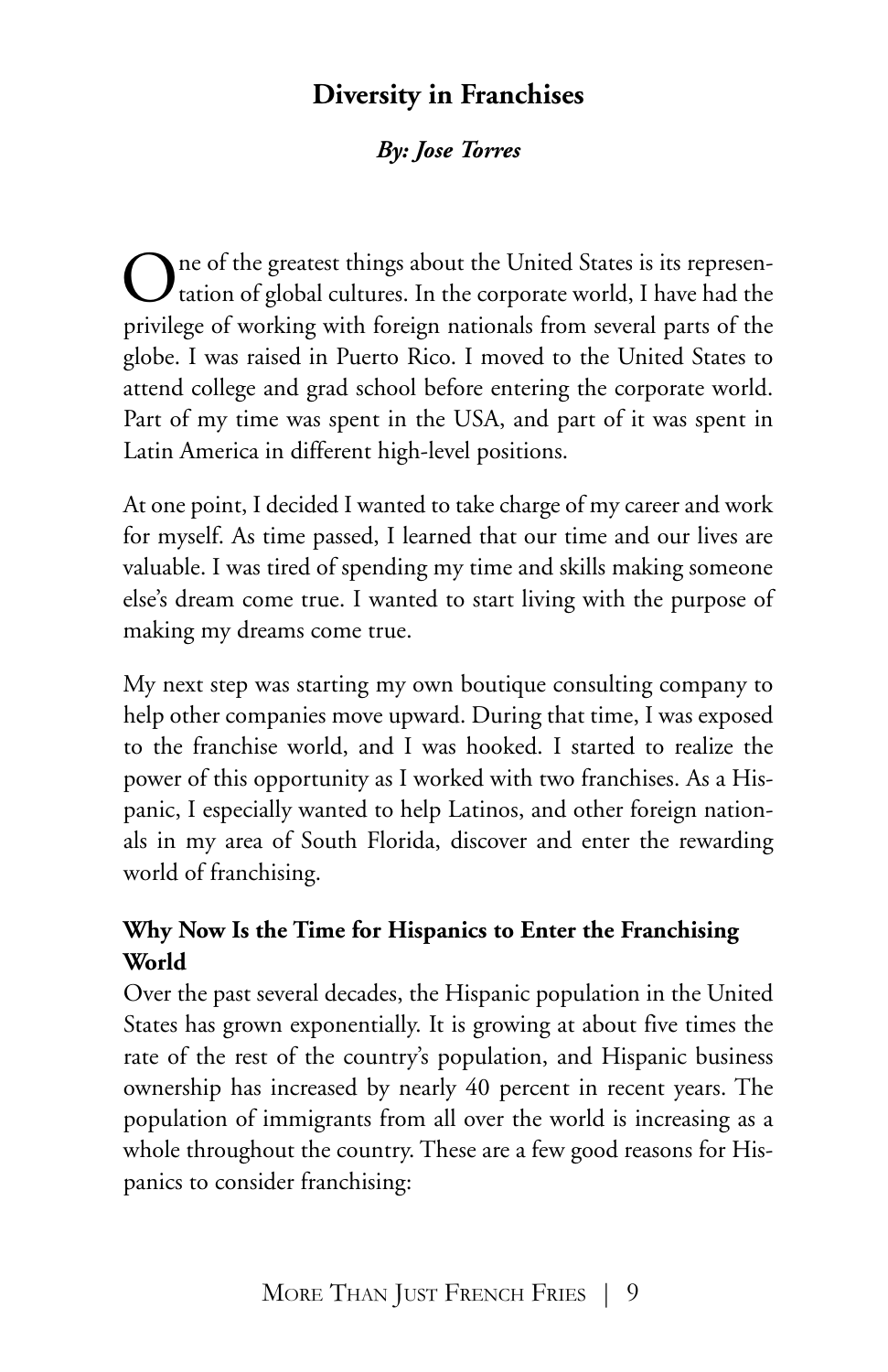- 1. They already have some valuable insight. Since Hispanics represent the fastest-growing population, who better to serve them than fellow Hispanics? There is a cultural familiarity, and we all know what everyone from our culture likes and doesn't like.
- 2. There are so many different opportunities. One of the detrimental lessons learned in Latin America is that franchises are all restaurants or retail stores. In most countries throughout the region, that's exactly what franchises are. So, it's natural to move to the United States and think that about all franchises here. However, there are many different opportunities beyond those options. There's automotive, services and much more.
- 3. They have a natural entrepreneurial spirit. One of the main reasons why people enjoy traveling through Latin America is the huge variety of unique businesses and products. Hispanics are naturally creative and have an instinctive drive to succeed. They look for ways to make money, maximize their ROI and still take the time to enjoy life.

One day working in an independent business in Mexico compared to a day in corporate America is about as opposite as a work day can get. There's not much time to enjoy life in the corporate world. When you're a franchise owner and an entrepreneur, you still have time for your family, fun and relaxation.

### **Starting from Scratch vs. Moving Forward**

According to the International Franchise Association, about 10 percent of the franchising industry is made up of Hispanics. They account for almost 20 percent of the population in the United States. So, you might ask why there are not more Hispanics as franchise owners. This is mostly due to a lack of franchises targeting this eager and capable market, and they don't provide the right educational materials for Hispanics to gain an interest on their own.

In the past, our grandparents and earlier generations believed that you had to build something from scratch if you wanted to be a business owner. It was easier to do then. Today, we are seeing more people who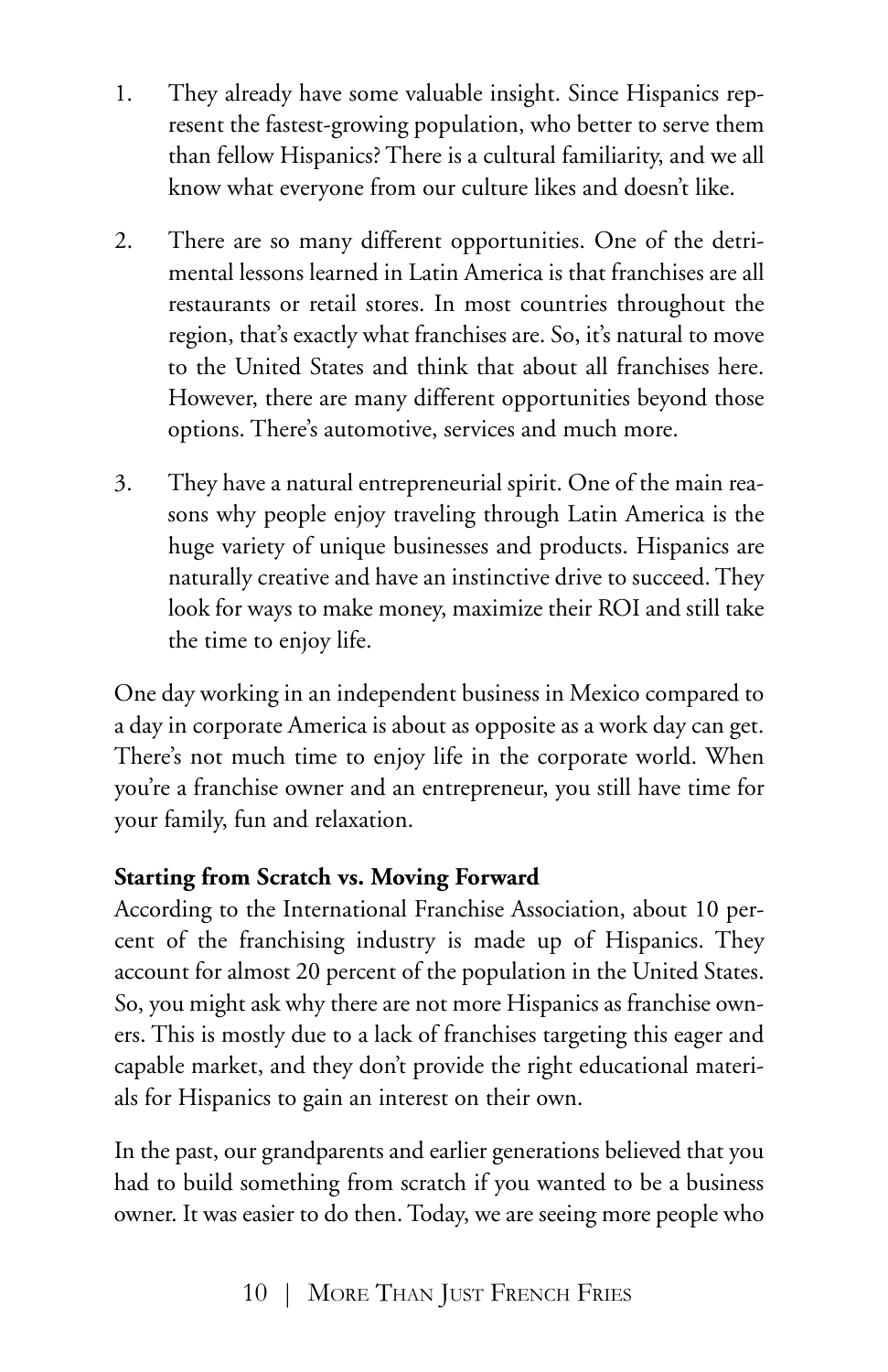are willing to take an existing concept instead and move forward with it. The advantage of franchising is that you're already part of an established name, and you still get the best benefits of being a business owner.

You already have the right mindset! All you need is the right skill set and resources.

## **How to Get the Skills**

The good thing about Hispanics is their get-up-and-go attitude. They're willing to do what it takes to survive and succeed, and they're not afraid of working hard to get there. This is exactly why franchising is a great choice. These are a few key steps toward getting the right skills.

*Start by getting a feel for the business.* You can actually develop a strong skill set simply by working in your desired franchise. Start out as an employee. If you work in a clerical job or in a customer service job, you will get a good feel for how things operate. When I say this, I mean working for a branch of the franchise. For example, if you wanted to open a franchise branch someday, you would work for a franchise store near you and not the corporate headquarters of the company.

*Study to earn a degree.* As a Hispanic, you have many great educational opportunities today. There are scholarships specifically for Hispanics and for Hispanic entrepreneurs. There are government loans and grants as well. Earn a business-related degree to get the knowledge needed to be a successful entrepreneur and franchising star.

*Talk to a mentor.* Other franchise owners are usually out to help you. Don't fall into the trap of viewing them only as competitors or people who cannot be trusted. Reach out to other franchise owners for help and mentoring. You will be surprised to find that the majority of franchise owners are more than happy to share their knowledge and learning experiences.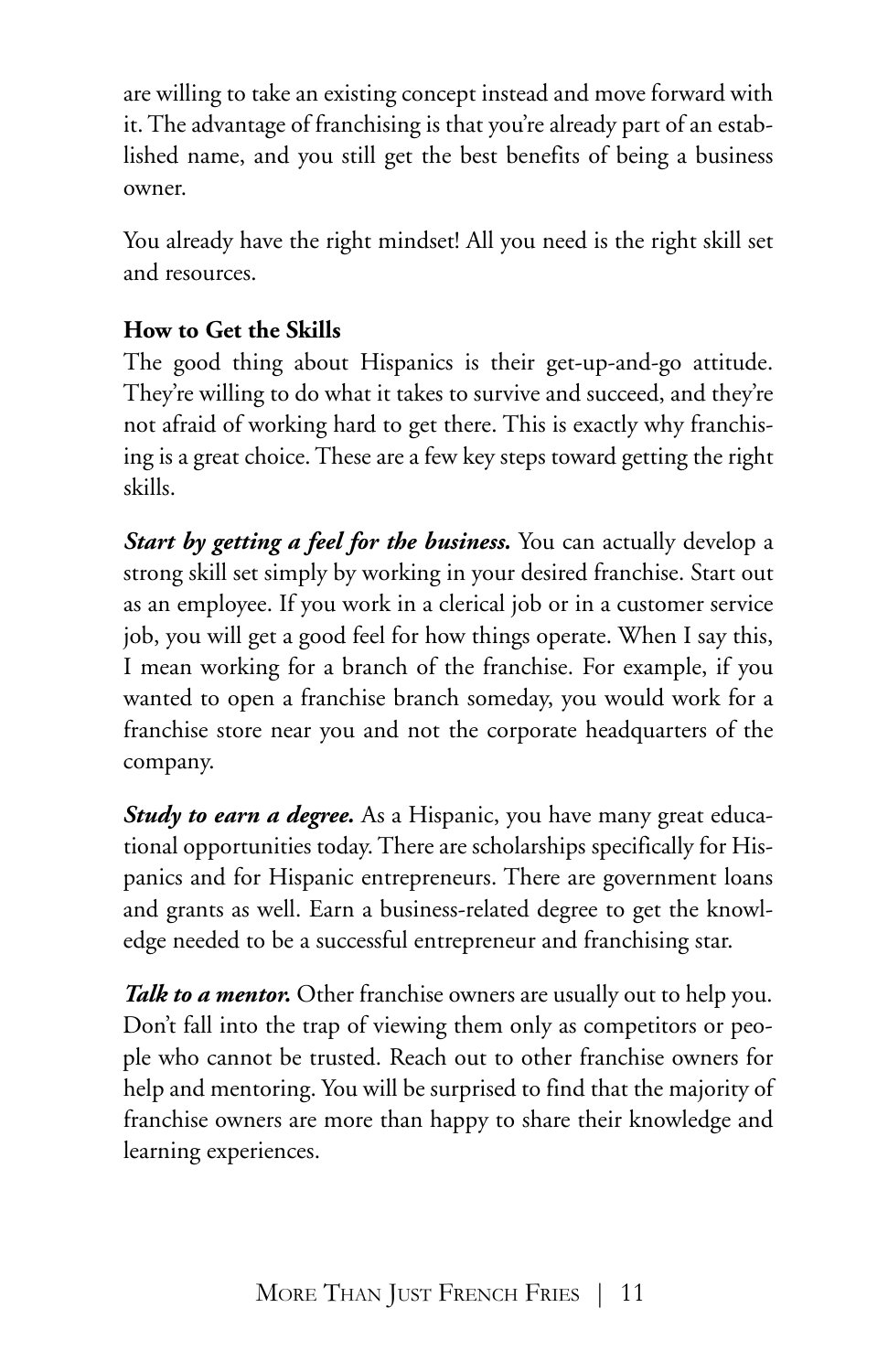#### **How to Get the Resources**

One of the biggest hurdles you'll encounter as an aspiring franchise owner is getting the funds to start your business. If you are patient and persistent, you can probably find some grants. Also, there are some other ways to get the resources:

- Involve your family. Another great thing about Hispanics is their strong family bond. In chapter eight of this book, you can learn from Leslie Kuban about the benefits of multigenerational family business ownership. Franchising is a great way to have a family business today. People are going into business with their parents, siblings, aunts, uncles and children. What you get are pooled resources and trustworthy business partners.
- Consider loans or crowdfunding. There are many different types of funding options. Crowdfunding and small business loans are common choices if you don't have a lot of money to invest up front. Talk to a loan officer or financial adviser. The Small Business Administration is also a great resource for finding funding. They help small business owners and aspiring franchise owners get on their feet. Also, the International Franchise Association has special funds for helping minorities buy franchises and pay the required fees.

### **The Success Stories Are Real**

I've had the honor of helping many people who came to the United States from Latin America. I've watched them succeed with automotive, retail, food and service-related franchises. For middle-class Hispanics who immigrated to the United States and are not sure what to do for work, buying a franchise is a good investment. As someone else's employee, your job is never really secure. You can have different odd jobs. However, those are never reliable or steady. If you want stability and the power to make a brighter future for yourself and your family, a franchise can be your ticket to living that dream.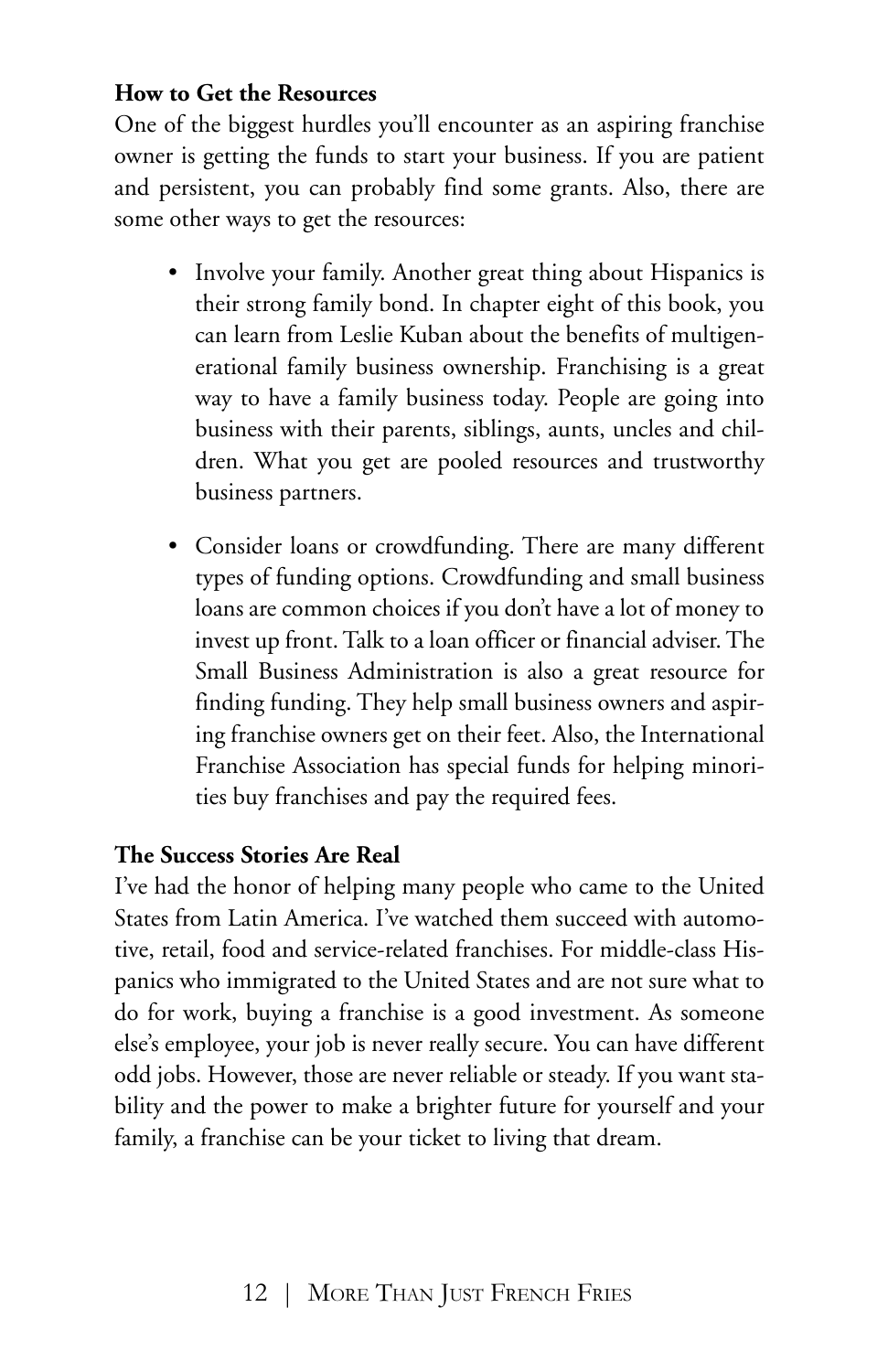## **Tips for Success**

My passion is seeing foreign nationals succeed in their goals. If you're a first-generation resident in the U.S., you'll have to work harder than citizens who were born here to succeed. If you have the drive to do it, you can if you follow the advice in this book. These essential tips will help you prepare to take that first big step toward franchise ownership:

- Polish your English skills until you are proficient.
- As a new entrepreneur, look for low-risk business opportunities.
- Compare your work skill set to the franchise's required skill set to ensure coherence.

If you're an immigrant with a work visa and want to run a franchise, you need to be prepared to succeed. When a natural-born citizen fails, he can go on to do something else. You must be successful to maintain your visa, your home and your income. This is especially true if your family depends on you.There are resources and tools available to help you succeed. Research, educate yourself and reach out for help.

To succeed, always trust and follow the franchising system.

# **About Jose Torres**



Jose Torres is the Managing Partner with FranNet of South Florida, a leading franchise advisory and development services firm with over 50 offices in North America, Canada and International. Jose has over 20 years of general business management, marketing and sales experience in the consumer goods and services industry.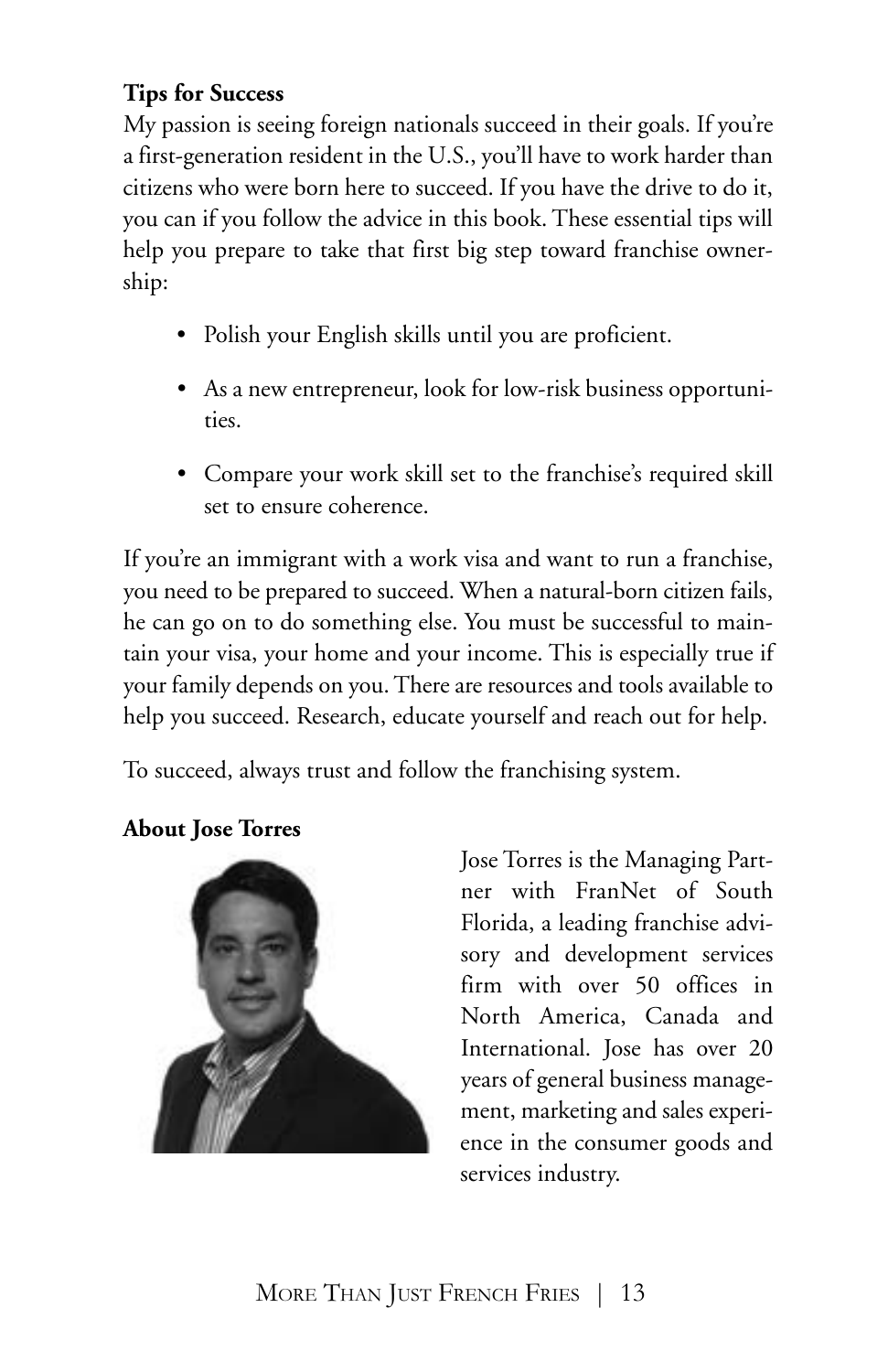Prior to joining FranNet, he served as an advisor and investor to early stage companies who franchised their business concepts in the healthy fast casual food and beverage segment. During his career, Jose has held domestic and international senior executive positions in Fortune 500 Firms such as Kraft Foods, Philip Morris and Miller Brewing Company. His areas of expertise include management innovation, entrepreneurship, leadership development, and strategic planning. He now specializes in advising entrepreneurs, executives in transition and investors/startup companies realize the benefits and opportunities that franchising offers.

He provides FREE consultations to individuals, matching their goals for personal, professional and financial achievement with carefully selected national franchise companies. Jose regularly facilitates business acquisition workshops sponsored by the Small Business Administration in Miami, Small Business Development Centers and various nationally recognized private outplacement firms and other organizations.

Jose has an MBA from MIT Sloan School of Management in Cambridge, MA and an undergraduate degree in food marketing and distribution from St. Joseph's University in Philadelphia, PA. He is an active member of the National Society of Hispanic MBAs, Minority Chamber of Commerce, International Franchise Association and volunteer counselor of the Small Business Development Center in South Florida.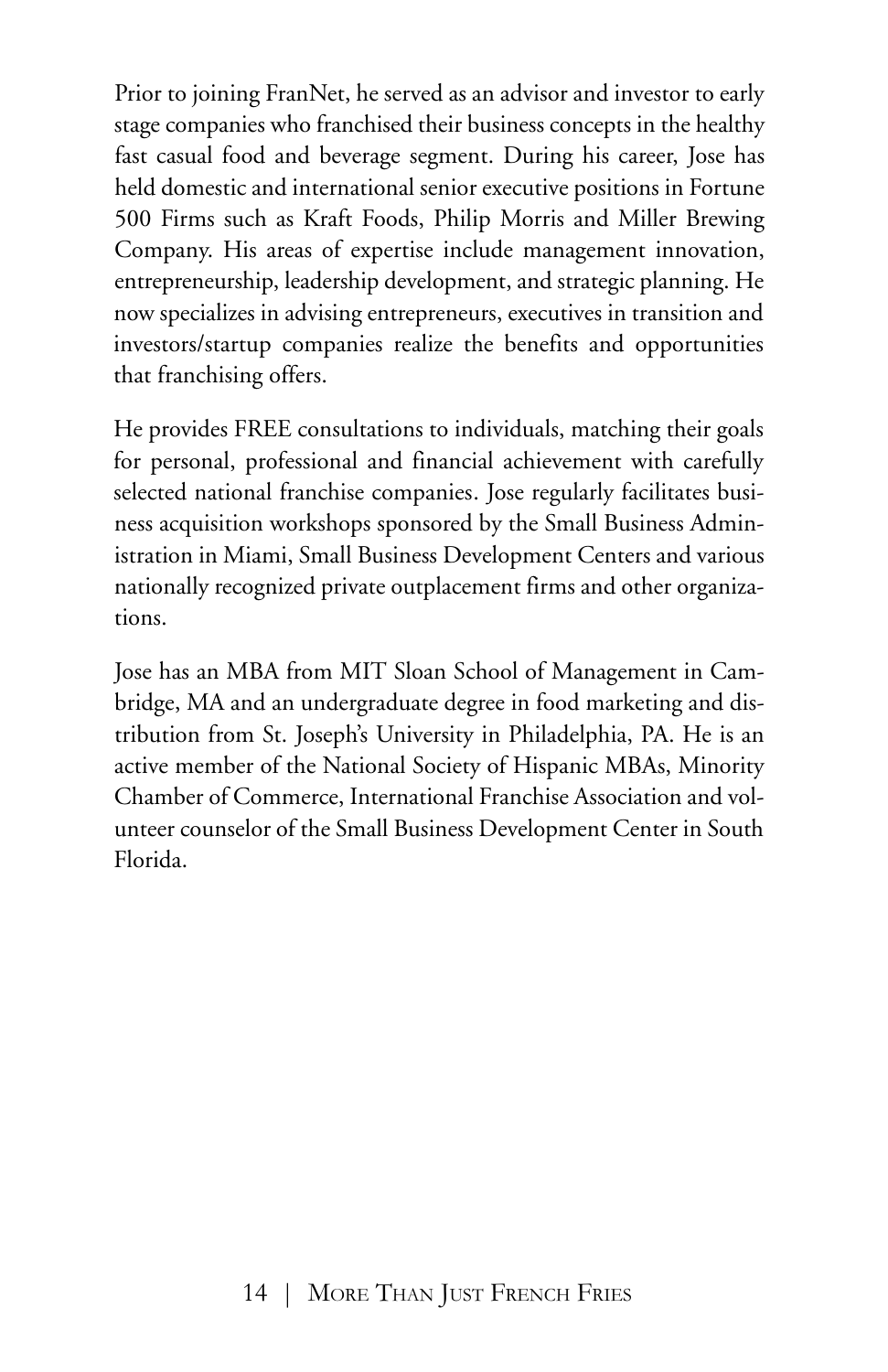# **The Importance of Values in Building a High Performance Culture**

#### *By: Steve Greenbaum*

 $\bigvee$ hen my company, PostNet, first got involved in the franchise industry in 1993, it didn't seem like a lot of thought was given to how to make franchise owners feel like they really were part of the bigger picture rather than just being expected to operate according to the franchisor's system. We all want franchisees to follow our system, but we also want them to share our passion, vision and values – especially when it impacts customer satisfaction. Today, franchise companies do a much better job of engaging and inspiring their franchisees through the creation and expression of values and culture.

#### **Why Culture is Key to the Success of a Business**

Think of products and services as the body of a business. The heart, or soul, of the business is its culture. A business without a solid culture lacks a soul. Many of us have visited businesses that lack a soul. What you find are uninspired, disinterested people who are going through the motions. You stand in a line for a while, and no one looks up to say, "I'll be right with you, sir or ma'am." When employees are unclear on what the company's culture or values are, customers feel it.

#### **Four Fundamental Values for a Successful Business**

Most people today expect values like honesty, integrity, and trust. You hear a lot about them, and you see them on mission, vision or value statements. Those values should be inherent and expected in every business. I like to look at it a little bit differently.

Here are four values that I believe the most successful franchise companies today share:

• Authenticity - People want to know that they're doing business with people who are honest, sincere and genuine. Authenticity cuts through the clutter and builds confidence and trust.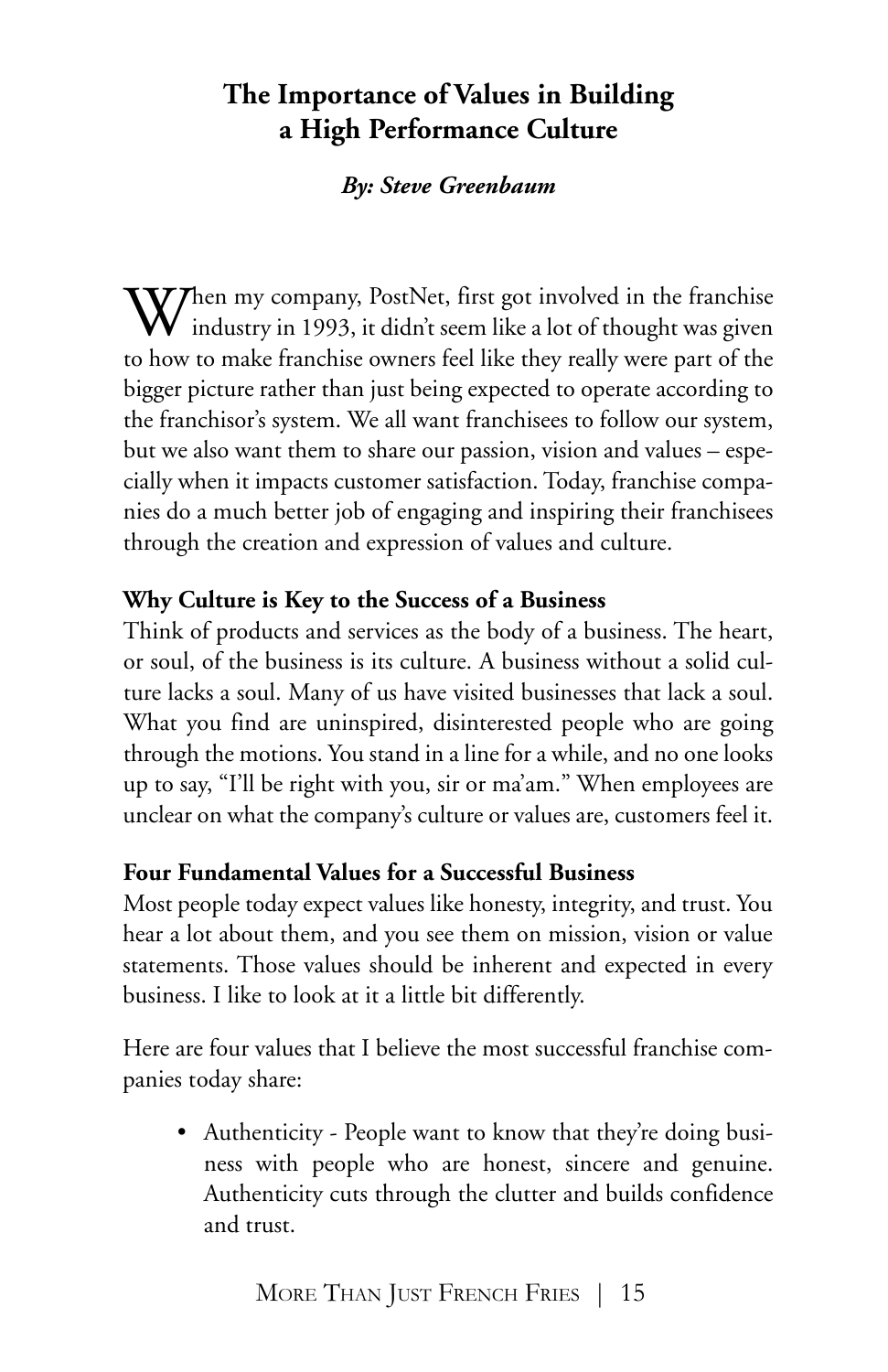- Purpose People like to do business with companies that seek to serve a higher purpose or the greater good. For example, our business, PostNet is much more than a printing, marketing and shipping franchise. We help create jobs and support communities by helping local businesses succeed.
- Inclusiveness People want to be heard, and they want to feel like their opinion matters. Some of the best ideas in franchising have come from franchisees and franchisor team members, because the franchisor took the time to include them in the conversation and to listen.
- Transparency Whether you are a customer, a team member, a franchisee or the franchisor, everyone likes to know that what they see is what they get. Sharing information, goals or even financials is a great way to illustrate transparency.

### **Embracing a Brand's Core Values**

Most franchises have already adopted a mission, vision and values. Their goal is to identify like-minded, financially qualified people who embrace what the organization is trying to accomplish. For example, at PostNet, one of our core values is "Attitude Plus Execution Equals Performance." You can have a team member that's got a great attitude, yet their skills may be lacking, and no matter how good their attitude is, they are not going to succeed in their role. You can also have an incredibly skilled team member with a less than positive attitude.This value, for us, means that attitude or execution doesn't work well without the other. We hire to that, we train to that and we recruit new franchisees seeking that quality. It's a critical part of our business. In order for values to be embraced, they have to be lived, illustrated through actions and frequently spoken to by everyone in the organization.

#### **The PostNet Difference**

We have a lot of competitors that do many of the things we do. The one thing we know we can do better than anyone else is deliver on our brand promise of exceptional service through the expression of our culture and values. You can tell the difference the moment you walk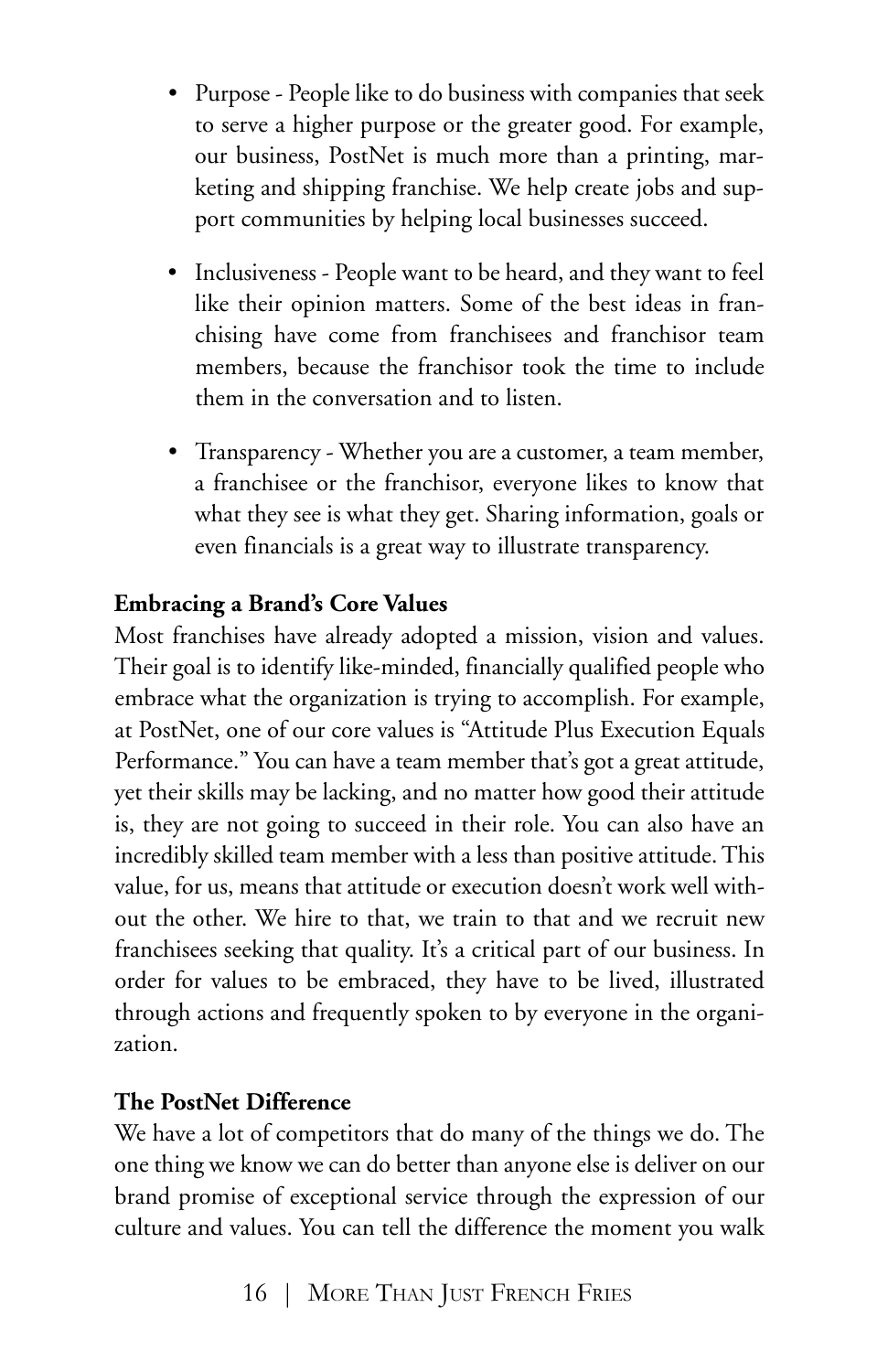in to a PostNet. It's not just in the way you are greeted but the obvious fact that our franchise owner and their team members are sincerely interested in providing business-enhancing solutions to serve your needs. They'll go the extra mile for you to meet urgent deadlines or solve your business challenges. That's the true expression of the heart or soul of the business, not just the delivery of its products or services.

### **The Correlation Between Culture, Values and Teamwork**

When people feel included, valued and inspired, that can make for a very powerful team. I agree 1000 percent with the concept that no one is above anything in any organization. Even though I am an owner and founder of PostNet, I am prepared to do whatever it takes to get the job done. When the coffee maker runs out here, we all make coffee. Likewise, when I was on season four of Undercover Boss, I can't tell you how much positive feedback I received from our franchise partners seeing me in the center working with customers, handling difficult situations, and really walking in their shoes.

### **Raising Awareness of Brand Culture and Values in the Workplace**

Oftentimes, people buy franchises without understanding that leadership is every bit as important as business operations. Their job is to build, lead and manage their teams and their organization. Franchisees must live, share and communicate their franchise's values and recognize team members who exceed expectations.

There are companies that recognize people who meet or exceed cultural expectations on a regular basis. That can be done with something as simple as a thoughtful personal thank you or in a group or team meeting environment. Recognition can also include gift cards, awards and certificates. No matter how you choose to recognize people, do so in a way that illustrates how that team member exemplified your culture or values and how that positively impacted the business.

### **Strategies for Employee Recognition**

Your team will become more inspired by you getting to know you and you them. By taking the time to learn more about them, you can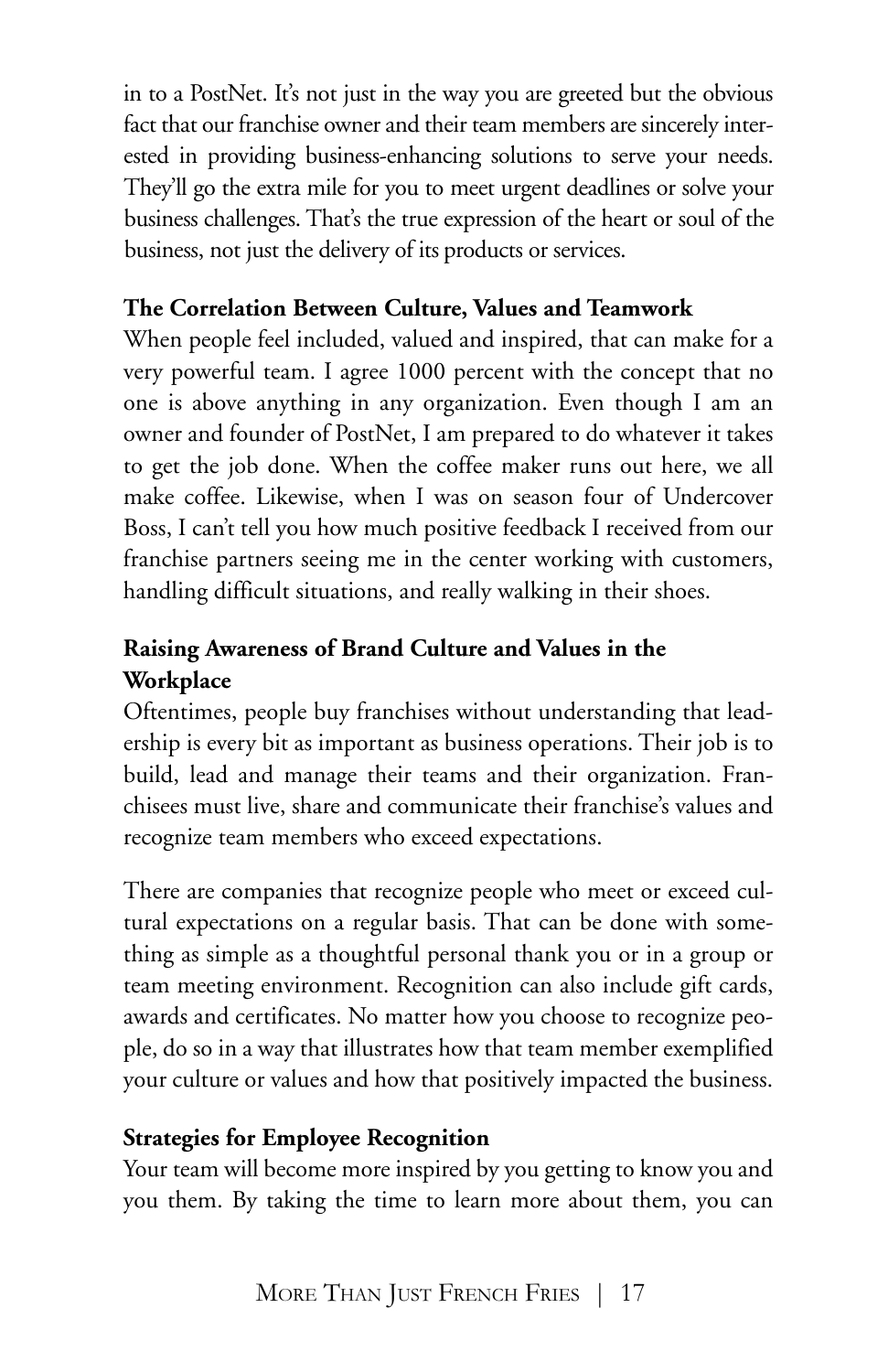build lasting relationships that instill your culture and values. It illustrates a sincere desire for that person to know they're valued as a part of your organization. Sometimes I stay away from the gimmicky stuff and really focus on the individual. It's as simple as giving everyday recognition and encouraging team members to speak openly and honestly.

I'll give you an example: I'm a busy CEO, and you are a team member. We say hello in the hallway and I interact with you on a business level, but I really don't know who you are, whether you have kids, where you come from or what your personal challenges are. Now, I turn to you and say, "You know, we really haven't had an opportunity to get to know each other better. Can you join me for lunch this week? I'd love to hear more about you, how things are going and how are you feeling about your personal development with PostNet. I'd also love to hear your thoughts on how we can help you succeed in your role."

I've also learned over my 33-year career that people want to win and be on a winning team. I'm not saying we need to have big wins every day, but it's really important to remember that big wins come from a lot of small wins. It's important to recognize, reward or celebrate the small wins along the way or you may not get the big wins.

#### **Common Challenges for New Franchisees**

One of the biggest challenges that new franchisees face is making sure they understand their business or brand's value proposition and can communicate it properly. At the end of the day, why would customers use your company's products or services over the competition? All team members need to be able to answer that question. If you've hired people who have a specific skill set, yet they are not in alignment with your culture and values, it won't work. It never works. The same rule applies for franchisors bringing new franchisees into an organization.

When you look at well-run companies that are extremely consistent with a positive customer experience, it's typically because they regularly talk about their values, train to them and recognize when others exemplify them. Values are just as important as your products or services.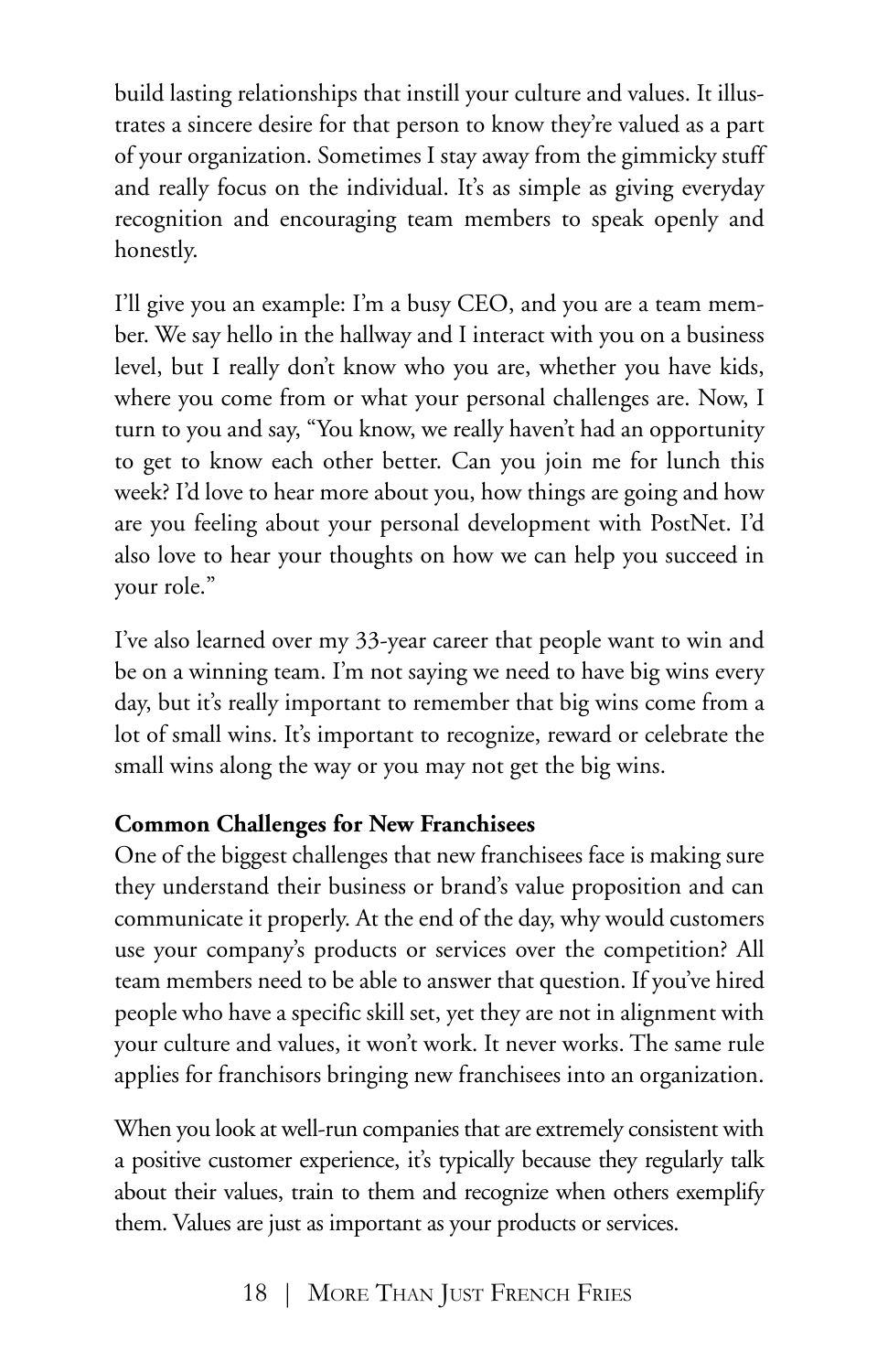#### **Be The Difference**

People want to be a part of something that matters. They want to make a difference and they want to be inspired. If you are considering going into business for yourself, remember to do what you love and love what you do. Do it with people who share your passion, vision and values. And most of all, live those values every day and you will build lasting relationships and a very successful business.

#### **About Steve Greenbaum**



As Chief Executive Officer of PostNet, Steve serves as the company's visionary, leading the way for the future with innovative ideas and creative new ways to approach business. PostNet launched in 1992 — the same year as the first commercial web browser — and Steve quickly foresaw the importance of the Internet in PostNet's future and

customers' need for high-speed Internet access. PostNet can now help build websites for customers, and we offer online marketing services such as social media management and SEO — all of which provide recurring revenue for franchisees. Steve's vision and business acumen has won respect throughout the franchise industry. He served as chairman of the International Franchise Association in 2008, was named the organization's Entrepreneur of the Year in 2003, and received the Gary Rockwell Award for Excellence in Franchise Development in 2004. Steve was also featured in an episode of the CBS show Undercover Boss in December 2012 (Season 4, Episode 5).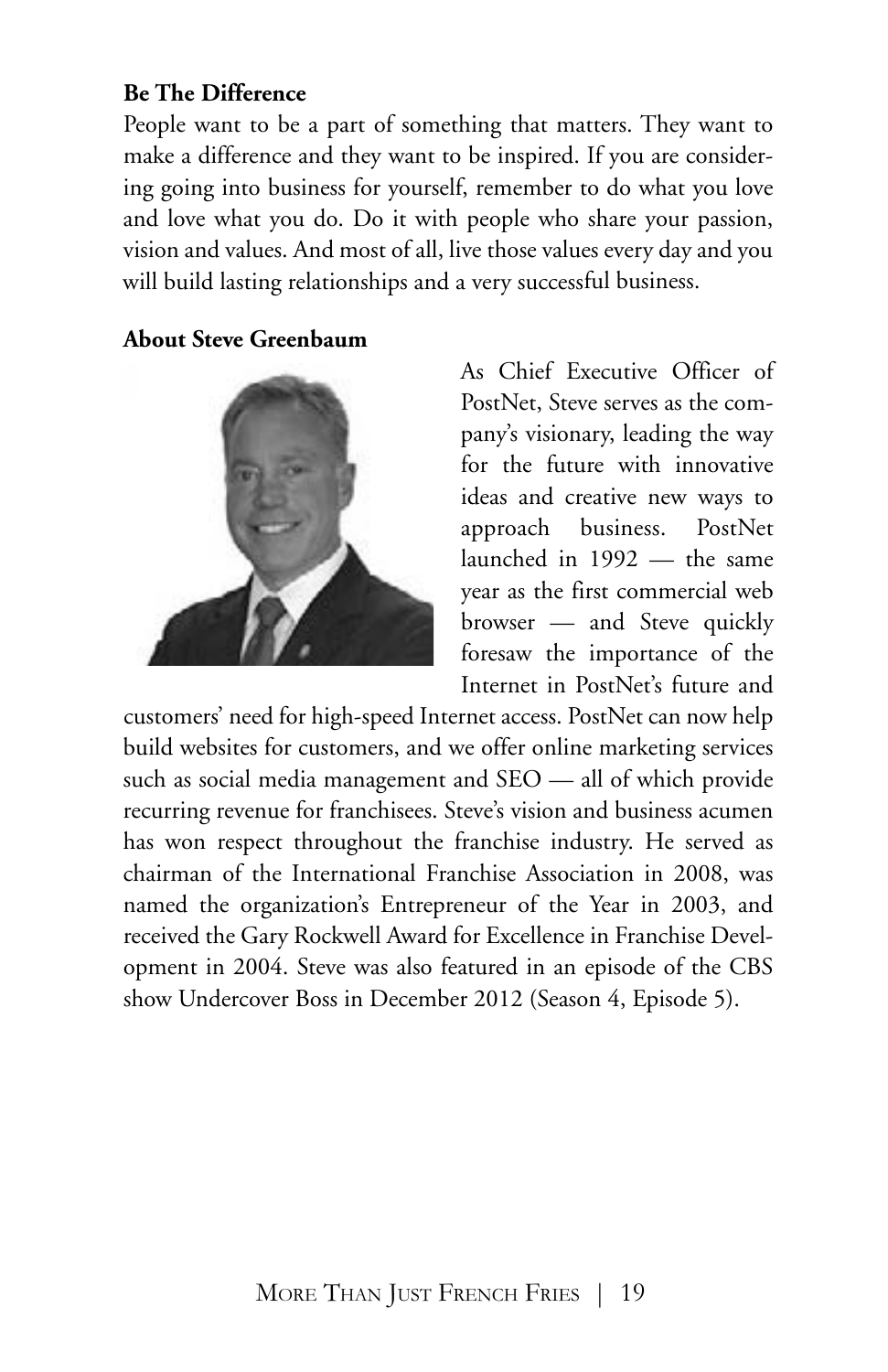# **Creating an Amazing Client Experience**

#### *By: Rocco Fiorentino*

I've been in the franchise industry for over 25 years. While I was<br>doing a remodel for a small bagel business, the owner had a heart  $\mathbf{T}'$ 've been in the franchise industry for over 25 years. While I was attack, and he went into the hospital and never came back out. Instead of getting paid to remodel, I ended up with the bagel shop by default. I had to hire some managers because I knew nothing about the business, but you'd be surprised by what you're capable of doing as an entrepreneur even if you don't have the experience so long as you have the passion.

#### **Creating Client Amazement**

At my company, Benetrends Financial, we strive to be best in class. If I said to you, "When I talk about theme parks, who is best in class?" you'd probably say Disney World. When you get to Disney World, you already have the expectation to be wowed. They have a tall order to deliver because you're already expecting a high level of service. I'm always amazed at how they manage the massive flow of people before I even get into the park.

At Benetrends, that process starts with our Director of First Impressions up at my reception area. She has to manage customers before they even get into my organization. When people go to Disney World, they absolutely expect Mickey and Minnie to be in costume all day. When I'm at work, I am Mickey or Minnie to every one of those customers, and they expect me to be Mickey and Minnie all day long. I tell my staff that when you walk into this office, remember that all of us do have issues, and they'll be there when work is over. Until then, we have to be on stage while we're here and never allow our customers to notice anything different.

#### **Command and Control vs. Encourage and Inspire**

Some entrepreneurs think that the way to lead is from the command post rather than aiming to encourage and inspire their staff. There's a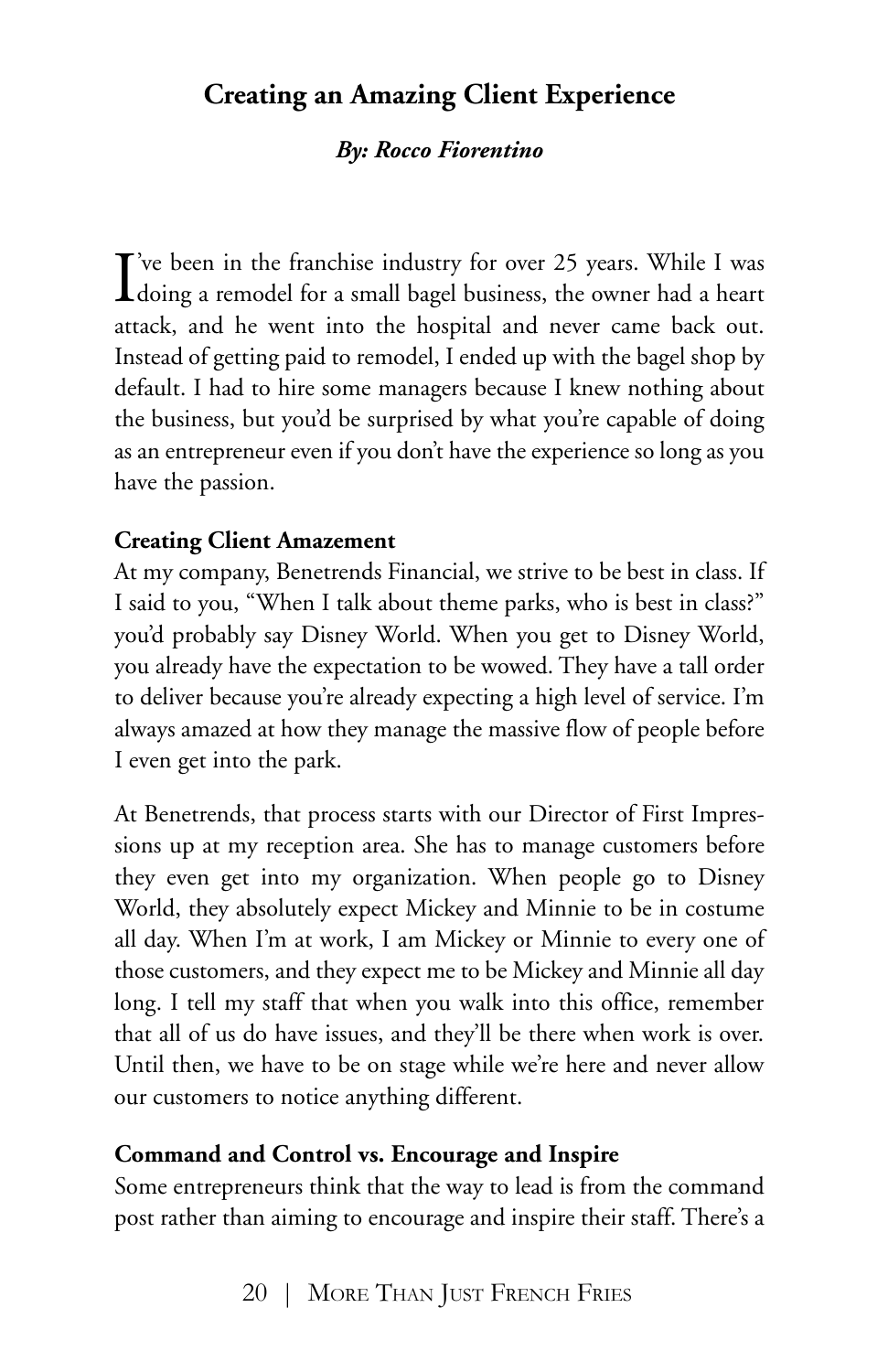huge difference between command and control and encourage and inspire. People that you inspire tend to inspire others. Those people that *you* encourage will encourage someone else. If not, all you're doing is giving orders and making sure that you hire the right soldier that can just fill the order. That's not building a company, and it's certainly not building a culture.

## **Measuring Activity and Impact**

Sometimes we don't realize what the impact of our activities really are, nor do we measure it. I have had salespeople get into the activity mode, and they start calling clients while they're driving to the airport saying, "Hey, how are you? I'm flying out to Denver for a big meeting, and I've got a lot of clients to meet, but I wanted to give you a quick call because I know that you had called me, and I wanted to return your call."

If I'm the client, frankly, you just said that you're not good enough for me, and I'm going to fit you in on the way to the airport. I always used to say to my salespeople, "Why are you getting more excited about getting on a plane, going to a show and hoping to get leads while you're not taking care of the leads already in your pipeline? There are people waiting and wanting to close a deal."

I use a simple test to measure the impact of any activity at my business. I simply ask:

- 1. `How does the activity impact the organization?
- 2. What resources were required for that activity, and did we really have them on hand, or did we stretch and go outside of our budget to do it?
- 3. Did it really affect our bottom line?

This formula is especially helpful for people who are personally attached to an activity. For example, I like to go to the franchise business network meetings every month at the Union League. Why do I like to go there? Well, I like the breakfast. I see a lot of my buddies. Now, I have to ask myself what resources are required. I have to take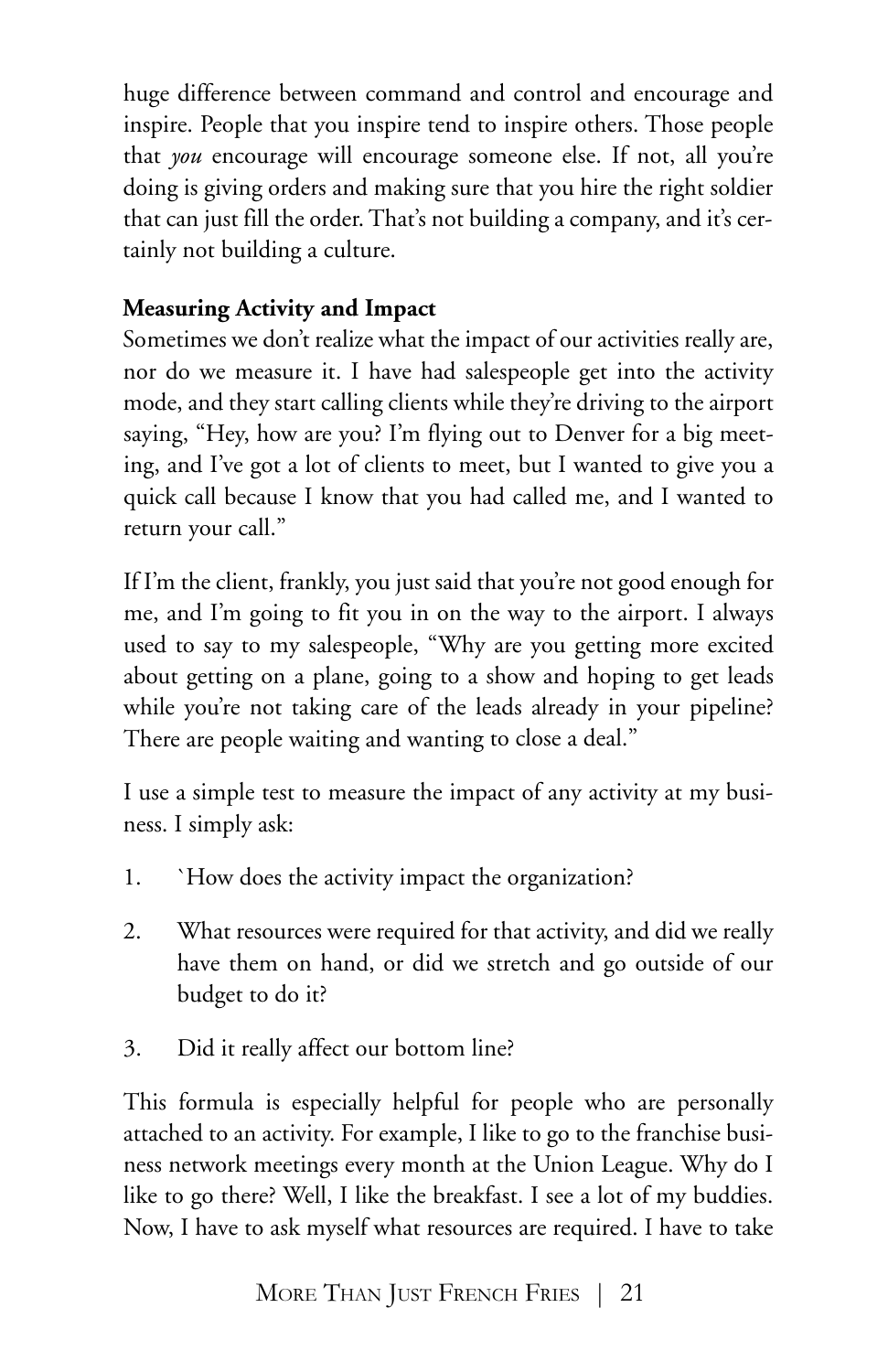half a day out of my office, drive into town and pay \$28 to park. What's the bottom line result?

Well, if I look back at the deals I did or the revenue I generated, none of it came from that meeting. I have to say to myself, I can go there because I like it and consider it time off, but I really can't consider it to be a benefit to the business. When you start to measure the impact of your activities, you'll start to improve your business.

## **Personal Convictions for Success**

Below are some beliefs that new entrepreneurs must have to be successful:

- You must want to make decisions: If you're saying to yourself, "I need to decide what business I'm going to go into," how long would you like to spend doing that? Three weeks? Three months? You need to understand what your timeline is because you don't have three years. If you do, you're not really ready to go into business.
- You must want to be your own boss: Can you really be tough enough to be your own boss? If you're not self-motivated, if you cannot look in the mirror and boss that person around, you shouldn't be going into business.
- You must believe that will is more important than skill: For example, I can probably go into any business and learn about it because I'm disciplined enough with my willpower. I have never, ever fired a salesperson for lack of sales, but I've fired them for lack of effort. If there is no will, the skill really doesn't matter.

### **Managing Mistakes**

As an entrepreneur, I go from one mistake to the next very enthusiastically. Here at Benetrends, we have something called the emergency response team, which is a list of the senior executives responsible for elevated clients. I'm at the top of the list. An elevated client who emails me after they found me on the website as the CEO is basically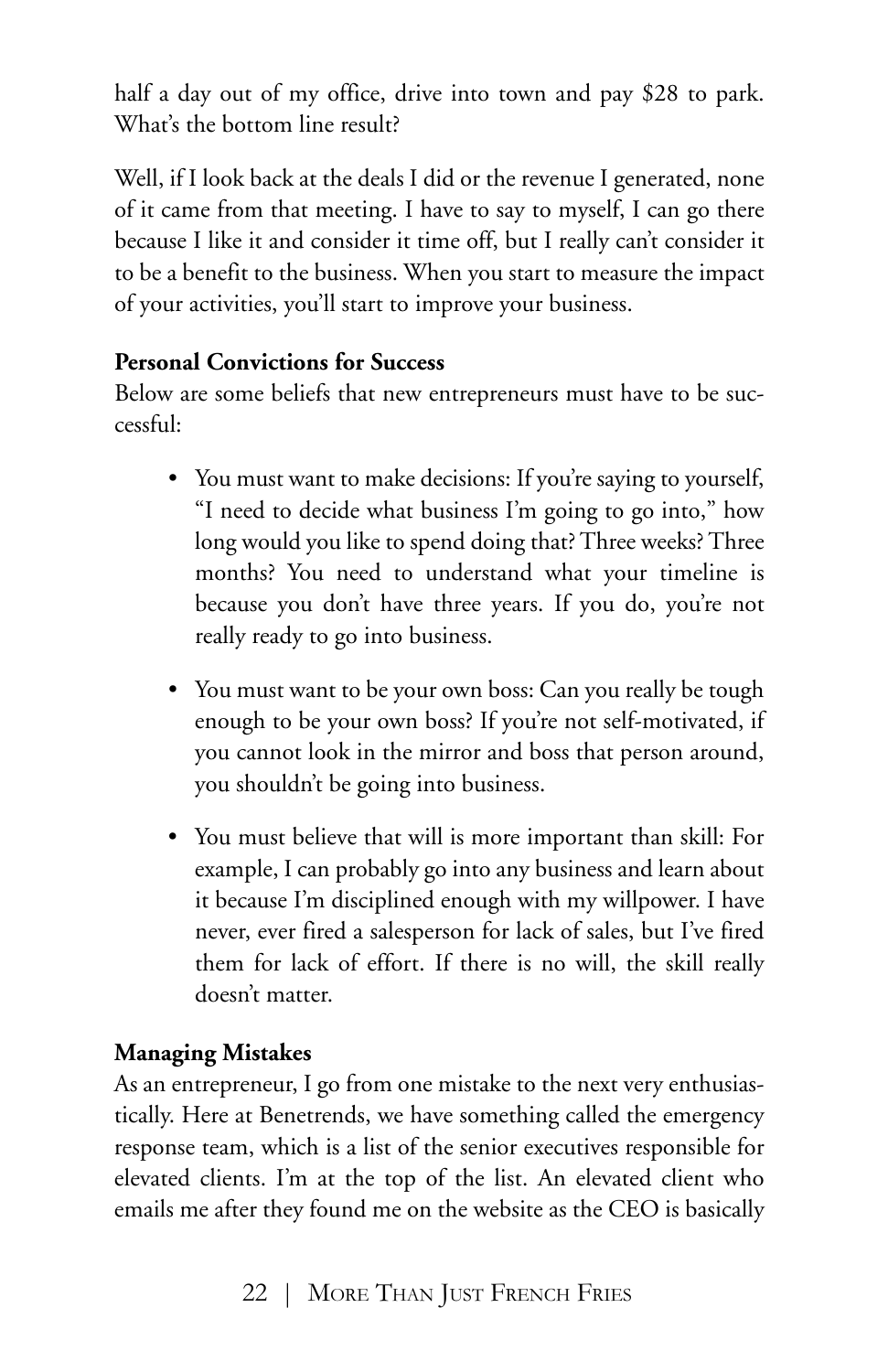saying, "I've got a problem with your organization, and I'm very unhappy."

I immediately get on the phone and call them back within a halfhour, even if it's 10 p.m. at night. I say to them, "First and foremost, I wanted to thank you so much for allowing me to recognize your problem. I'd like to review your file in the morning and give you a call at 9 a.m. or whenever is convenient for you, and I will make sure we correct the problem. Is that okay with you?" The worst thing we can do is mess up an apology with an excuse. I just apologize because it really doesn't matter why it happened, even if it's their fault. What matters is they want recognition, and they want a result.

That's creating client amazement. One of our mission statements here is to make every client a champion. Even if you are a disgruntled client, I can tell you that when we get off the phone, you are going to be a champion of Benetrends because you're going to feel you've been recognized, you've been satisfied and you've allowed us to become a better company. You have ownership in us now. You're going to tell others to use us because even if we screw up, we're going to very well fix it.

### **Overcoming Barriers to Creating Client Amazement**

Often, entrepreneurs just getting started have an ego whether they know it or not. As the vendors come in they say, "I want a better deal." You probably have no right to ask for anything at that point because when you look at it in the scheme of things, you're a very, very small account, and you're requiring a lot of maintenance. Being humble and saying, "I'm new, and I need your help. What are some things we can do to best manage our costs?" is a better way of asking for a discount.

When you're humble to people, their guard goes down. Learn from others who manage people well, whether it's the manager in the restaurant you have dinner at or the manager of the coffee shop you go to every morning. You don't have to go intruding on anyone, but just observe and see what characteristics you can pick up.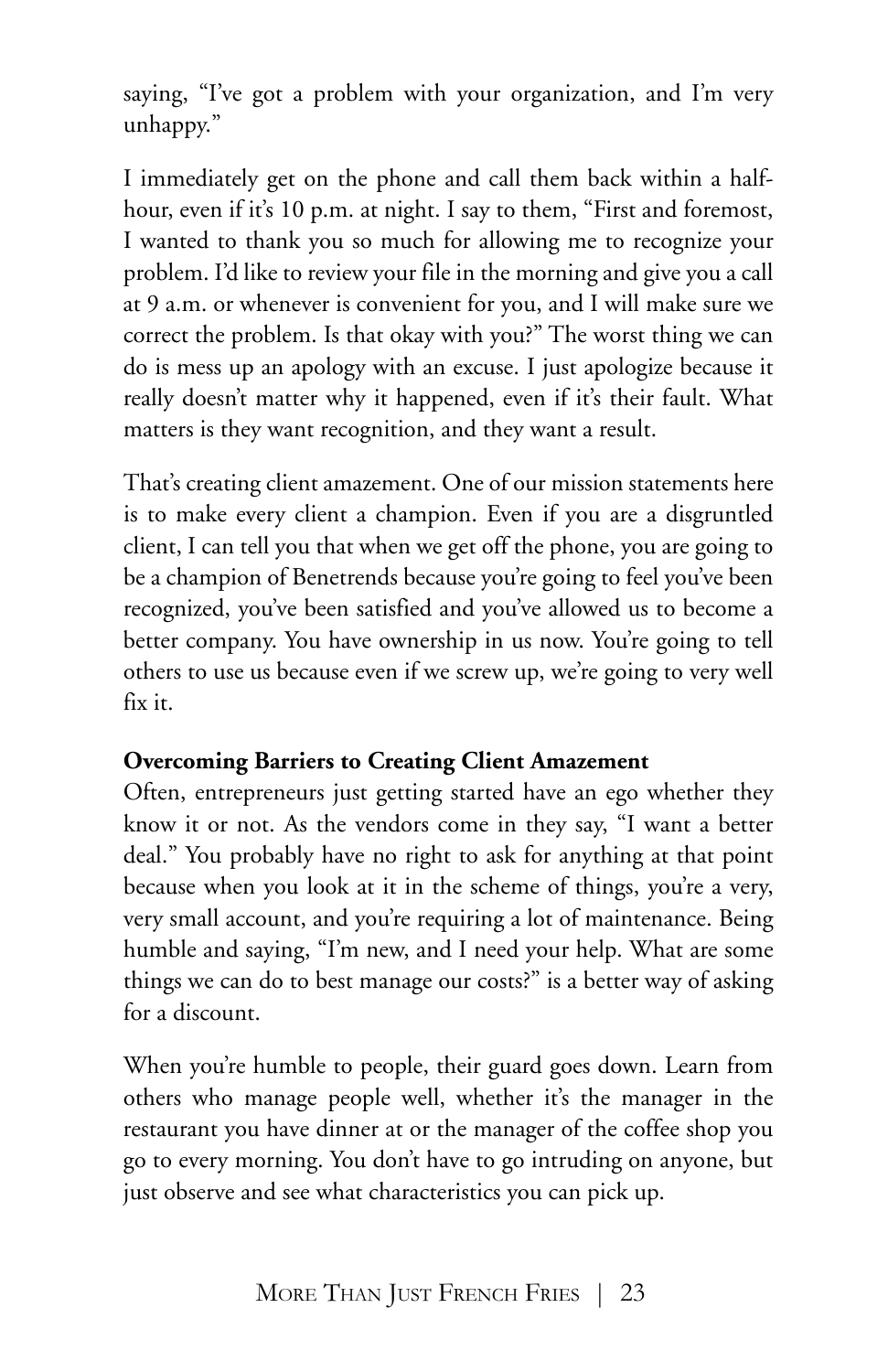Find a mentor who you respect. A lot of us in the industry are very, very giving of our time. If people are willing to ask those they respect in business, they'd be amazed at what others would do for them. Don't be afraid to do that. If you can believe that all of us are smarter than one of us, you will be able to learn from others and certainly teach others after you.

#### **About Rocco Fiorentino**



Rocco Fiorentino brings more than 25 years of franchise industry experience as President and CEO of Benetrends. In addition to his role at Benetrends, he is also a Director and Board Member for Swiss Farm Stores and Saxbys Coffee, franchisors of drive-thru grocery stores and coffee shops, respectively. He currently serves on the Board of

Directors for the International Franchise Association (IFA) and Chair of IFA's Membership Committee. Fiorentino previously served as president and CEO of Freedom Rings, LLC, an area developer and multi-unit franchisee of Krispy Kreme Doughnuts for Pennsylvania, New Jersey and Delaware. He is a Past Chairman for the Multi-Unit Franchise Conference, and Member and Board of Advisors for the Multi-Unit Franchise Conference. Fiorentino is a frequent speaker and moderator on franchise matters at the International Franchise Association Conference and the Multi-Unit Franchise Conference, and has authored numerous articles on franchise financing. Fiorentino holds a Master of Science in Management from the Richard D. Irwin Graduate School of the American College and holds the distinction of Certified Franchise Executive (CFE) by the Board of Governors of the IFA.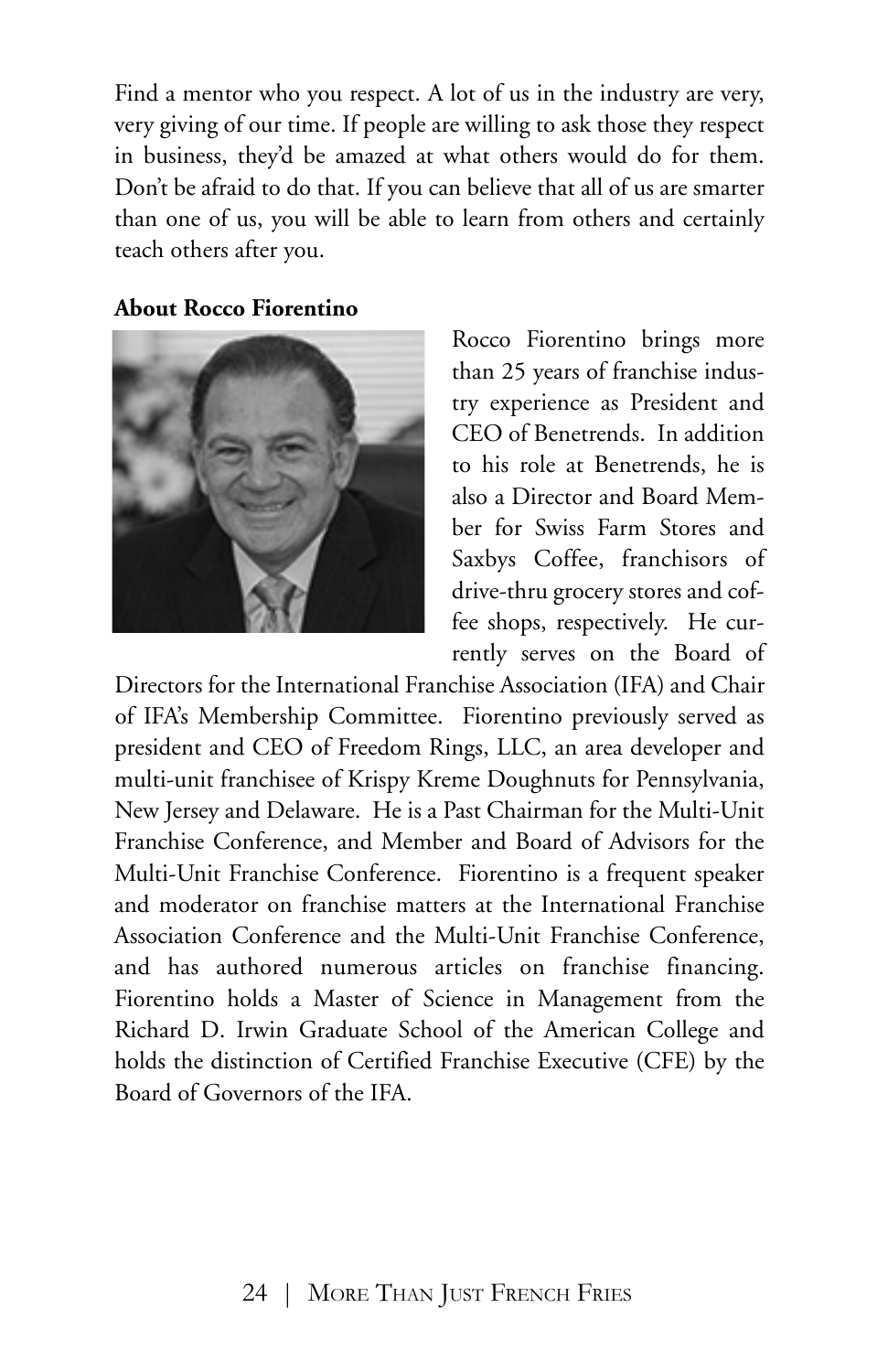# **Family Ties**

## *By: Leslie Kuban*

My business story started when I was five. My father worked in<br>Corporate sales and marketing at the time. When he arrived home one day, I had set up shop with my toys on my baby blanket. I asked him if he wanted to buy some. When he asked me the price of a toy, without hesitation I asked him how much money he had to spend. For him, that moment was a proud one and a good indicator that my apple had fallen from his tree.

Three years later, Dad left his corporate career and bought the first of several franchise businesses that our family would own and grow. Through high school and college, I worked in some of these businesses and at college graduation he invited me to really cut my teeth in business by helping me take over a struggling packaging and shipping franchise. I did just that, turned it around and sold it for a profit. At 25 years old, I had tasted the fruit of equity and enjoyed success largely on my own terms.

I watched my college peers struggle in traditional corporate jobs and I realized I wanted something more. I wanted what my family had when I was a kid. We all ate dinner together, had nice vacations and enjoyed life. If I worked for a corporate giant, I knew I'd probably not have my ideal life. I wanted to earn the income I desired and have control of my time and schedule. So, I knew I wanted to work for myself or build my own success instead of hoping to climb up a shaky corporate ladder before retirement. Thankfully, I am realizing my financial *and* lifestyle goals through family franchise ownership.

### **What Is a Multigenerational Family Business?**

One common and old-fashioned example of a family business that still exists today is funeral homes. Many of their names include "family" or "and sons." Family businesses used to be passed down and preserved through future generations.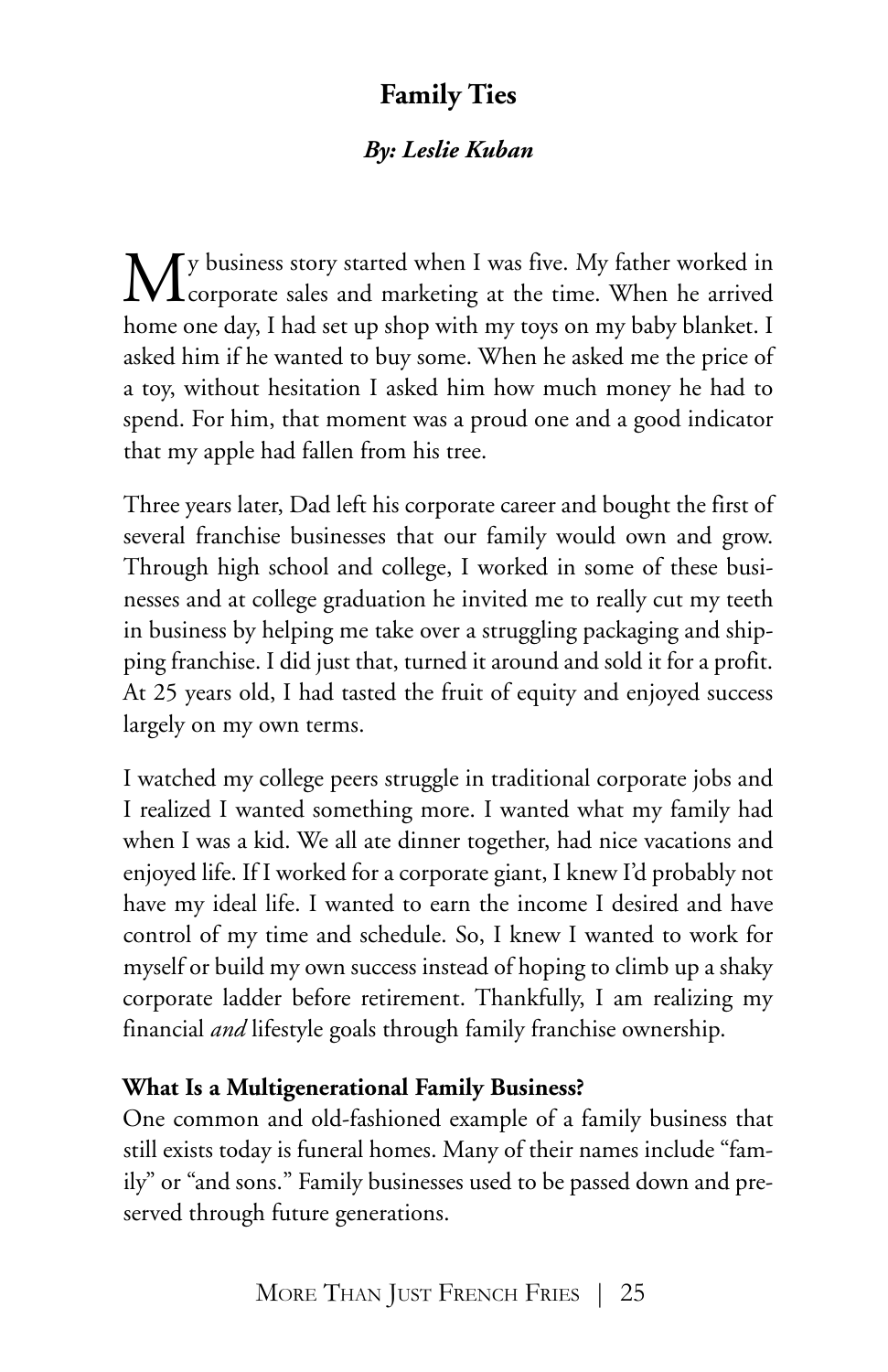Today, parents and children go into business together instead of the parent just starting the business and passing it on to the child.

That's an important part of modern multigenerational businesses. Business owners today want to create something of value for their children and grandchildren. In my case, my father didn't just own one business or have one line of work. He was an entrepreneur who helped me get started. He wanted me to work *with* him and not *for* him, and I was determined to build something of my own eventually.

#### **Baby Boomers and Millennials: What A Team!**

These two generations actually make a great team. Boomers who work in the corporate world are nearing their expiration date there, and many younger people today despise the idea of having to give their whole life to their employer. The perfect solution may be to start a family business. The number of family entrepreneurs teaming up together from these generations in recent years has been growing significantly. The parents have the money to start a business and want better ROI to secure their retirement, and they also want to see their children succeed in the future. Millennials are eager to build something of their own in accordance with their values and they, for the most part, have a strong entrepreneurial spirit.

### **Every Family Business Has Its Struggles**

I think we can all admit that we've had hundreds of arguments with our parents over the years. Working with your family *can* be an ideal situation for your future and your finances. However, it comes with struggles that you have to work through and overcome. These are some examples my Dad and I know well having worked together in our business.

• There's a power struggle. The child is the future of the business, and the parent is the authority figure, right? So, who should be in charge? As humans, we have a natural tendency to create a pecking order. If there's one thing entrepreneurs share, it's a passion to take charge. So, this naturally creates a power struggle. In many cases, parents make the larger investments in the business. They may be hesitant to let a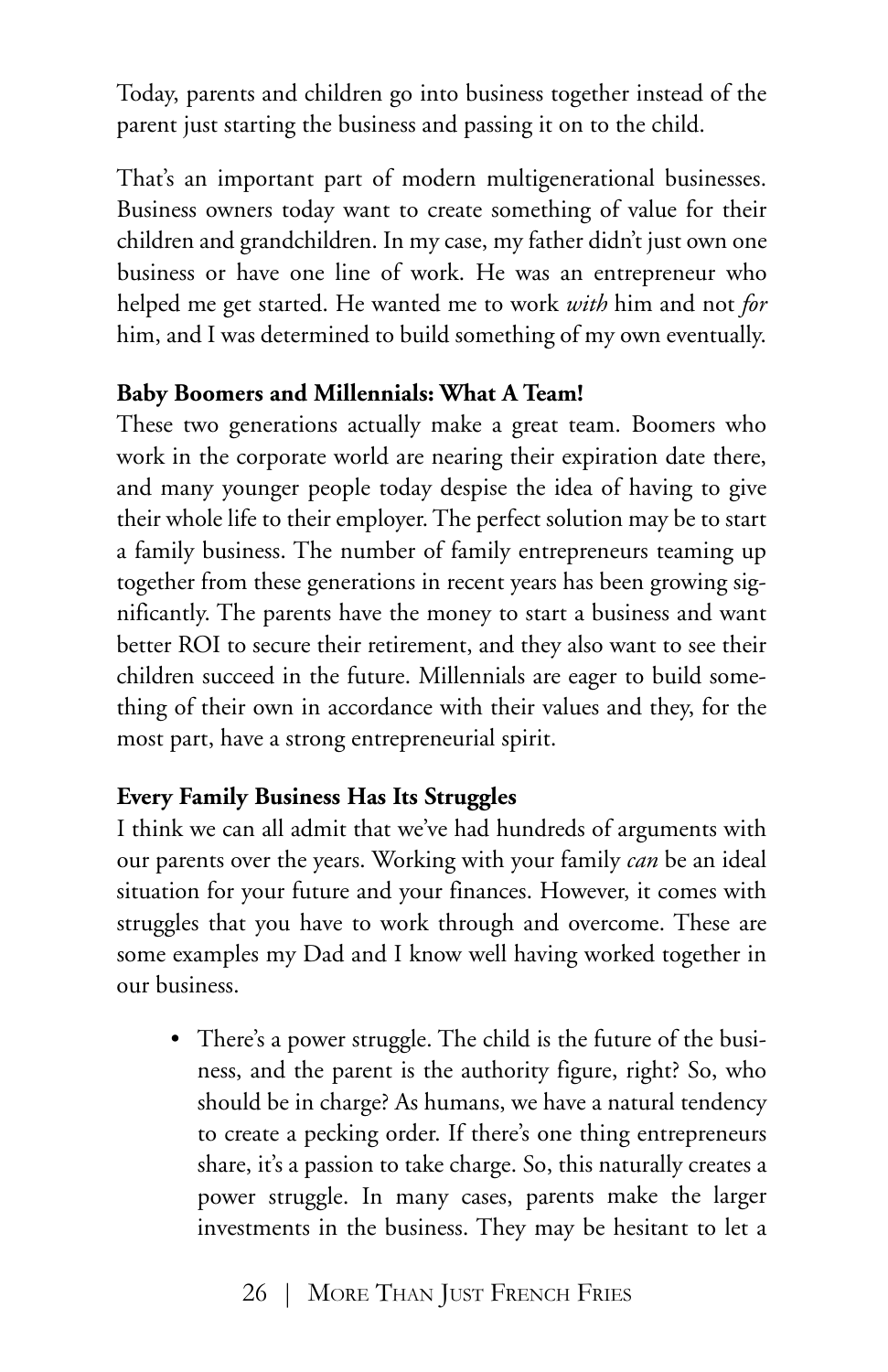child make major decisions and risk losing their hard-earned money.

- There may be respect issues. Family dynamics can be easily triggered when you work together. For example, parents are used to telling their children what to do. When my father and I first worked together, he'd often commit me to do things without discussing with me and without me even knowing about it. I had a big problem with that. Over time, we worked through this but at first it was not pleasant. I became better at communicating this issue with him respectfully and he began honoring my authority over my time and areas of responsibility.
- Other family members may feel left out. When you are starting a business, it's what you eat sleep and breathe. It's what you and your family member and business partners are excited to talk about all the time. Family members not participating in the business may feel neglected, even if it's their choice to not participate. And if they weren't given a choice to be part of the business, there may be jealousy, resentment, and bitterness. They may feel like you're the favorite and take those emotions out on you or others.

#### **Overcoming The Struggles**

You can minimize the impact of the struggles and limit their lifespan with some careful planning. As you begin planning your business venture, take these important steps.

1. Talk to other family members. Sit down for a family pow-wow prior to launching the business. Discuss the financial and time commitment realities, who will be involved and to what extent. Allow for a safe, nonjudgmental environment for each person to ask questions, voice concerns and feel heard. Some hurt feelings may be inevitable. If a family member isn't fit to lead the business, perhaps that person can start as an employee in the company and earn more responsibility over time. You should also set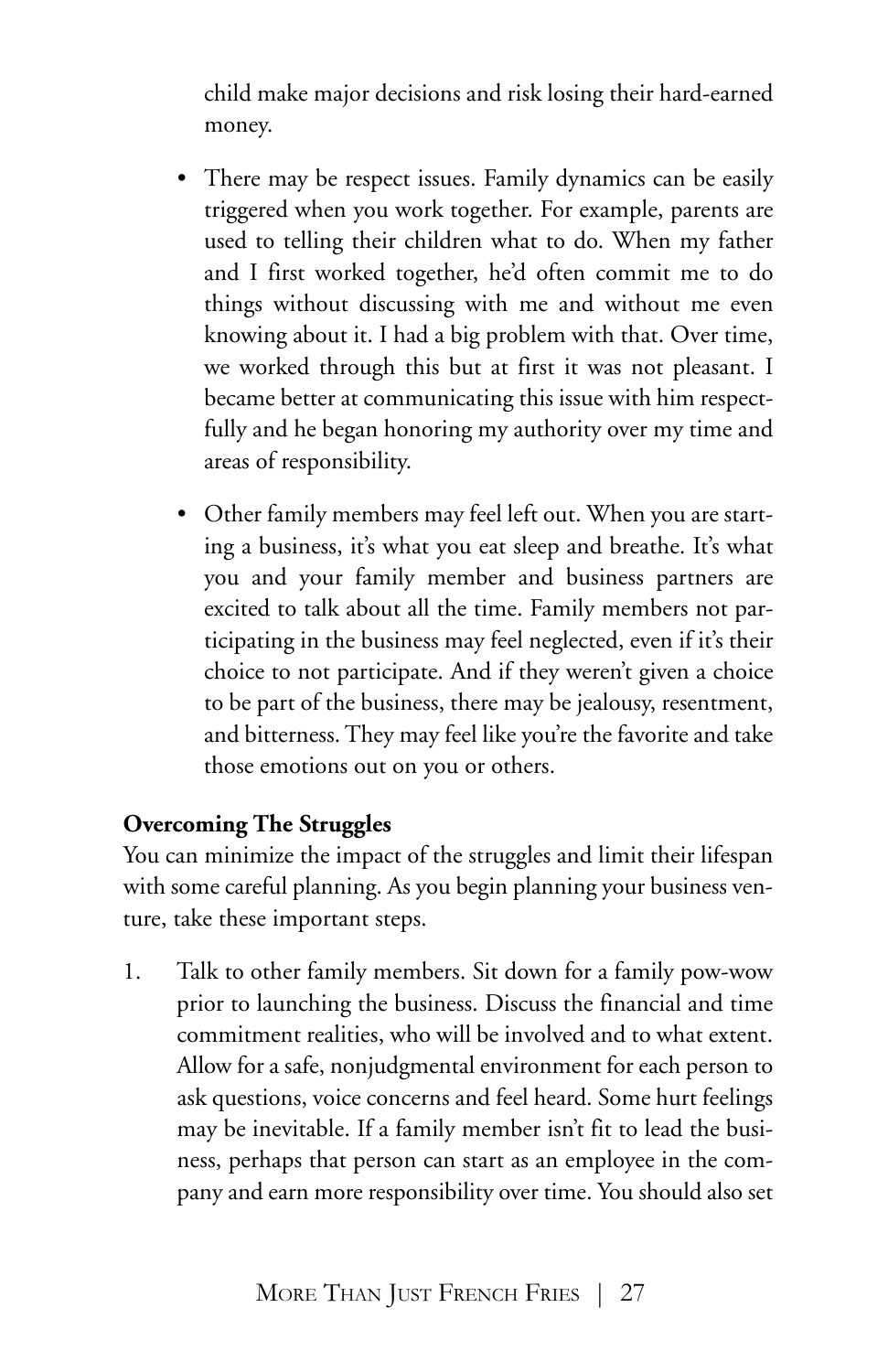up a succession plan with a lawyer in the unfortunate event that one of you dies suddenly or is disabled.

- 2. Do a strengths inventory. Make sure you're starting a business that utilizes the unique talents and interests of the participating family members. There are professional strengths inventory tests that aid in making sure each family member is in the right role in the business. Define your similarities and differences and make them a source of strength instead of conflict. Life is so much better when each family member is succeeding in a role they enjoy and feel they have authority within.
- 3. Set some equality standards. In many cases, the parent puts up the money to start the business. The child puts in more time and work. When power struggles arise, both of these arguments are used for positioning. There has to be a time when they even out. If the goal is for the child to assume more ownership of the business over time, designate specific dates and terms under which this will happen. Put it in writing and stick to the plan.

Also, you should integrate outside parties. An advantage of being part of a franchise is having the franchisor providing metrics and operating standards. These are their rules and not yours, and this can alleviate some of the parent-child friction. Lastly, have an advisory board. This can include a CPA, your attorney, financial advisor or business coach. Consider giving your advisory board some voting capabilities around certain business decisions to assist in working through family stalemates.

### **Advantages of Multigenerational Businesses**

Being part of a multigenerational family business isn't just struggles and hardships. You're spending time with loved family members and are building your own future. There are some major advantages associated with this. For me, these are the top examples.

**You build strong trust.** Most children who go into business with their parents have a bond with them already, and that bond was built on trust. If you're going into business with an old college friend, you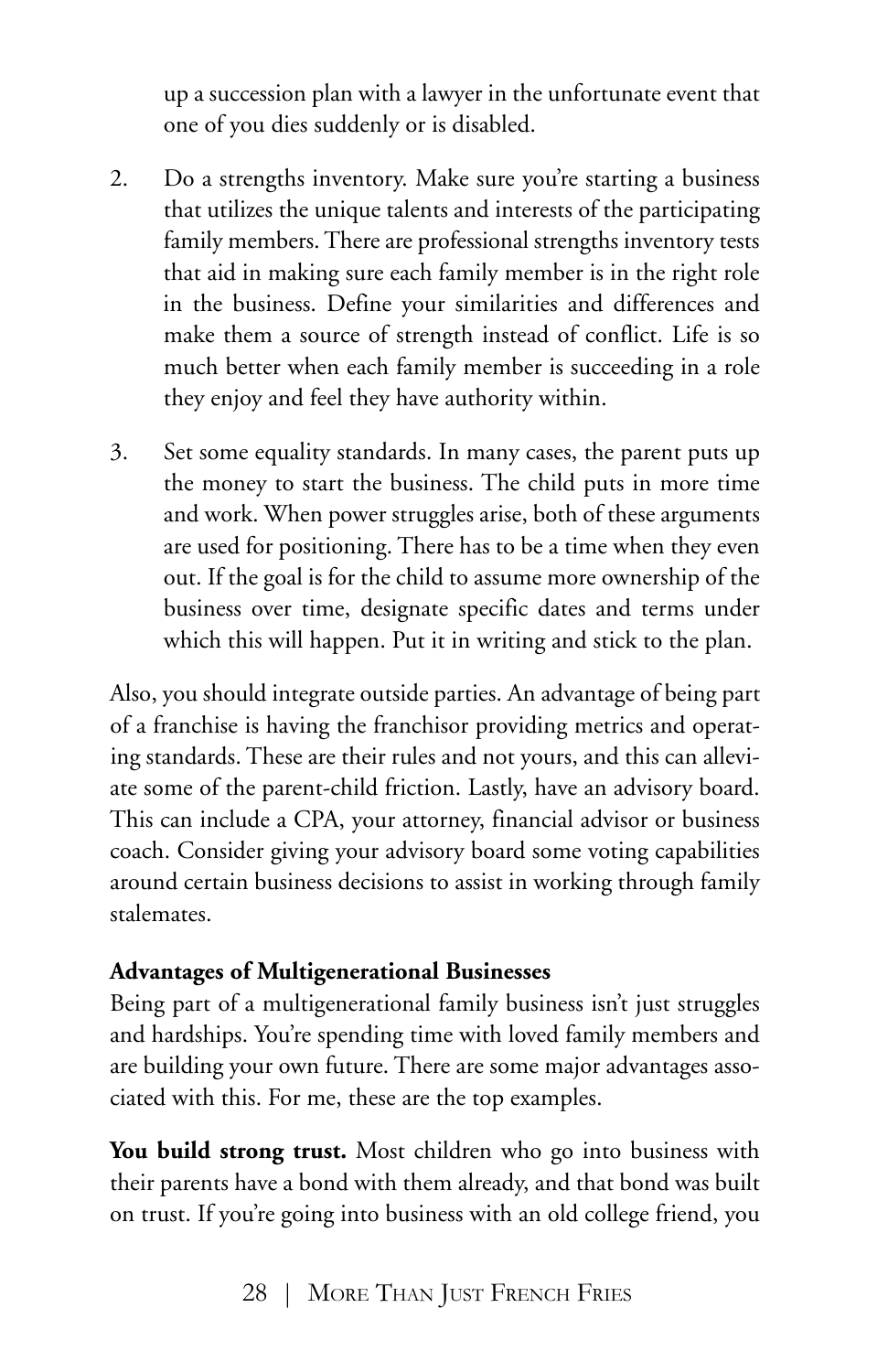may wonder if your business partner will throw you under the bus someday or run the business into the ground. When there's a strong sense of family trust, you don't have to worry about that.

**You build your own legacy.** When you run a business together, you come up with your own plan for success. You build it your way, and that's something to be proud of. People in the community see it, and parents can use it as an opportunity to be a good example for their kids. Business ownership can also be a vehicle to build financial wealth and security that the next generation can keep and enjoy.

**Yes, you can have fun working together!** When you build the business carefully and have those difficult conversations beforehand, a family business can be a wonderful environment. Parents enjoy seeing their children working alongside them. It's a source of tremendous pride and joy for them. I believe I am much closer to my family because of our business than I would have been otherwise. Dad, I know, is thrilled to see me follow in his footsteps and further what we started together years ago.

You'll ultimately have to jump a few hurdles as you start a franchise with a family member. When there's a problem, I suggest using Robert Edward Deming's "Root Cause Analysis" method of asking "why" five levels deep to identify the best solution forward. With determination, a solid advisory team, and choosing the right business at the get-go, you can make your multigenerational family business thrive.

**About Leslie Kuban**



A FranNet consultant in Atlanta since 1999, my role is to provide education about the franchise world. I assist you with determining if franchise ownership is right for you, and identifying franchise businesses that will offer your best opportunity for success with the lowest risk. I've helped over 350 people successfully transition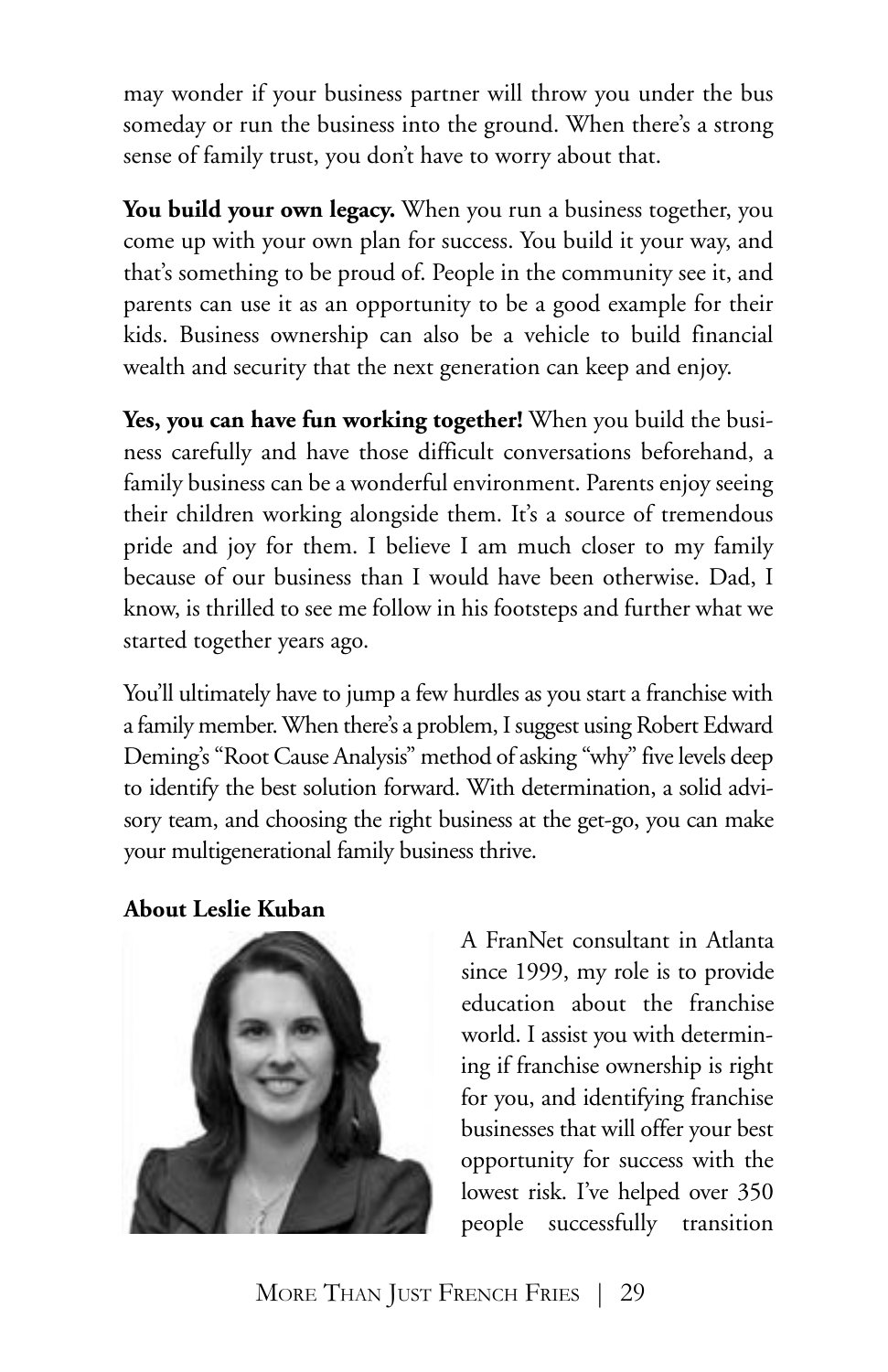from corporate life to business ownership. My personal experience as a franchise owner gives me the perspective to help my clients assess their real opportunities, risks, and timing to make sound decisions.

When I graduated from Vanderbilt University, I had already operated family-owned franchises and became a franchise owner in 1996. As the operating partner of Mail Boxes Etc. (now The UPS Store) in Marietta GA, I joined the local support team to assist other MBE franchisees successfully run their businesses. I continue as a franchise owner today as a FranNet franchisee.

I'm an MBA and EMBA program guest lecturer at Emory University, Georgia Tech and Kennesaw State University as well as a founding advisory board member for the Franchising Entrepreneurship program at Georgia State University.

My family's story is a wonderful example of how business ownership through franchising allows for a life of freedom, flexibility and enjoyable work. I look forward to assisting you write your franchise ownership success story. Contact me at lkuban@frannet.com and let's get started!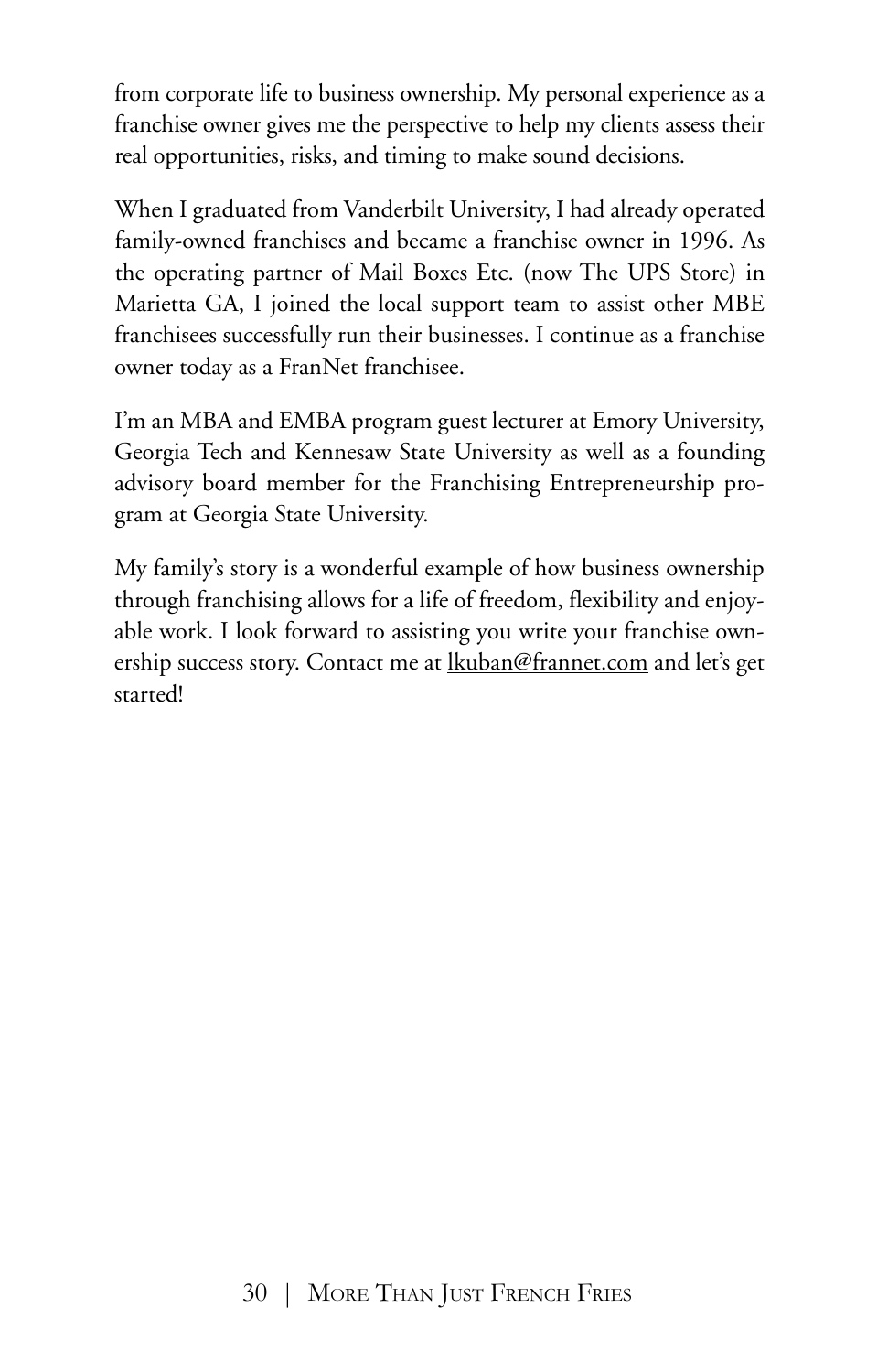## **What Kind of Experience Do You Need to Be a Successful Franchise Owner?**

#### *By: Heather Rosen*

#### *"Knowing yourself is the beginning of all wisdom" -– Aristotle*

Come people spend a lot of time trying to find out who they are  $\mathbf{Q}$  and what they want in life. This is a good thing - to constantly reinvent, contemplate, and revisit until you think you are on the right path - at least at this point in your life, because things will inevitably change and then it's time to reinvent, contemplate and revisit all over again. If you are creative and motivated enough to figure out what path to follow, you should be able to find something that aligns with your strengths and interests. I haven't always known what I have wanted in life, but I have always had a natural drive to identify complex problems and find solutions. So naturally, I spent the first part of my career as a lawyer. I was good at my job and enjoyed it. I used my listening and problem solving skills to help companies make acquisitions, win litigation and come out ahead in contract negotiations, and to help musicians get paid for their art. That part was great, but being an attorney also has an ugly side. On occasion, the work I was asked to do for a company ended up hurting their employees or customers. For example, I spent four months doing mortgage foreclosures for a bank and reading heartbreaking letters every day from people who were about to lose their homes.

The day finally came where I realized I no longer loved what I was doing, and I took a step back and reflected. I then spent several years working on the business side of the legal services industry, and eventually, after doing some career research, I connected with people at FranNet and found out that I could use my skills to help people who are thinking about opening a franchise. It worked! I was happy because I could really help people again, drawing on my legal experience in the business world and my business experience in the legal services industry to share valuable insights and knowledge with aspiring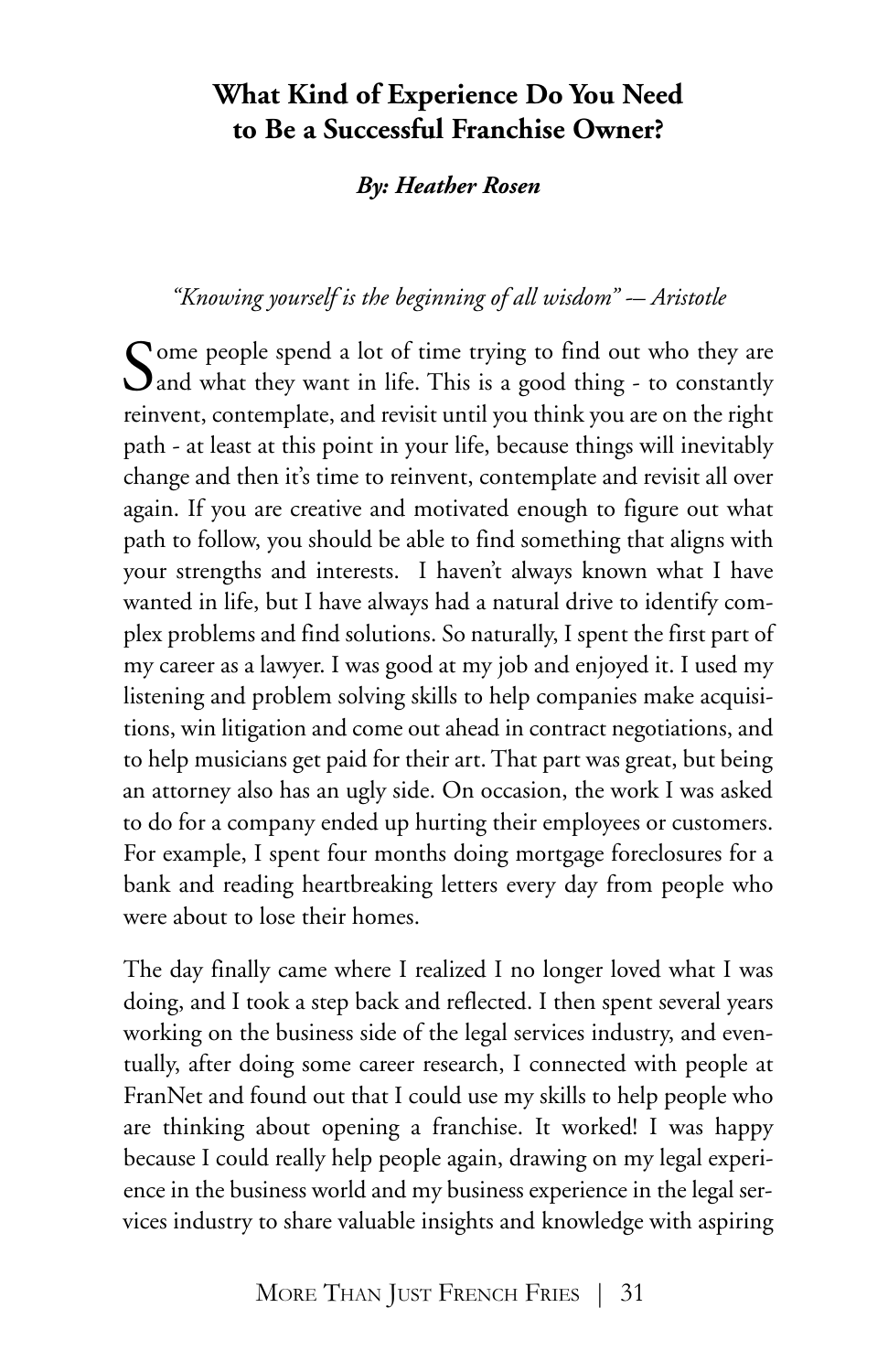entrepreneurs. Now I enjoy being able to help people solve issues such as "is this the right time to start a business?" and "what sort of business would make sense for me?" And best of all, this business is mine – I am a franchisee myself, so I have the constant support of a team of people, but I have no boss, no office hours, and an unlimited income earning potential. In fact, my business has grown year after year while my time working in the office has decreased year after year.

How did I get here? I don't have a rare skill set, nor did I have an unusual turn of luck. I have just always been open to self-reflection and re-invention, and as a problem identifier and solution seeker, I'm always looking to see whether there are new, better opportunities available. I reflected on where I was and where I wanted to be, identified my own skills and passions, spoke with business advisors, and found a business that allowed me to use my talents in an exciting, professionally fulfilling way, while having the kind of lifestyle I wanted for myself and my family.

## **Do You Have What It Takes to Operate a Franchise?**

You don't have to be an attorney or even have a college degree to run a franchise. What you do need are business skills or at least the ability to learn them, plus patience, and determination.

The skills and knowledge required to succeed in franchising vary between different franchise types. For example, you need confidence and good communication skills if your franchise requires cold calling. If your franchise offers IT support, you need to understand technology and have good customer service skills. If you offer a service to the general population, you need even stronger customer service skills, and if you have employees, even if you have managers, you need to oversee their work, set goals, and understand what everyone is supposed to be doing. Management experience is helpful here. But no matter which business you choose, you absolutely must do these three things:

*Listen.* Listen carefully to your customers, employees, advisers, the franchisor, and other franchise owners. Dig into what they tell you and follow the franchisor's rules along with the suggestions you get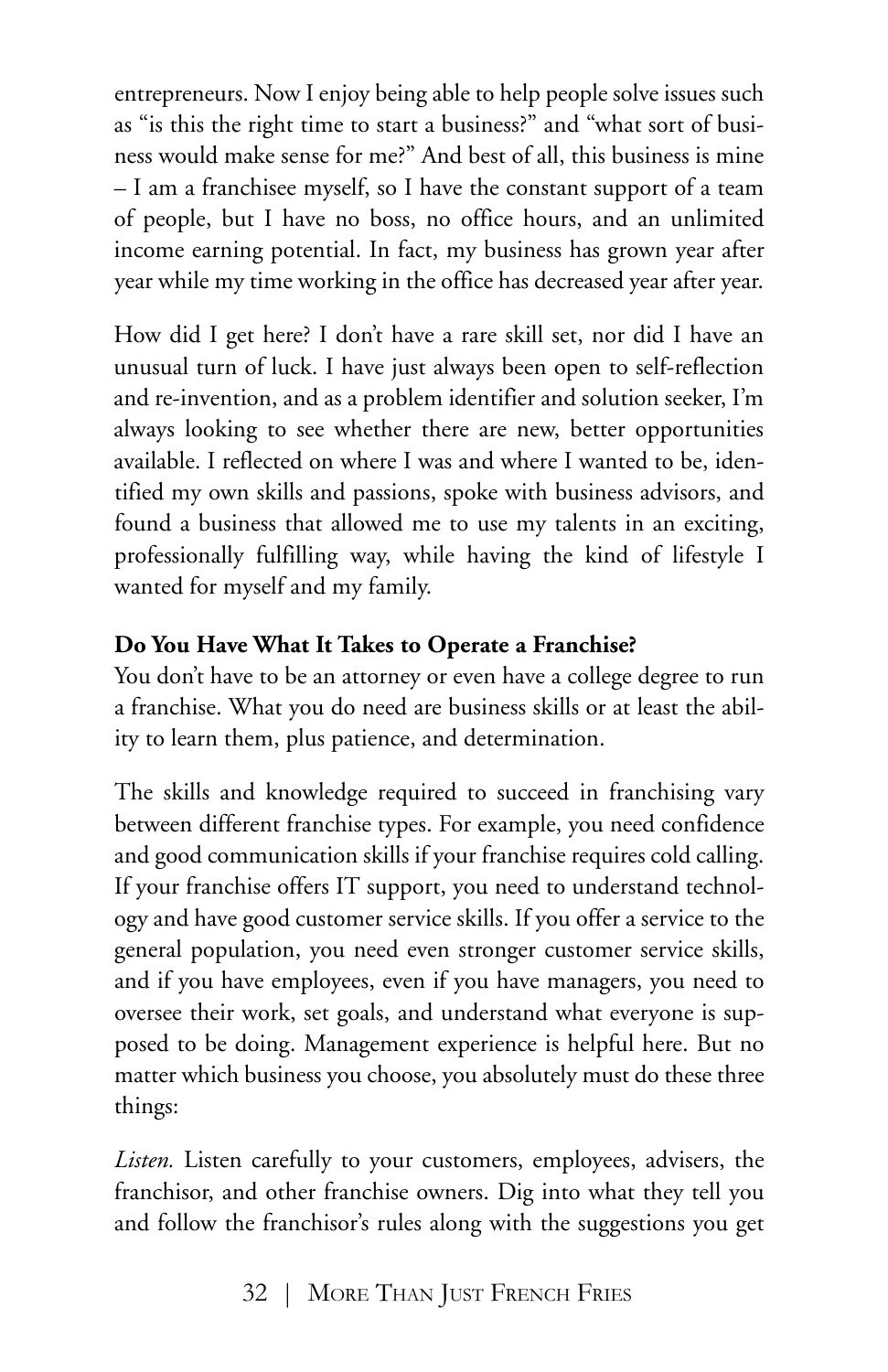from top franchise owners. Figure out how to adapt their expert tips to your own market. Being a good listener also helps you solve problems. As someone with a passion for resolving issues, my listening skills have been an important part of my overall success.

*Research.* While you can certainly benefit from seeking an adviser's help when you start a franchise, your research should involve much more than that. Focus on four things. First, look at what franchise opportunities are available in your market and are within your budget. If several good options pop up, look for the one that gives you the highest return on your investment. Second, don't spend more than necessary. Some \$50,000 franchises earn just as much or even more than \$700,000 franchises. Third, find the franchise that will give you the life you want. Place greater emphasis on looking for a franchise that supports your ideal lifestyle and is professionally rewarding rather than just picking a "fun" product or service. Talk to other franchise owners who have the lifestyle you want and learn from them. Finally, talk with enough franchisees to understand why some are successful and others are not. Every franchise has successes and failures. Look for the franchises where most people succeed, then figure out if you are more similar to the successful ones or those who struggle.

*Analyze.* Think about why you're attracted to business ownership and franchising. Are you doing it to make a difference in your community? To leave a legacy? To significantly increase your net worth? To sustain or improve the lifestyle of yourself or your family? To help a charitable organization? Will your franchise allow you to achieve these things? Also, think of your franchising journey as a road trip. As you head off toward your destination, you must constantly check your speed, watch for roadblocks and potholes, pass slow-moving vehicles, and check your mirrors to see what's around you. As a business owner, you must identify obstacles quickly and figure out how to surmount them just as quickly. Check regularly to make sure you're on the right path and achieving your goals. Keep in mind that you may need to do extra research and spend some more time consulting with your fellow franchisees to resolve issues. In some instances, you may even need to take a class or talk to a business coach to get back on track.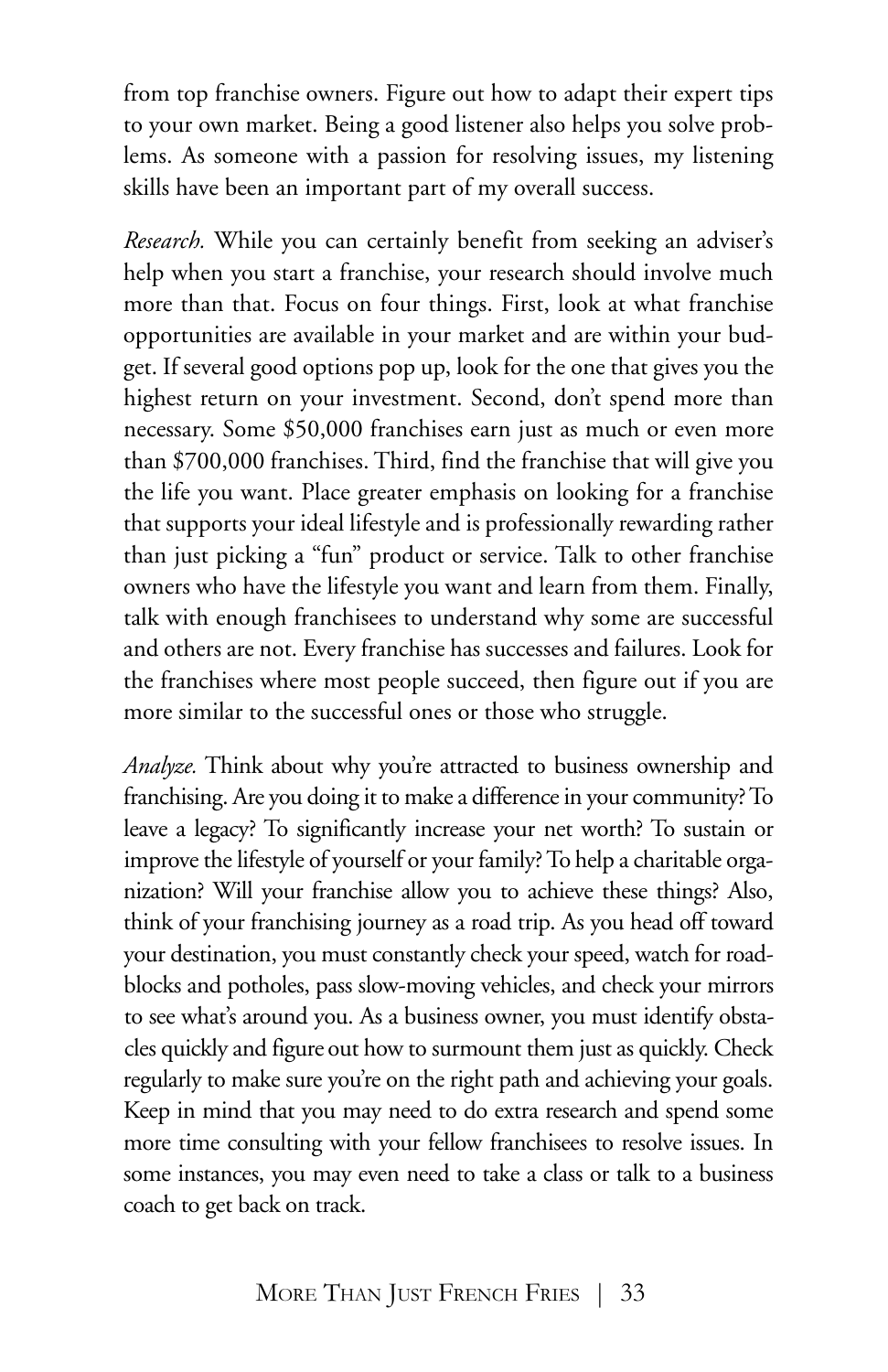## **What Can You Do to Succeed as a Franchise Owner?**

Again, skill requirements vary from franchise to franchise. Still, some traits are essential for success in any field. For example, keep these three suggestions in mind as you move toward realizing your business ownership goal:

- 1. Follow the system. Franchising involves unique systems for operations. Each franchise company has its own operating model, one that has been built, tested, modified, and optimized to ensure you and the franchise succeed. If you don't follow it, you risk failing and losing your investment.
- 2. Be optimistic. If you get discouraged easily and give up, say, after losing a client or getting a negative response to a marketing pitch, you will have difficulty as a franchise owner. To succeed, you have to be able to handle rejection, bad news, and setbacks. When these things happen, rather than dwell on them, analyze what went wrong and then move forward. If it worked for other franchisees, why didn't it work for you? What can you do to avoid it in the future? How can you make what you're offering more appealing? How can you improve your technique? And perhaps most importantly, is there any chance the client will be ready to say yes in, say, four to six months? In most cases, "no" doesn't mean no - it means "not right now."
- 3. Be persistent. Persistence goes hand in hand with being optimistic. It is especially important in marketing. You have to keep sending information and putting yourself out there. If you're trying to network with people, you're the one who has to establish communication and build relationships. Don't rely on your franchisor to do that for you. Also, be persistent in following and meeting your business goals.

If you don't trust your own abilities, if you have a tough time trusting your franchisor, or if you tend to give up quickly when things don't go as planned, business ownership is going to be tough for you. When you lack both trust and optimism, you may not be happy with any franchise, even when other franchise owners are happy and successful.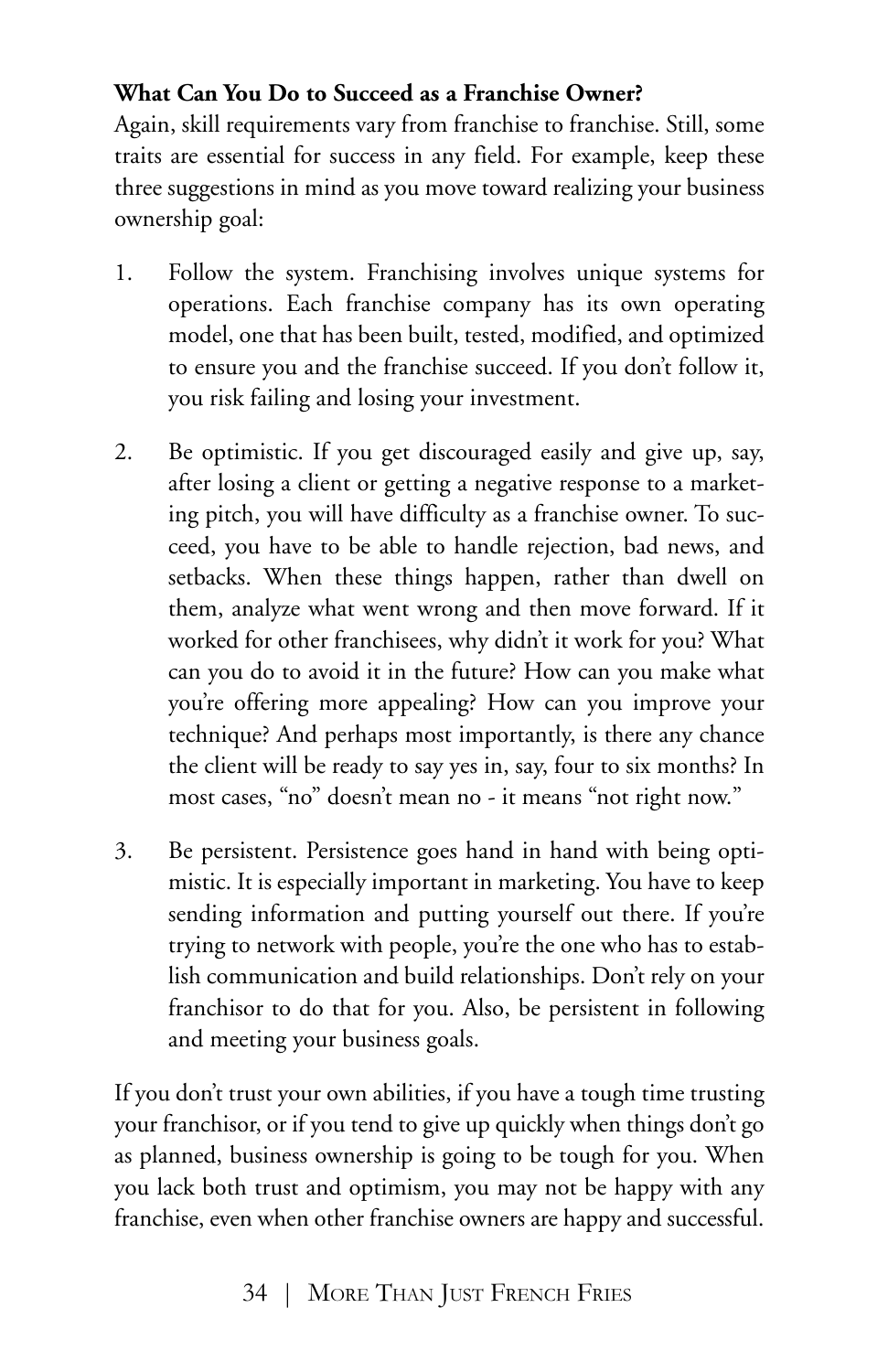The same will likely be true if you start a business on your own – you will probably find yourself mistrusting employees, customers and vendors and feeling doomed. Successful franchisees and other business owners trust people until they have a reason not to, and see obstacles as challenges that can be overcome.

## **What Age Groups Are Best for Franchising?**

The great part about franchising is its ability to fit into many lifestyles, which makes it a viable option for people of all ages. Take the following age groups, for example. Each has its own attraction to and reasons for pursuing franchising.

20s and 30s: Increasingly, people in their 20s and 30s are interested in franchising for these and other reasons:

- They don't want to be tied 24/7 to someone else's company. They demand work-life balance and predictable, regular quality time with family and friends.
- They like the idea of using their skills and talents to do something meaningful and to make a difference.
- They want their work to reflect their personal values and to do good things in the world. Having their own company gives them a better shot at this.
- They embrace challenges and want more challenging work than what they are doing for their employers.
- They are more confident than previous generations. They feel ready to be the boss, as long as they have the support of a franchisor and a proven system.

40s and 50s: People in this age group also want more time for family. For example, franchising appeals to those who have aging parents or children who will leave the nest soon. It also appeals to those who want to spend more time with friends. And people who want to travel or play a sport while they are still in good physical shape, or pursue a hobby or another passion.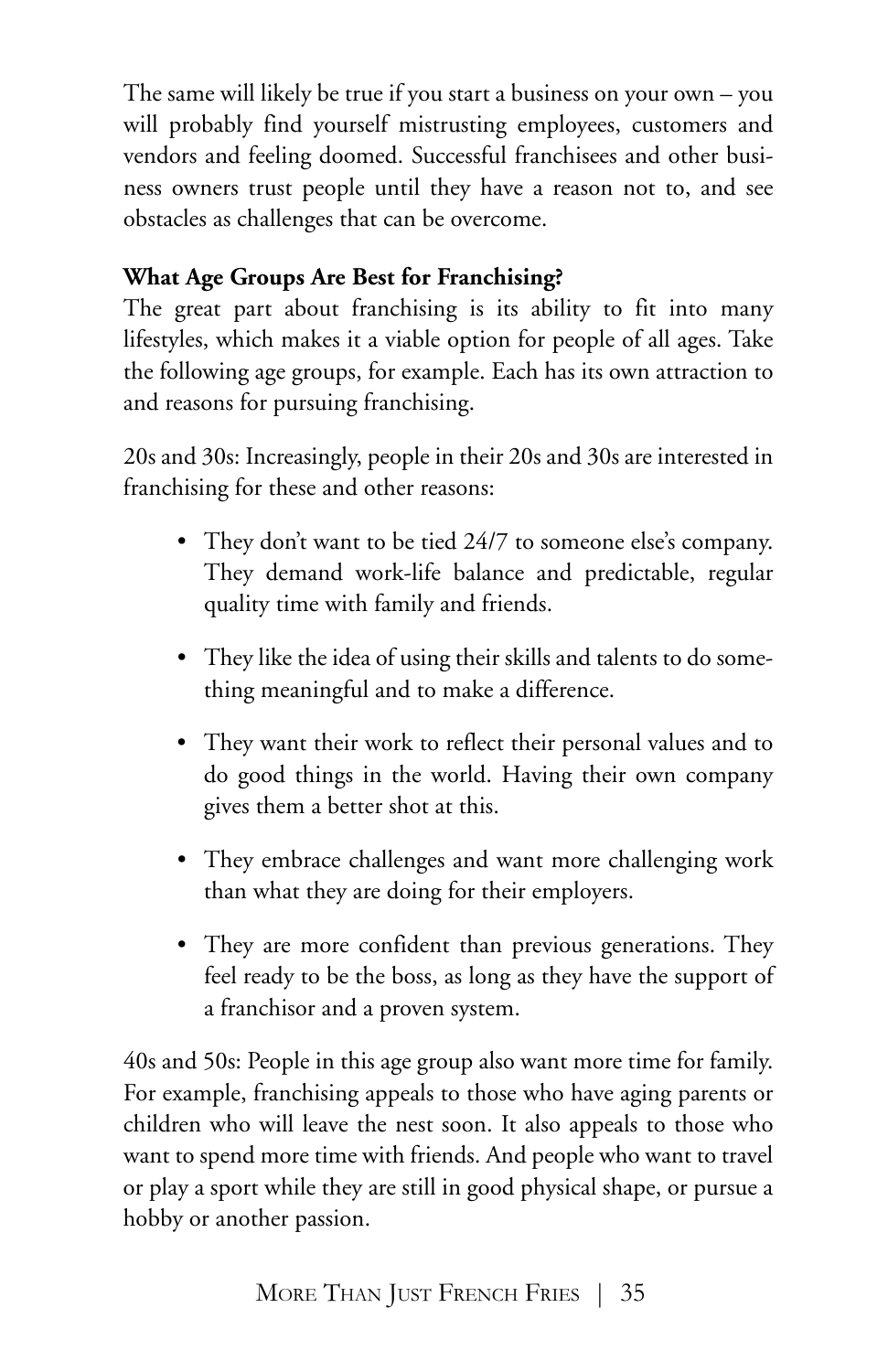Retirement Age: Individuals nearing retirement may choose to run a franchise after they exit the workforce. Some will choose one while they are still employed - a semi-absentee franchise - and then transition comfortably to an income-producing business when they are ready to leave their day job. With people living longer now, franchising provides a good way to supplement savings and ensure some financial stability by lowering the risk of outliving savings or retirement income.

### **What Struggles Do Franchise Owners Face?**

Sometimes, even people who know they will need a business to achieve their financial, personal and professional goals and who are a good fit for franchise ownership have a tough time getting started. Some people overcome these challenges, but for others, challenges like these will prevent them from ever achieving their goals and living their dreams:

*Uncertainty over Income.* When you start a franchise, you start with zero customers and build from there. This can be intimidating for someone who is accustomed to receiving a weekly paycheck. But when researching a franchise, you can figure out how much money you will make by asking other franchise owners how much money they pulled out in the first two years, after five years, etc... and you should see a pattern. You can make sure those numbers satisfy your personal needs and financial goals.

*Diverting your attention.* Once you start your business, starting another business or taking a job will cause you to divert your attention from your business and can even destroy it, especially in the formative years. Most businesses require you to be a full-time owner operator at the beginning. Grow one business at a time. Don't shift your focus to another business or job until you have dependable employees who will allow you to run your franchise on a semi-absentee basis.

*Self-doubt.* No matter how many people succeed in your franchise, you will likely question your abilities or the strength of your own market. Even after doing months of the diligence, you will have to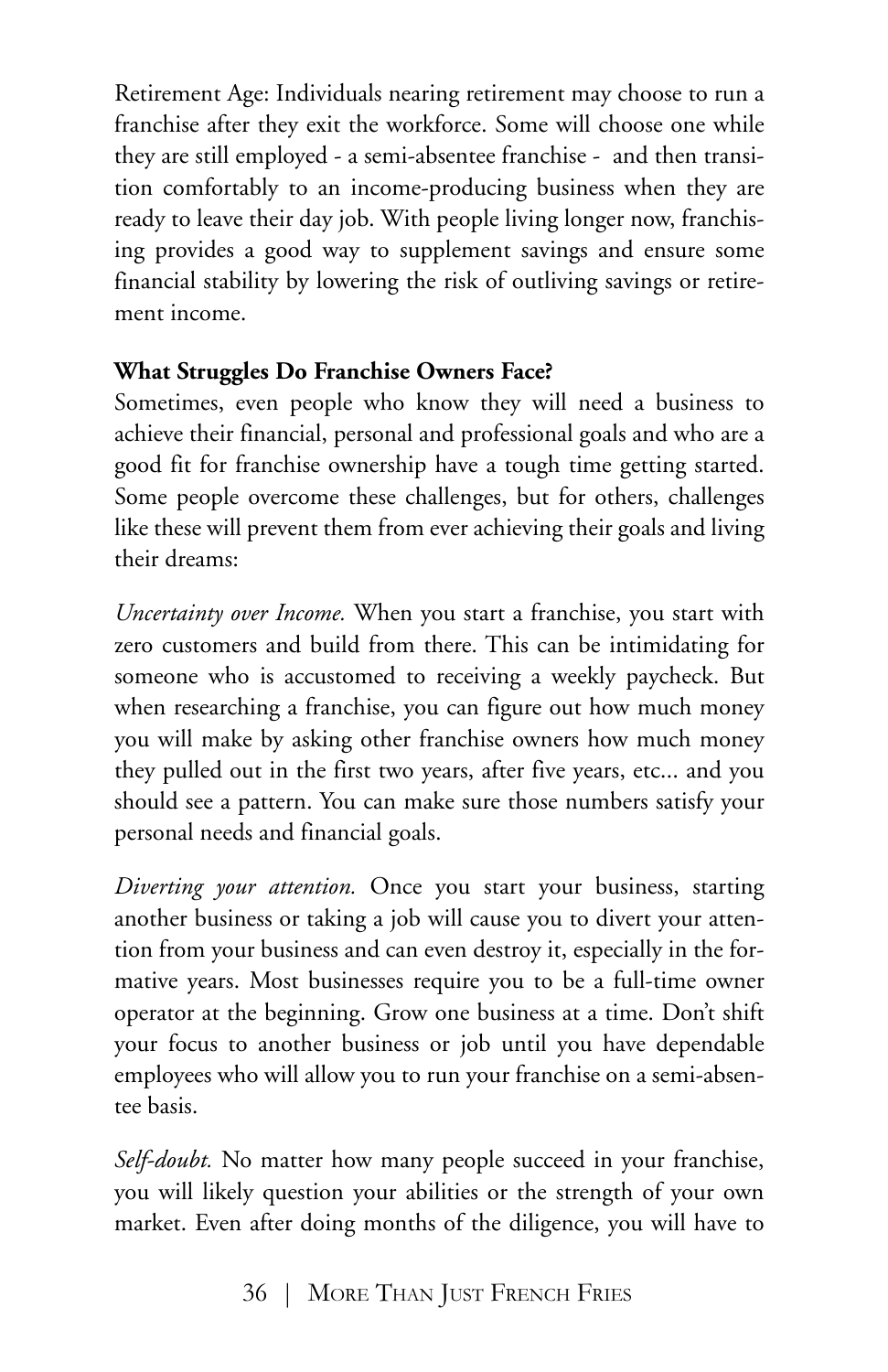take a leap of faith. After you jump in, you may find yourself questioning these things every time you hit a bump. To move past this, keep talking to the successful franchisees in your company and avoid commiserating excessively with people who are struggling.

*Conflicting Projections.* If you do a predictive revenue projection from one franchise location and a cost projection from another, your results will likely be skewed. When you try to project the likely return from your franchise investment, ask at least 10 franchise owners from different markets how much they spend and how much they earn. When you do projections, do not plug in the lowest revenue figures and the highest cost figures. Yes, you want to be conservative, but is lowest revenue/highest cost anyone's reality? Perhaps the franchisees in markets with the highest costs also charge more for products or services and therefore, also see the highest revenue numbers.

## **What Misconceptions Do People Have about Franchising?**

Franchise ownership is not for everyone. Still, you should not summarily dismiss franchising as a possibility because of common assumptions. These assumptions are often the barriers that keep people from living their dream rather than continuing to punch a timecard and be at a boss's mercy every day until they retire. Here are some top misconceptions:

- I'm too old or too young to run a franchise
- It's too expensive to start a franchise
- I don't have enough professional experience or credentials to run a franchise
- Franchising is just burgers and fries or retail businesses with long hours

As an adult, you're never too old or too young to become a franchise owner. I've seen people start franchises in their 20s and in their 60s. There are franchises you can start for around \$50,000, and many banks are more willing to finance a franchise than an independent startup. Some franchise models do not require extensive skills or experience, and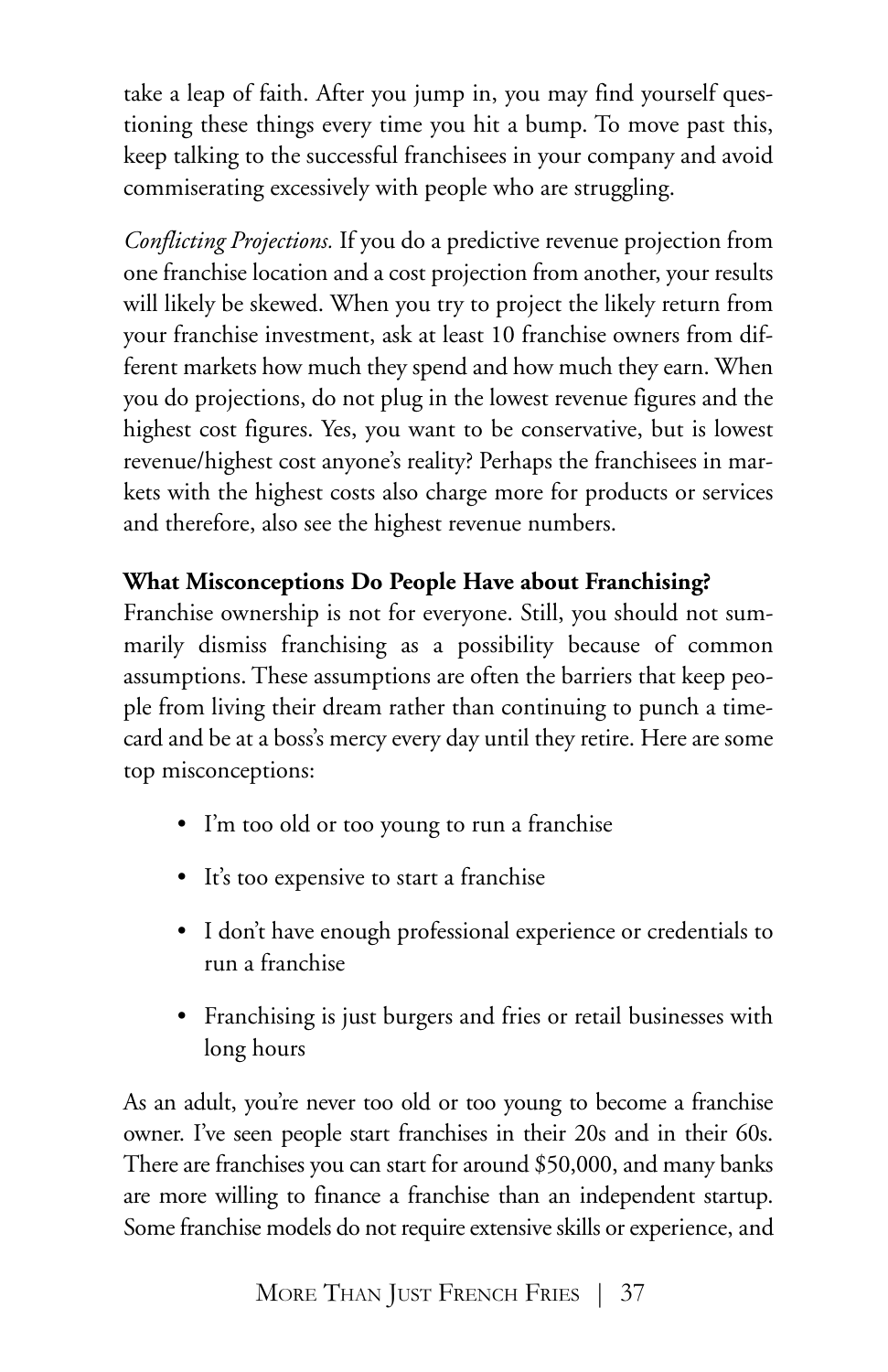you don't normally need a college degree to run one. Many franchises do not involve food service or operate out of a retail space, and even with the latter, many retail franchises can be run on a semi-absentee basis. In all cases, though, you *do* have to be persistent and optimistic, be coachable, have some common sense, and possess a willingness to learn constantly.

In closing, I want to reemphasize the importance of talking with other franchise owners and always following the franchise model. Also, don't be shy about reaching out to advisers for help. You could even hire a franchise attorney or a CPA. The US government also offers free business counseling services. Most people are not truly stuck in a rut – they just don't know where to go for help. Take a step back. Re-assessing is encouraged, and reinvention is always OK.

For me, owning a franchise was one of the best moves I ever made. It gave me the joy of being with my daughter when she was little, being with my mother when she was in the hospital out of state, and the ability to experience life to the fullest. For example, I now spend most of the summer traveling overseas with family and friends. It also allowed me to test and practice the skills that I developed early in my career working for other people. I no longer have to ask for time off, beg for a salary increase, or worry about whether I'll get that promotion or if I'll lose my job one day. These are the things I wanted when I made the decision to go into business for myself, and I have never looked back since.

**About Heather Rosen**



Heather is the President of Fran-Net of Virginia, part of a leading franchise advisory and development services firm with over 50 offices worldwide. She is also an attorney who previously advised small and medium sized businesses including sole proprietors on contractual matters, mergers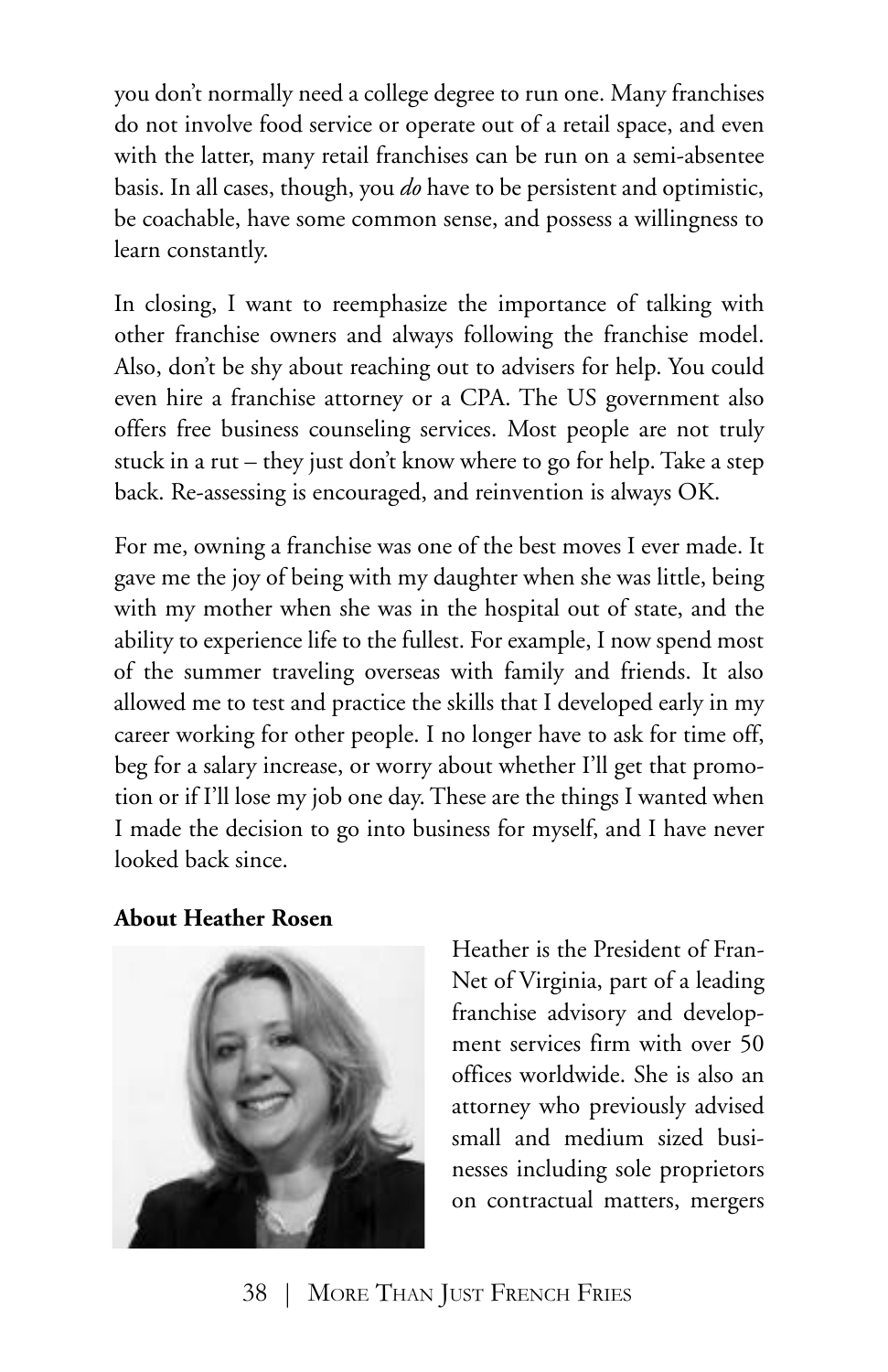and acquisitions, litigation strategy, corporate structure, bankruptcy matters, and real estate acquisitions and refinancing. In 2001, Heather became an in-house consultant to large, international law firms based in Washington, DC, advising partners and firm management on strategic planning, client targeting, marketing budget allocation, and proposal writing.

Heather left the legal services industry in 2009 to open FranNet of Virginia, extending FranNet's reach and expanding her family's 15 year-old franchise consulting business.

As a franchise consultant for FranNet, Heather works with clients in Northern, Central and Western Virginia and Washington, DC. She also conducts franchise educational seminars throughout the region. Seminars are conducted in partnership with career transition agencies, Small Business Development Centers, SCORE offices, the US military, and federal, state and county government agencies. Heather is a graduate of Washington University in St. Louis and the Temple University Beasley School of Law.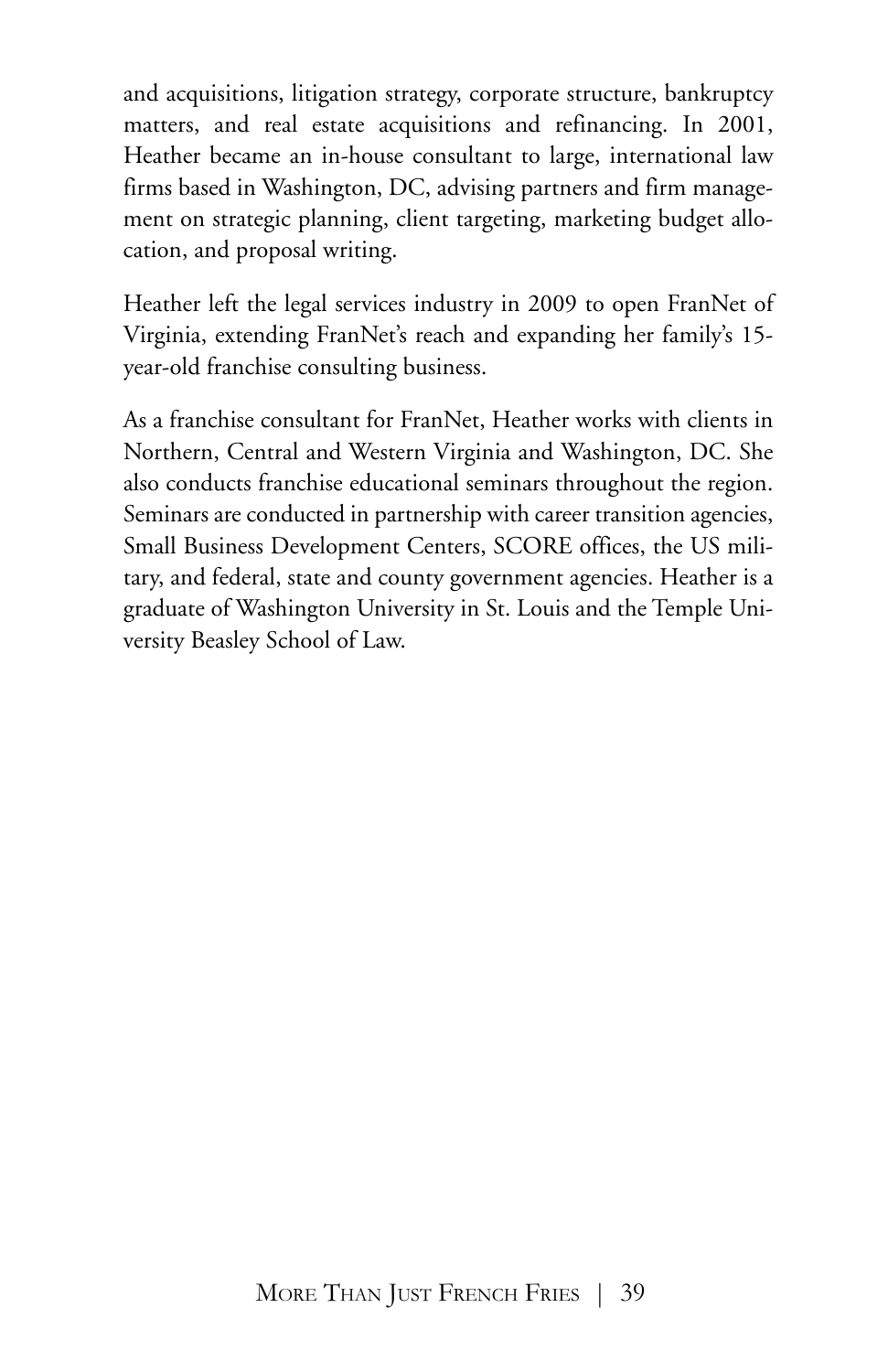# **How a Mentor Can Help You Achieve Success Faster**

#### *By: Ken Yancey*

In 1993, I became the CEO of SCORE Association, a nonprofit organization that provides mentoring services to entrepreneurs n 1993, I became the CEO of SCORE Association, a nonprofit across the U.S. Last year, we helped clients to create 55,000 new businesses and over 61,000 new jobs. What makes SCORE work is our fantastic network of volunteers with amazing experiences who donate their time to assist budding business owners. If you're thinking about pursuing your first business venture, there are a lot of people who are willing to help you.

### **Why Do Entrepreneurs Need Mentors?**

Small business ownership can be a fairly lonely pursuit. You'll likely have a small team of important associates, but you can't go in and discuss your bank line of credit and whether you should try to get it increased or not. Often, you need somebody that you can bounce ideas off of.

Small business owner must wear multiple hats to be successful. Certainly he or she knows his or her trade, but maybe they're not terrific at accounting or at sales or at inventory management or expansion. Bringing in a mentor that complements your strengths can help shore up your weak points. When you're choosing a mentor, one of the things that you must think about is the relationship you have with that individual. Your mentor needs to be somebody that you trust with private details about your financials.

You also need someone who is going to push you and ask tough questions. Sometimes, when you choose friends or family members as mentors, they're not going to press you about payment terms and why you're past due on something or ask you what are you doing to counter a new company on the market that competes directly with you. Good mentors must be willing to contribute and challenge you at all times.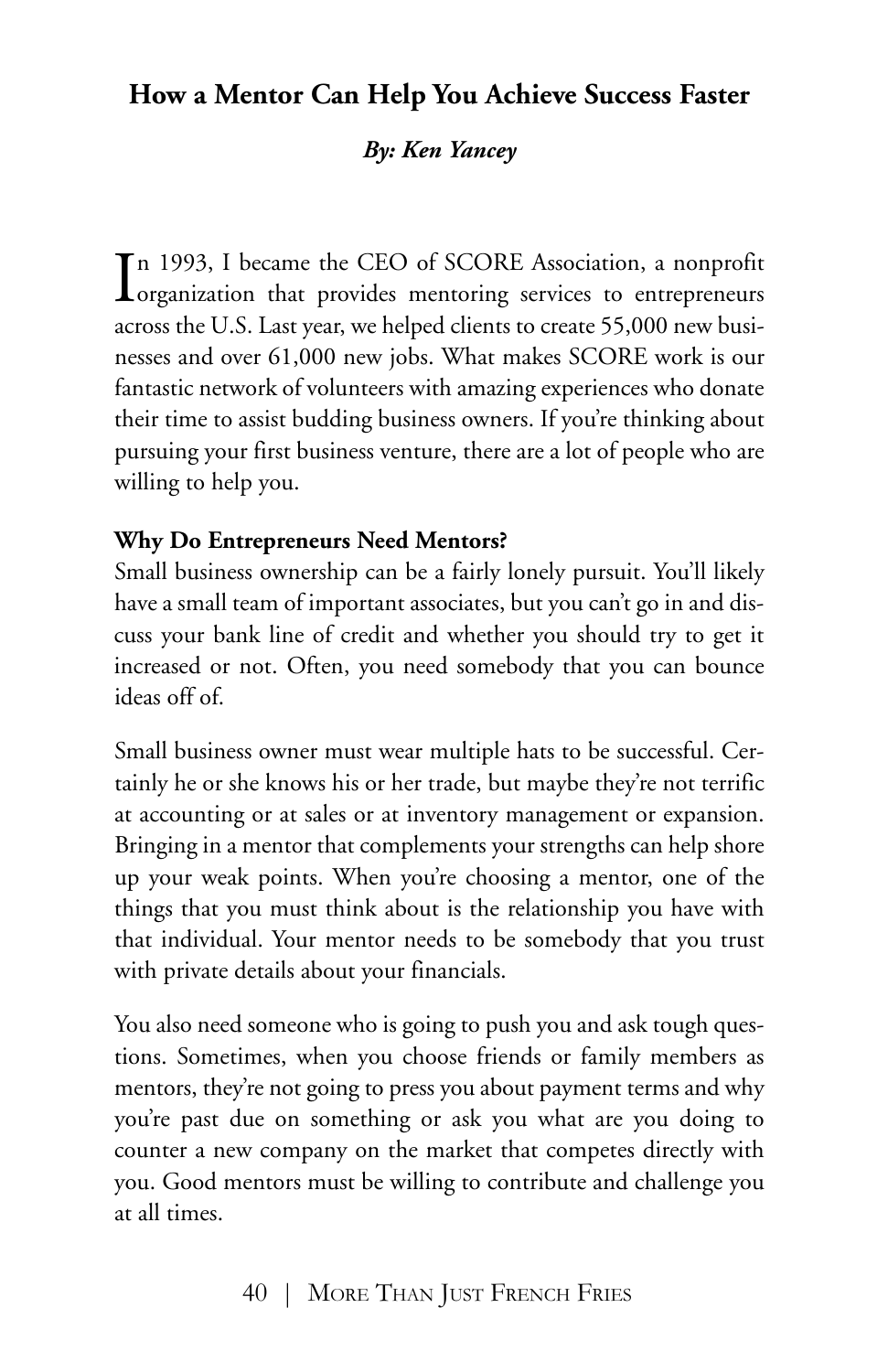## **Working On Your Businesses vs. Working in Your Business**

In a book series called The E-Myth, Michael Gerber says, "You've got to work *on* your business rather than just *in* your business." Let's say that you own a bakery. If you're working *in* your business, you're making products, you're working on recipes and you're looking at margins and costs.

When you're working *on* your business, you're thinking about where to open your next location. You're asking questions like *Should I open a restaurant that only serves breakfast or a patisserie?" and "Should I add something for the evening so that I can extend my hours?* Working *on* your business and working *in* your business are two very different things, but they are equally important for staying profitable.

### **How to Find a Business Mentor**

There are a lot of places where you can find mentors. Certainly SCORE is a great option, and the Small Business Association also has extensive resources. Women's Business Centers run by the SBA are extremely helpful, and you don't have to be a woman to take advantage of them. There are also online mentoring programs like Micro Mentor. You can ask your local chamber of commerce for additional resources or approach successful business people who you've known in the past.

You can ask people in your network, "What are your thoughts on this particular industry?" or "How do you feel about these trends?" Answers to questions like that will give you some insight into how people think about business in general and your business specifically, which can help you to determine the right fit. If someone is a Debbie Downer who only knows how to be critical, you shouldn't choose them as a mentor. On the flip side, if they are someone who thinks everything is always wonderful and great, they are probably not realistic enough to give practical business advice.

You need to make sure that you're getting the right dose of business acumen, seriousness, understanding of the market and willingness to answer questions honestly to push you to new heights. If it doesn't work out for you, you need to remember that the only reason that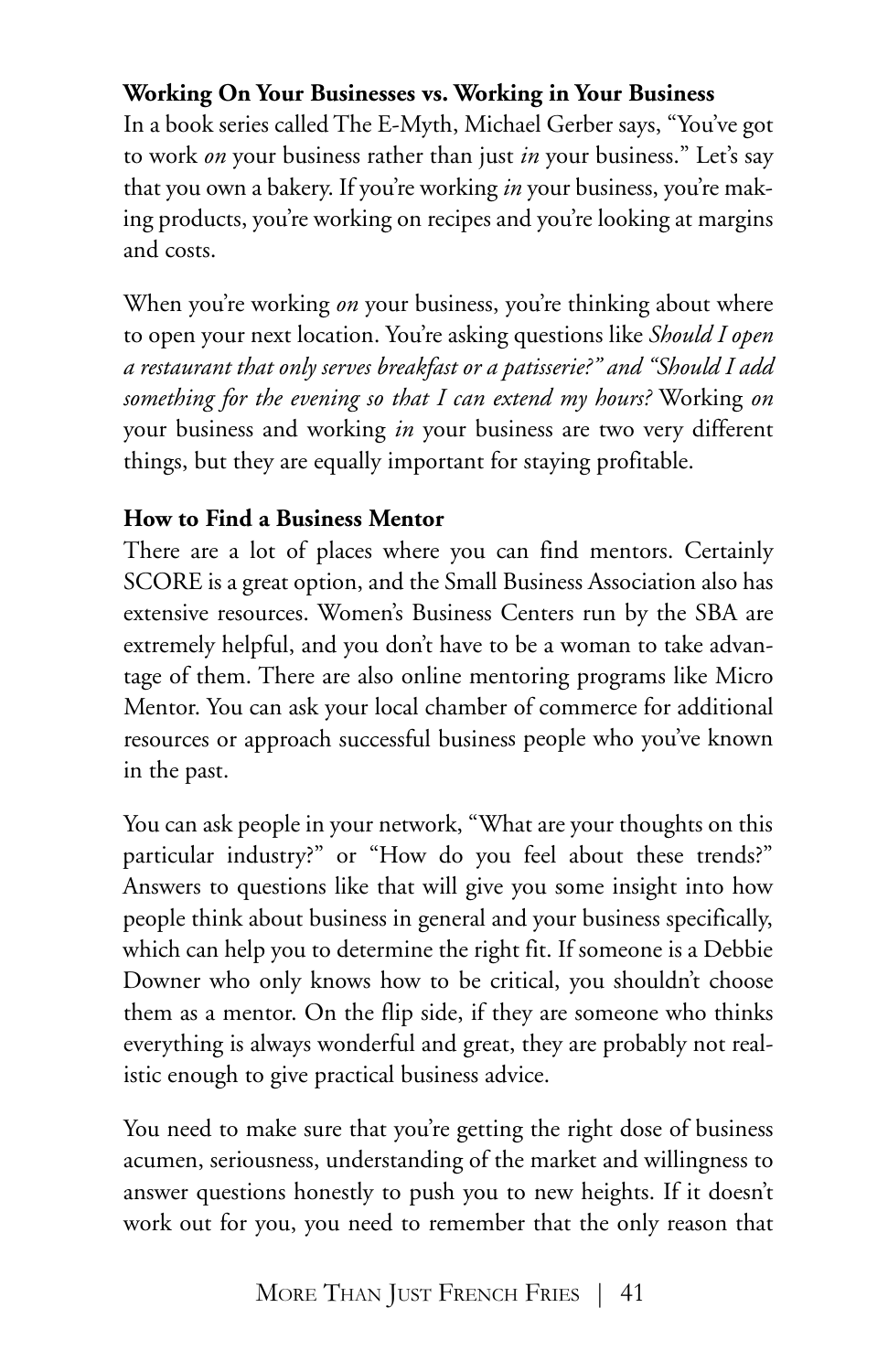you have a mentor is to help you. If they're not helping you, they don't want to waste their time either, so find someone else as quickly as possible.

## **How Mentors Make a Difference**

Business mentoring programs like SCORE can provide information, experience and research to help people achieve their business goals. If you're thinking about buying a franchise, a mentor can assist you with thinking through your skills and abilities to pick the right franchisor. Once a decision is made, a mentor can work with you on a feasibility study. Mentors can help you set up your books, find capital and develop a business plan. They might recommend that you go work for another business for a little while to better understand more about how an industry operates.

When you're in a franchise, the franchisor provides you with direction; nonetheless, I still recommend getting a mentor. Not every franchise is McDonald's or Subway or one of the giants. Some of the smaller franchises provide excellent training and product support, but they don't give you everything. Maybe your franchisor didn't teach you all of the ins and outs of HR or how to manage a team. Mentors can fill in the gaps.

Mentors can also read over franchise agreements with you to ensure that you understand everything in the contract, or they can direct you to a consulting firm or someone in a local market that could help you. If you don't understand the accounting side at all, I would encourage you to take some basic accounting courses or at least sit down with a mentor and look at pro forma documents and projections so that you can understand the three primary financial reports that you get when you're keeping books. Make sure that you know when you need real legal help or tax help rather than relying on a mentor or a volunteer. There are some places where you can't afford to make a mistake, and you do need professional help.

### **When to Seek a Mentor**

The best time to seek out a mentor is when you're thinking about starting your business. It's a great time to learn and start asking ques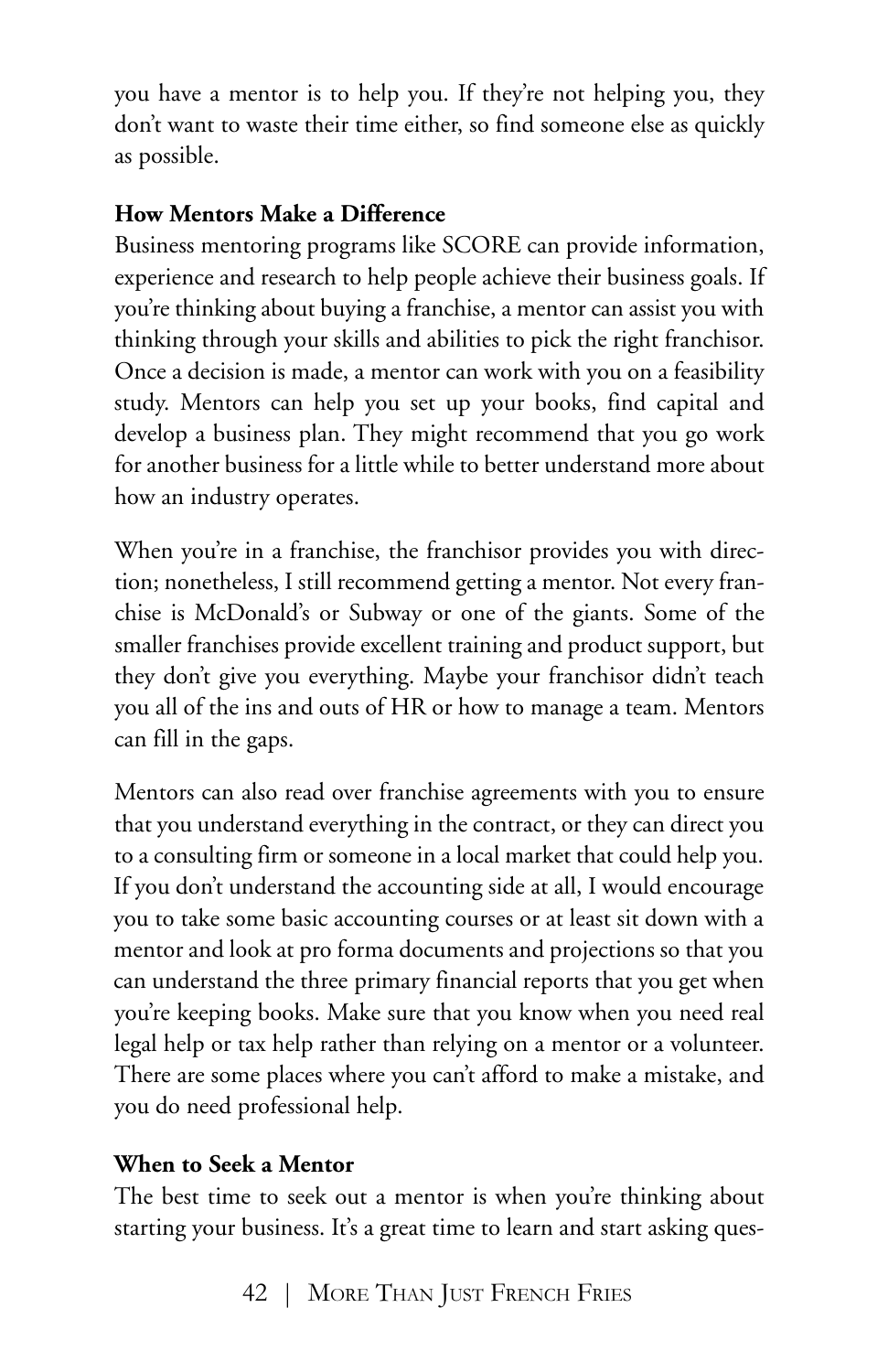tions. I recommend that you have a mentor through your entire small business lifespan. SCORE's tagline is "For the Life of Your Business." Be sure to send them a gift basket or something like that around the holidays to make sure they know that they're appreciated. Most of the time, a nice handshake and a warm smile is more than enough for your mentor in terms payment for their services.

When it comes to what it takes to be successful in business, it's not always what you know or who you know; it's who knows *you*. In order for people to know you, you must seek out opportunities to network, which does take time, but it is an investment in your business. You're only one handshake away from your next mentor, customer or business partner, so it's important to make sure that hand gets shaken.

#### **About Ken Yancey**



W. Kenneth Yancey, Jr. is one of America's leading experts on driving small business success. During his 23 years (and counting) as CEO of the SCORE Association, Yancey has developed SCORE into one of the most efficient, effective job creation and business formation engines in the nation. SCORE has served more than 10 million existing and

aspiring small business owners since inception and helps to create more than 55,000 new businesses and over 45,000 new jobs annually. Yancey empowers and inspires 300 SCORE chapters and 10,000 volunteer mentors across the nation.

Yancey advocates for small business issues before industry leaders and in Congressional testimony. He serves on the Small Business Advisory Council of the U.S. Chamber of Commerce.

As a frequent guest speaker on small business issues and trends in the national media, Yancey has appeared on ABC, NBC, CBS, MSNBC, CNN, CNBC, Fox News and PBS. He is also a recurring guest on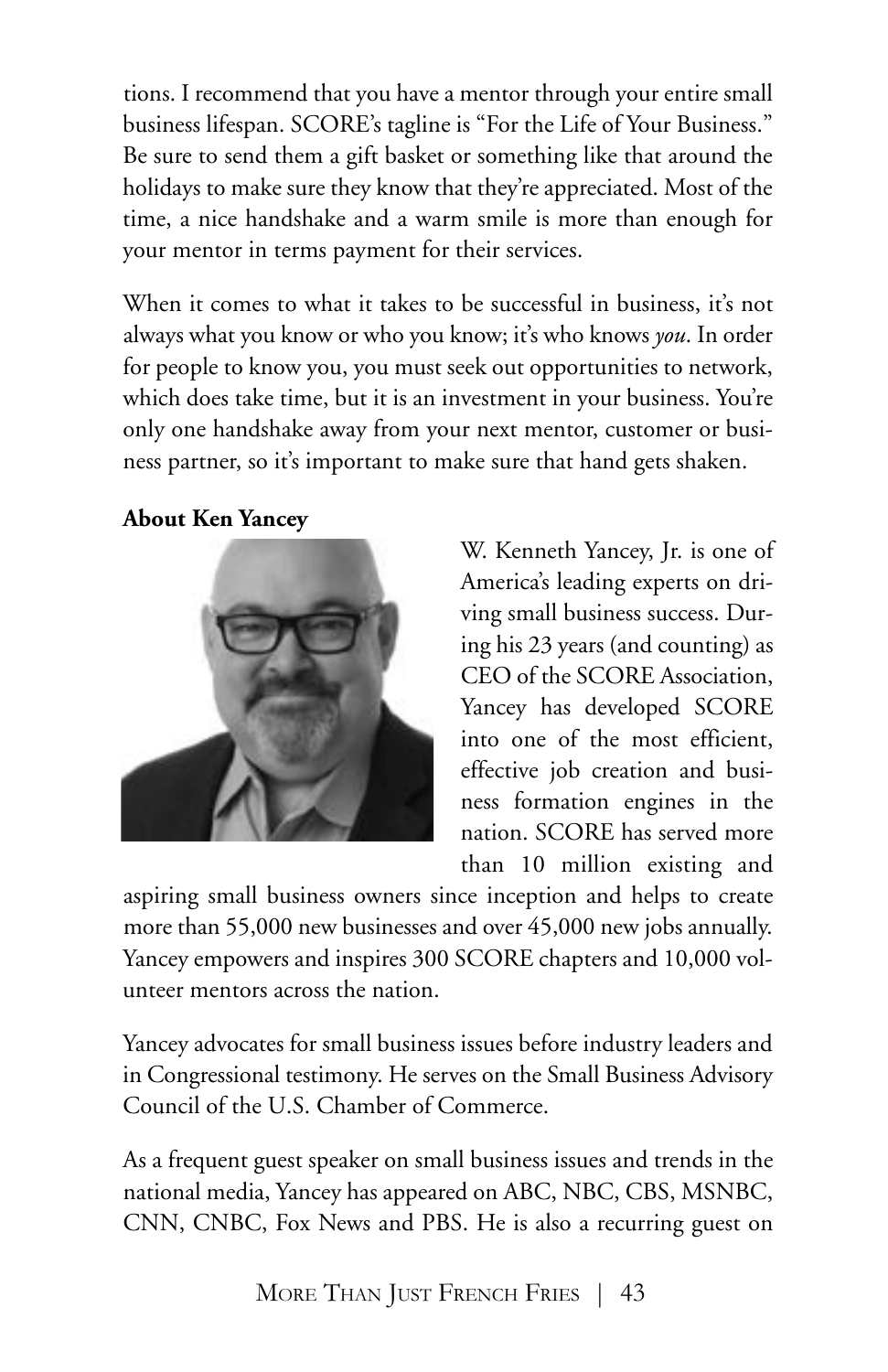several radio shows including Small Business Advocate, Build Your Business, Small Business Trends and Biz Talk. He serves as a member of the HuffPost Small Business Board of Directors and has been honored with numerous awards including 2011 Small Business Influencer Champion, the USA Freedom Corp Award of Excellence, the American Society of Association Executives Summit Award and the Lifetime Achievement Award from the Future of Entrepreneurship Education Summit.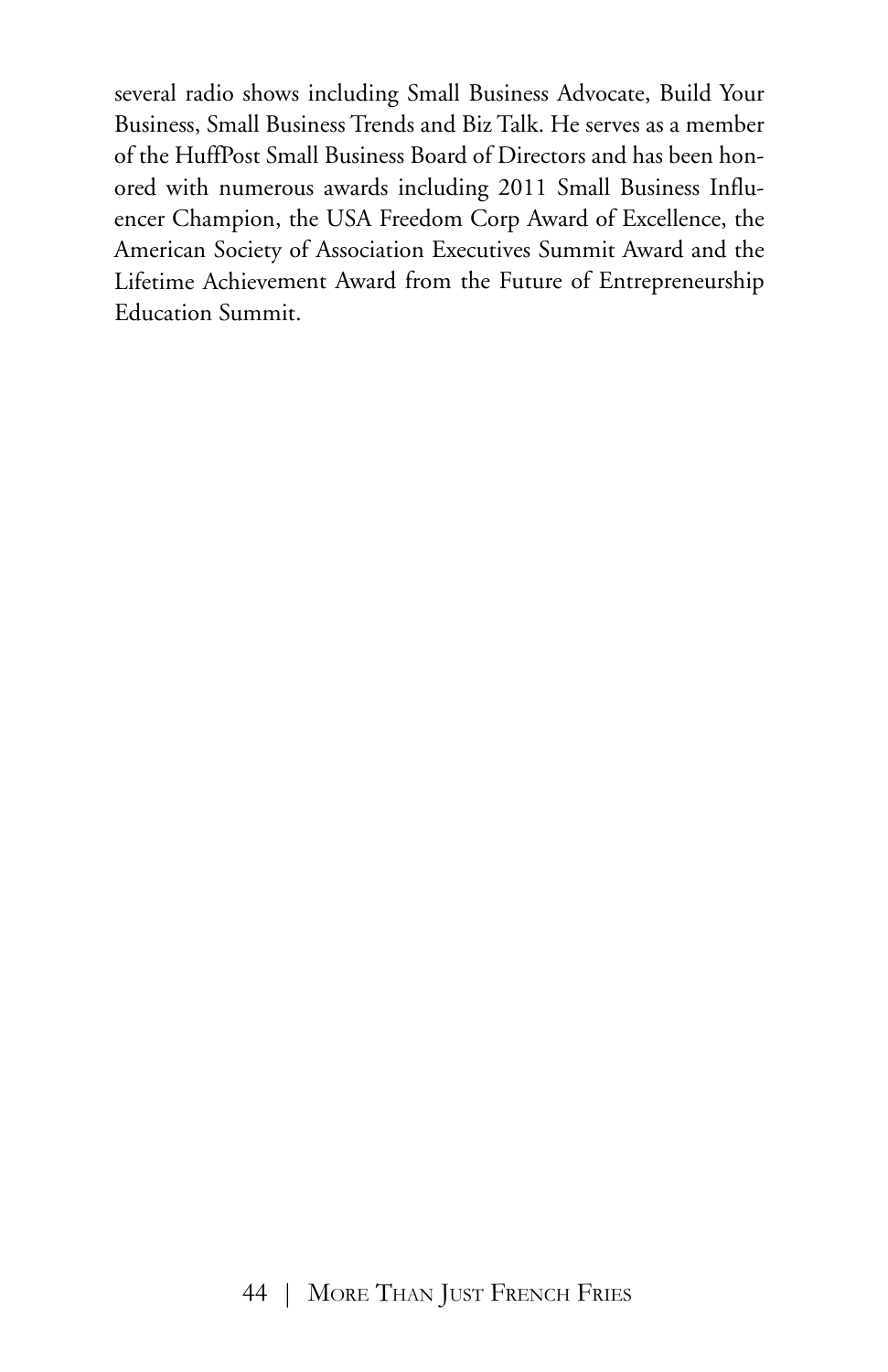## **Success Is Where You Least Expect It**

#### *By: Blair Nicol*

When <sup>I</sup> was <sup>a</sup> child, my father told me to *never* become an employee aside from a possible one-time occurrence just to see the internal workings of a business. He told me that when you work for someone else, you're helping them achieve their dreams instead of working on achieving your own. With that as a central education point, he raised me with an entrepreneurial mindset. Almost all of my adult professional career has involved franchising. I first started with a shipping and packaging franchise in Southern California called Mail Boxes Etc., which is now known as the UPS Store. We became the Area Franchisees in Southern CA and also owned two of the most successful locations in the country. That along with many other franchise accolades has helped me become successful in this business format.

Building successful franchises helped me acquire a wealth of knowledge and learning experiences. After that, I wanted to get involved in helping other entrepreneurs achieve their dreams by being an adviser and mentor. I now have the honor of working with a company that allows me to do that and be in a great circle of colleagues who share the same goals. I love helping people find the right franchise for them. What people initially want in a franchise is not always what's right for them, and that's what I want to focus on today.

#### **The Most Common Franchising Misconception**

When you think of franchises, what names come to mind? If you named Burger King, McDonald's or Subway, you might have some misconceptions about franchising. Many people also name popular places such as Starbucks, which is actually not a franchise. There are more options than chain restaurants. There are service franchises such as the packaging and shipping chains where I started out. There are over 3,000 different franchises to choose from. The hard part is finding the right one for you.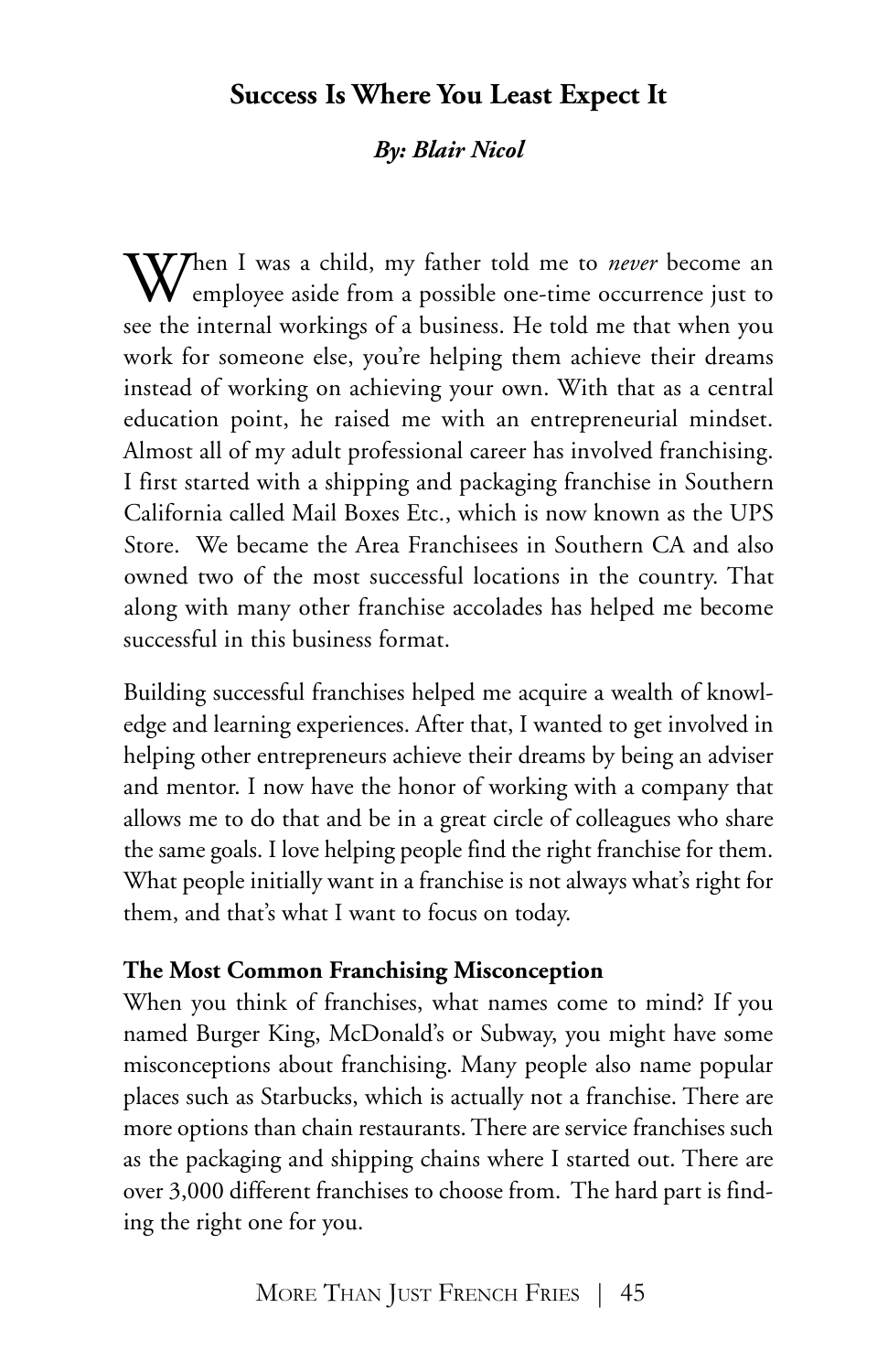*Knowing your options and doing your research are the two most important preliminary steps.*

## **What You Didn't Know About Franchise Options**

You probably won't know about some of these options until you do some in-depth research. Some of today's trends are not what you might think. While food franchises are still the most often purchased category in franchising, there are many others to choose from that may be better suited for you:

- Low-cost business to business companies are more common. These franchises often operate out of small offices or out of a franchise owner's home. If you've never had to use their services, you'd never know about them. The great part about business to business franchises is their affordability. Fewer ongoing expenses and risks make these franchises great choices if you don't have a lot to invest or are not willing to take a bigger risk.
- Light manufacturing is gaining momentum. More people are interested in franchises with light manufacturing. For example, a company that prints signs, posters and other paperbased items can do very well. These companies usually operate in a light industrial park, are traditional Monday through Friday hours, few employees, moderate investment level, etc.
- Semi-absentee franchises are growing. This trend started recently and has taken off in popularity. If you don't want to put in full-time work at your franchise or want time to operate another business, or have a full time job, then this is the structure for you. It still takes work to make these businesses run, and you have to be able to manage and delegate while you're away. These are businesses where you can hire a manager to handle most administrative tasks the day to day operations. We see over 50% of our clients going in this direction right now.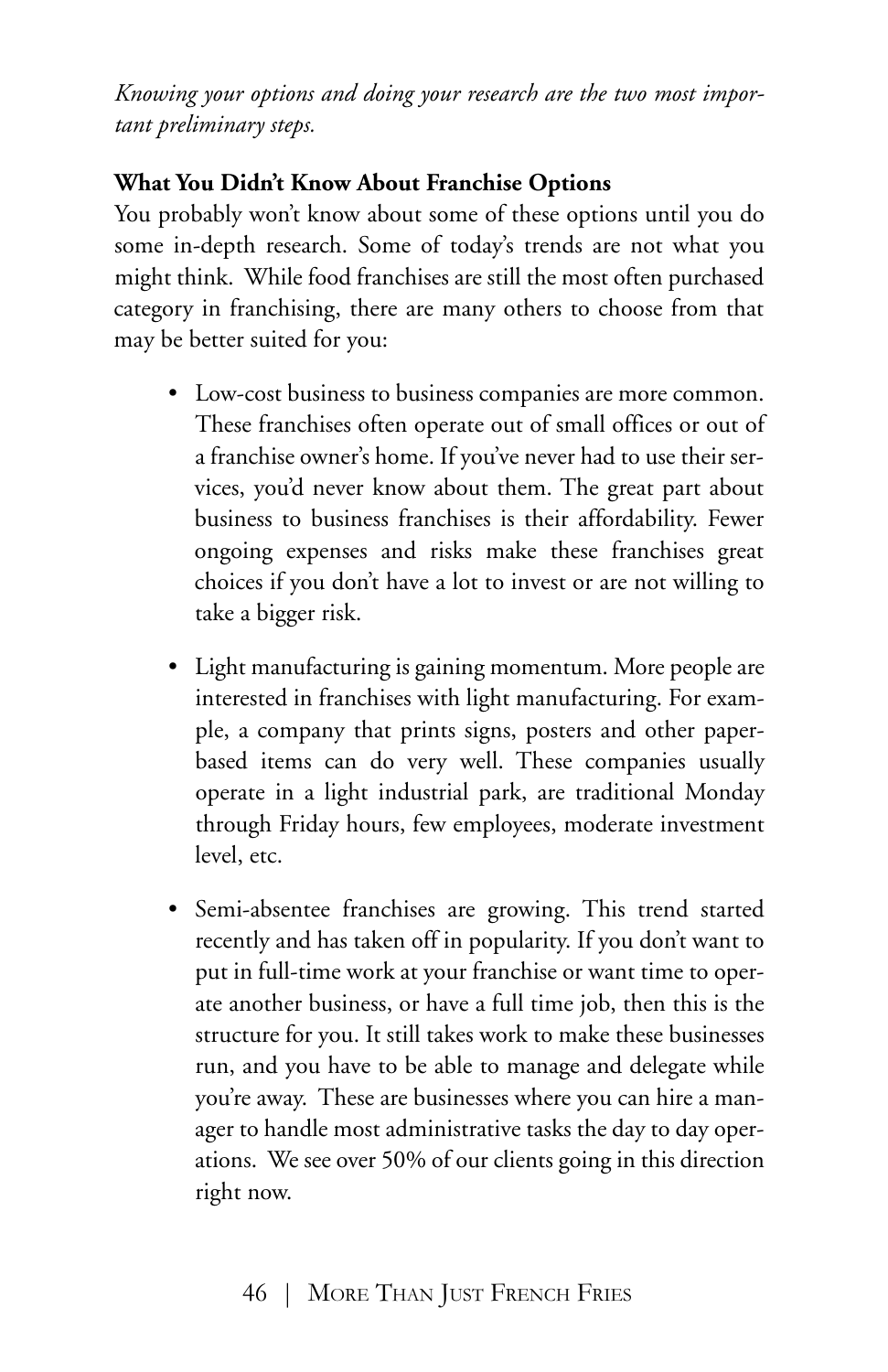With these factors in mind, the takeaway point to remember is that semi-absentee franchise owners do not buy a business for what it sells or how it matches their skill set but rather for what the business can do for them.

### **How to Find the Right Franchise the Right Way**

When you hear about a franchise failing, it often happens because the owner chose the wrong franchise. Maybe the owner didn't have the time to commit to make the franchise succeed. Perhaps the owner chose a franchise with too many rules and hands-on needs that didn't fit his or her skill set. There are many ways for a franchise to fail because of incompatibility with the owner. I always tell people to treat the initial research process like the process of buying a house. Sit down, think of your needs carefully and make a list. To get started, these are some example questions to ask yourself:

- How many employees do I want?
- What are my goals that I am trying to achieve; professionally, financially and personally
- Do I want to work at home, in an office, in a mall or somewhere else?
- What type of business do I want?
- Do I want to work mostly at the franchise or be a semiabsentee owner?
- What is my skill set, and do I want to use it to work in the franchise?
- What is my budget for starting a franchise?
- Do I want to grow the business into multiple locations?
- How will I grow the business?
- What drives me to succeed in a franchise?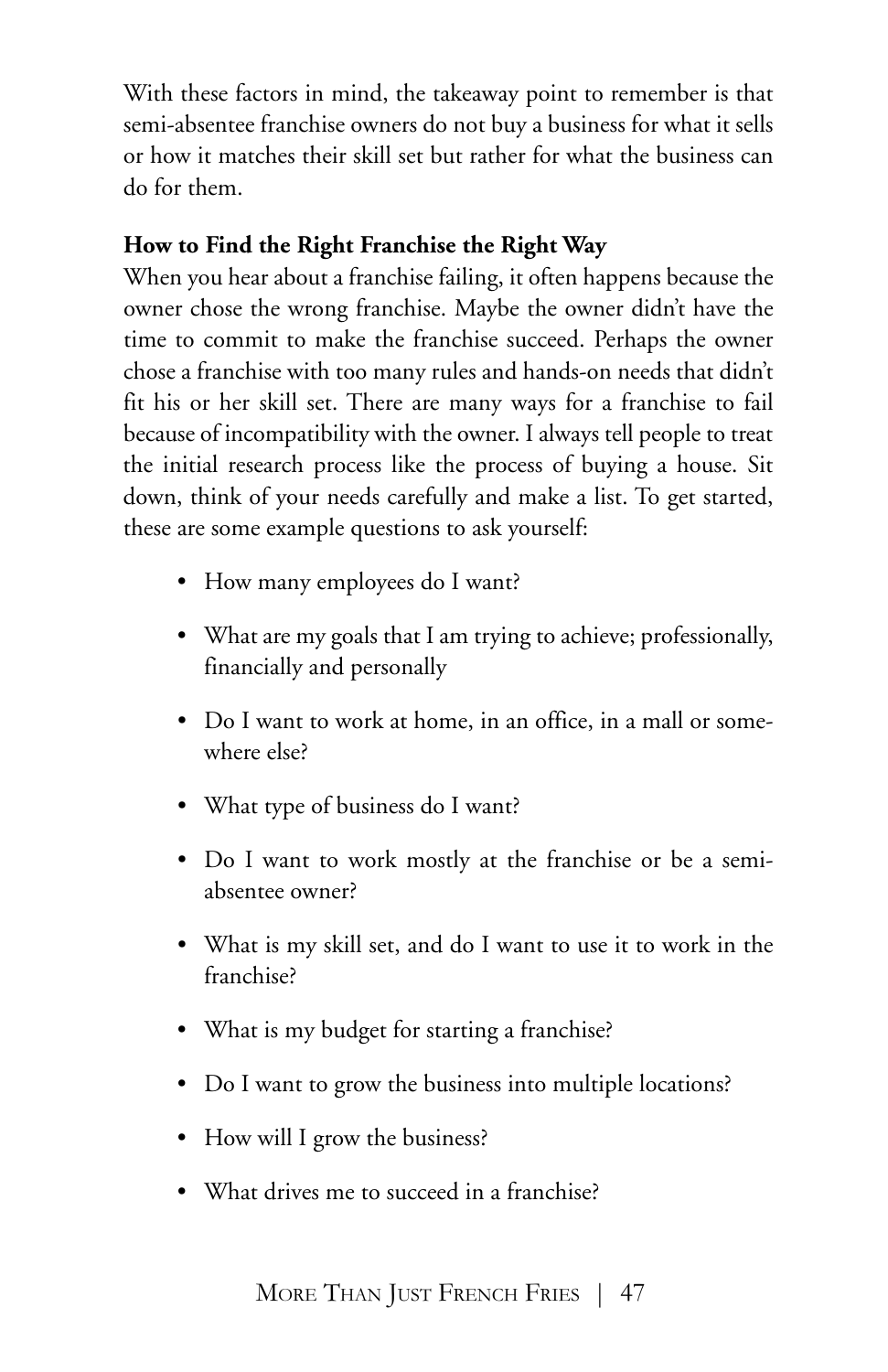• When I get out of the business someday to retire or move on, what is my exit strategy?

*Always create your business model before you start trying to choose a franchise. Otherwise, how will you ever know what you are trying to find in the first place.*

Again, the perceived optimal franchise choices for you based on your personal likes may not be ideal for you. Without any research, running a food business may seem like a fun choice. However, a hair salon, a business to business franchise or service related franchise may wind up being better for you based on your business model preferences. When you choose one that requires your presence, insight and work, you have to match it to your skill set. For example, you may want a change from working at a bank and may decide to open a service related franchise instead of picking a low cost service related franchise that is a better fit for your skills. The franchise could end up failing. Owners usually fail because of a lack of required skills or because of improper capitalization.

Go out and talk to other franchisees. Don't just talk to the franchisor. You will really get a feel for what it's like to be a franchisee in certain franchises if you talk to the individual owners. This is one of the most important pieces of advice to follow. What are their struggles? What are the disadvantages? What are the advantages? Are there specific financial hurdles or pitfalls? This is a powerful research tool and should never be replaced by the illusion of search engine magic. When you talk to other owners, you can make connections of your similarities. Maybe you have a similar personality or views that will help you excel in one area. You'll never know until you reach out.

### **Identifying Obstacles Between You and Your Ideal Franchise**

People often fall into some common traps when they're considering a franchise or are taking the first steps of the research process to find one. You have to be aware of the obstacles to better help you identify them as you go. If you don't, you could end up passing up the perfect opportunity or never discovering it.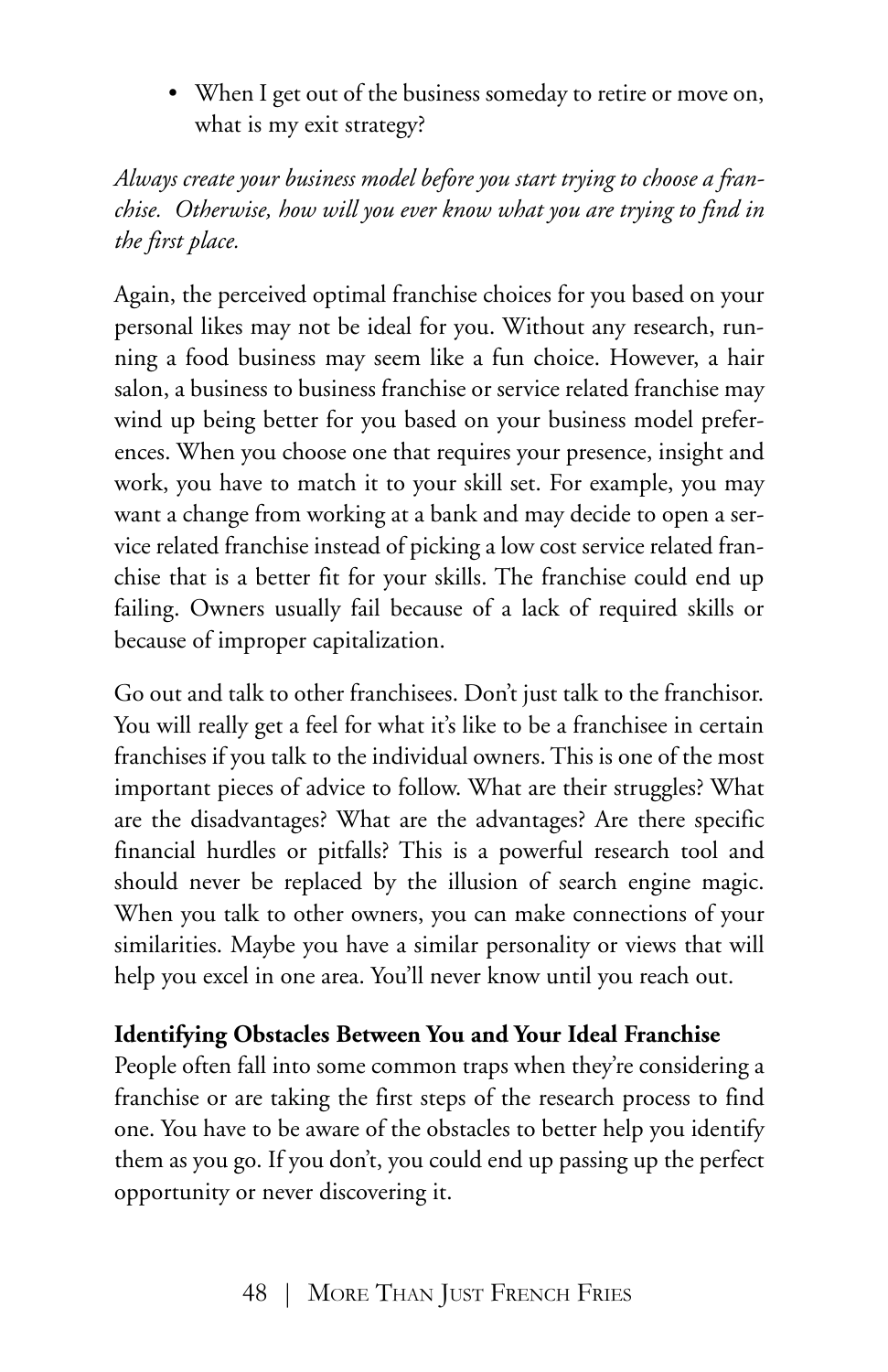- 1. Don't let your peers ambush you. As you talk about the topic with friends or peers, you will hear their opinions. If they're not experts about franchising or are not franchise owners, you shouldn't allow their opinions much weight. Putting aside a potential idea because they heard something or read something can be detrimental to you.
- 2. Don't get overwhelmed with the initial research. There's no way to downplay the initial research process. It's long and cumbersome. However, it's also very rewarding when you find the perfect franchise. Many people give up when they start the process and realize how much research is involved. As I said before, talk to other owners. It's actually much more fun to have a conversation than it is to read something that you don't know who wrote or posted online.
- 3. Don't let fear and doubt consume you. When you've finished the research process and have picked a franchise, it's normal to feel some doubt and hesitation about making an investment. If you've done the research and have found the franchise that meets your needs and preferred business model, don't let your fears and doubts cloud your mind to the point of giving up.

### **You Are the Main Priority**

The key idea to remember is that you're buying a franchise for your success, and what the franchise can do *for you* is the most important consideration. You're not buying it for the product or to see what you can do for the franchisor. If you don't care much about the products but the company is a great fit for you, don't be quick to pass it up. People often discover that the perfect fit for them is something completely unexpected. Set your goals, stick to them and find your perfect match.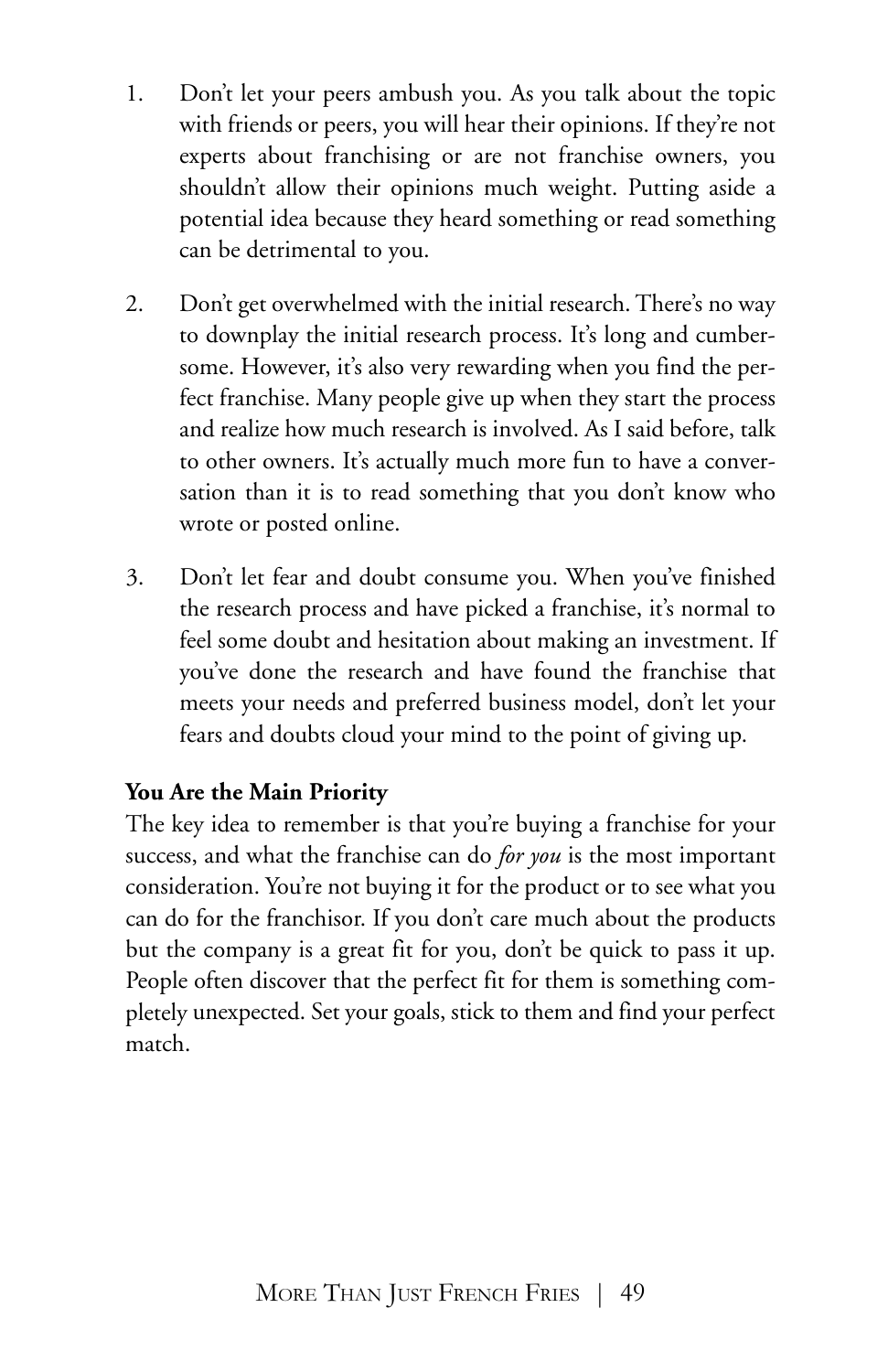#### **About Blair Nicol**



After a year of working with a globally recognized franchise corporation, Blair soon realized it was once again time to work for him and help others live The American Dream of owning their own business. He is now a Fran-Net franchising consultant for the offices serving Oregon, Washington, Idaho, Alaska, San Diego, and Orange County. He

is also one of the 4 principal owners of the Global FranNet Corporation with over 50 offices in North America. He also currently serves as the Vice Chairman of the parent company for FranNet.

Blair graduated from Colorado State University with a degree in Finance and Real Estate. He is also a licensed Real Estate Broker for the state of California as well as he has earned the premier designation in the franchise industry as a Certified Franchise Executive (CFE). He also holds the following awards with FranNet:

1999 Rookie of the Year

2000 Rising Star

2004 Allen S. Craven Memorial Award Recipient

2004 Western Regional Office of the Year

2010 Commitment to Excellence - Best office practices

2011 Commitment to Excellence - Best office practices

2011 #3 Top Performing Office in North America

2003-Present FranNet Board of Directors

He also enjoys golf, fishing, surfing, biking and other outdoor activities with his wife, daughter and family.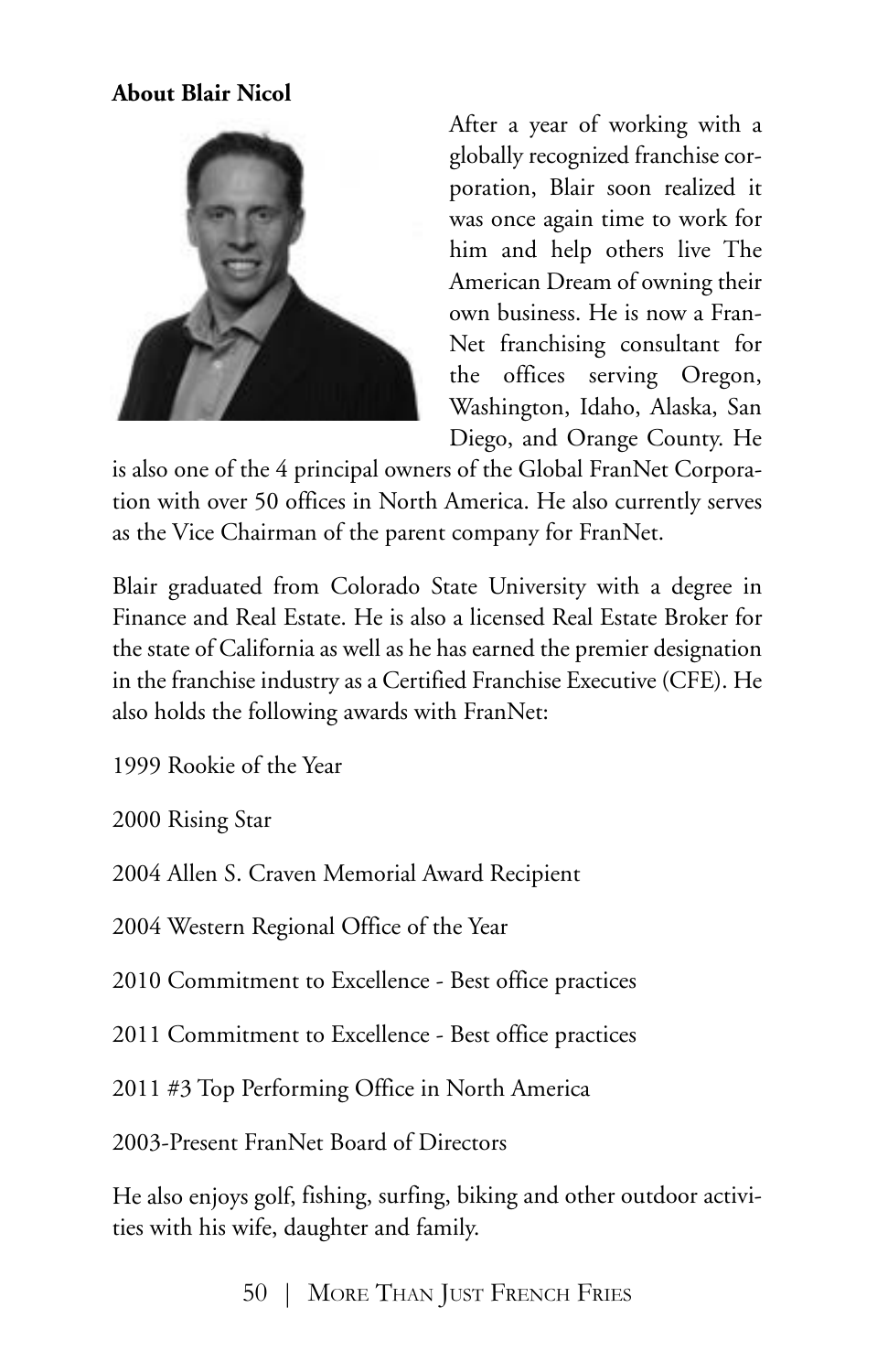# **Why Businesses Fail and Why You Won't**

### *By: Nick Powills*

Think about the last product you bought. Why did you buy it? Another person probably influenced your purchasing decision. Perhaps you saw someone driving a car, picking out a box of cereal or letting out a quiet "ahh" after chomping down on a French fry. People influence your buying behavior. Brands don't sell brands, people do. That's why telling your story is important to growing your business. Let me explain.

Think about your childhood. What did you accomplish and what did you overcome? How have those experiences shaped the entrepreneur you are today? Think about the stories of your past, and then write them down in headline format. This fuel will be essential to you saying yes, you are ready to take control of your next journey.

"Hi, I'm Nick. Nice to meet you," is what we lead with instead of saying, "Hi, I'm Nick. I risked everything and started my own business. To create the fuel, I needed for that business to be successful, I relied on the chip on my shoulder from being called fat, being told I wasn't a good athlete and being told that the chances of me finding greatness would be little to none." We don't share our stories enough even though they can strike a chord and be greatly influential to someone else who has been in the same position.

#### **Why Businesses Fail and Why You Won't Allow That to Happen**

How do you pick the brand or idea that best matches your business potential? While it sounds somewhat cliché, pursuing your passion is truly the best option. Why would you put everything on the line and risk it all for a business you don't love? Don't chase dollars, chase your passion.

Your job isn't done once you choose a specific brand or category to focus on; now it's time to start planning for your exit. Are you going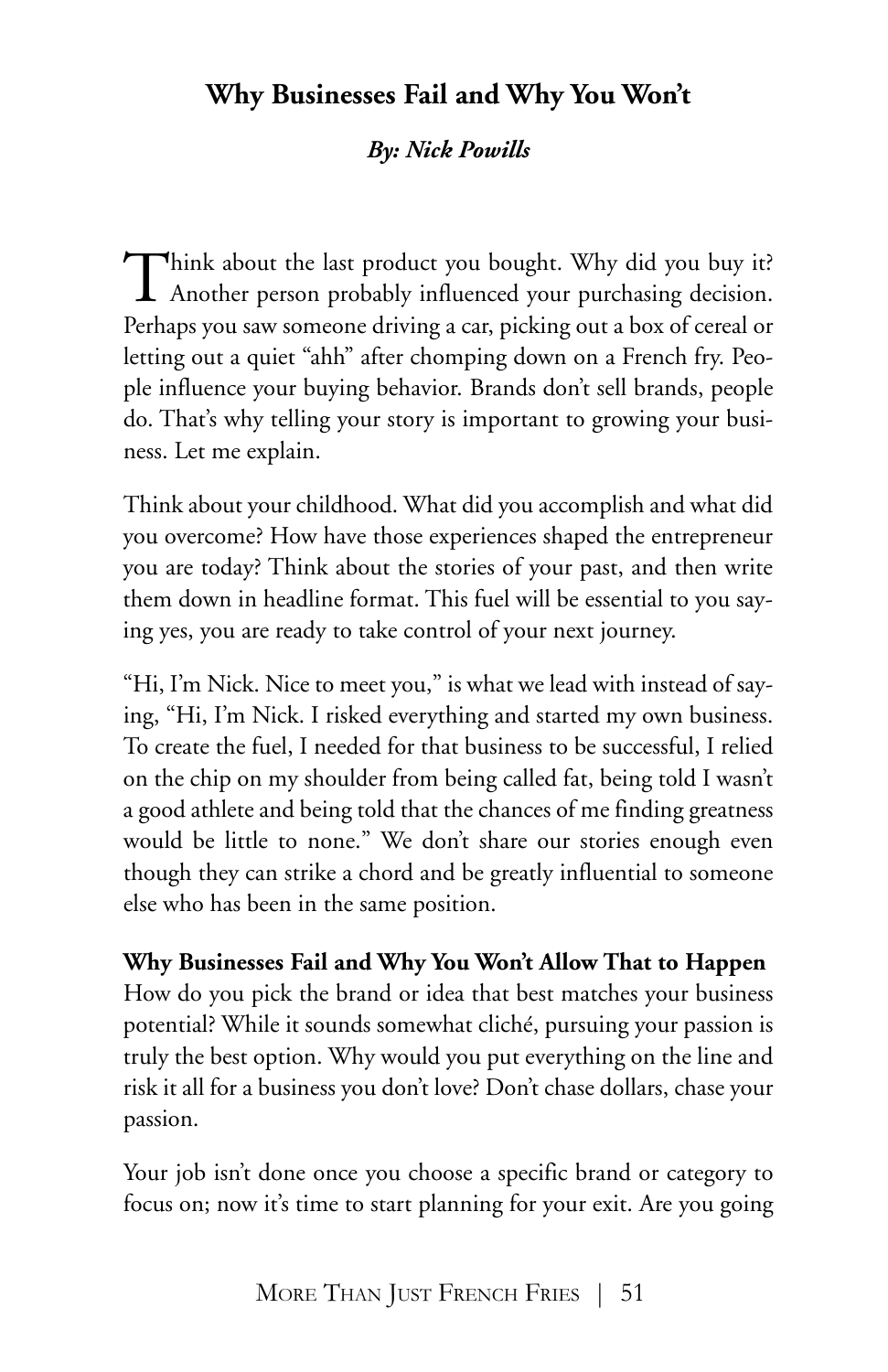to sell or give your business to your children? If you start with the end in mind, you will be able to connect the dots for everything in between.

Talk with as many people as possible. Ask your inner circle what they think about the brand, concept or business idea. If you are buying a franchise, talk with other franchisees so that you can gauge their happiness now that they are in business. If you are really adventurous, ask the franchisor if you can talk with the last franchisee to exit the system. Don't only listen to negative feedback, but try to figure out what that previous owner did wrong and what you will have to do right.

Examine market conditions and your potential profit and loss. Once you figure out how much it will cost for you to be successful, add more cushion on top so that you are already planning for a rainy day. Be prepared for the worst case scenarios so that they don't phase you when they happen.

## **Stop Wasting Dollars and Bridge the Silos**

Whether you own a one-off flower shop or a \$500M business, *people* will always be the cornerstone of your growth. The best form of people usage comes from viral word-of-mouth messages, which are something that cannot be forced or purchased. Good brands ask their marketing agency to create a viral video for them. Great brands ask their agency to find stories that revolve around people so that they can create a powerful viral movement.

Take the "Share a Coke" campaign, for example. It naturally gets people to buy more Coke when they see either their name of their friend's name on a can. It also gets them to try different products as they hunt for more names. Through this campaign, Coke enlisted its brand ambassadors to buy more Coke, share more Coke and have more smiles with Coke. It's genius.

Another example is Shake Shack. What does Shake Shack do better than every other burger brand from a flavor standpoint? Probably not much. What does it do to get people talking about its brand? A lot. I remember there was a line out the door the first time I went there,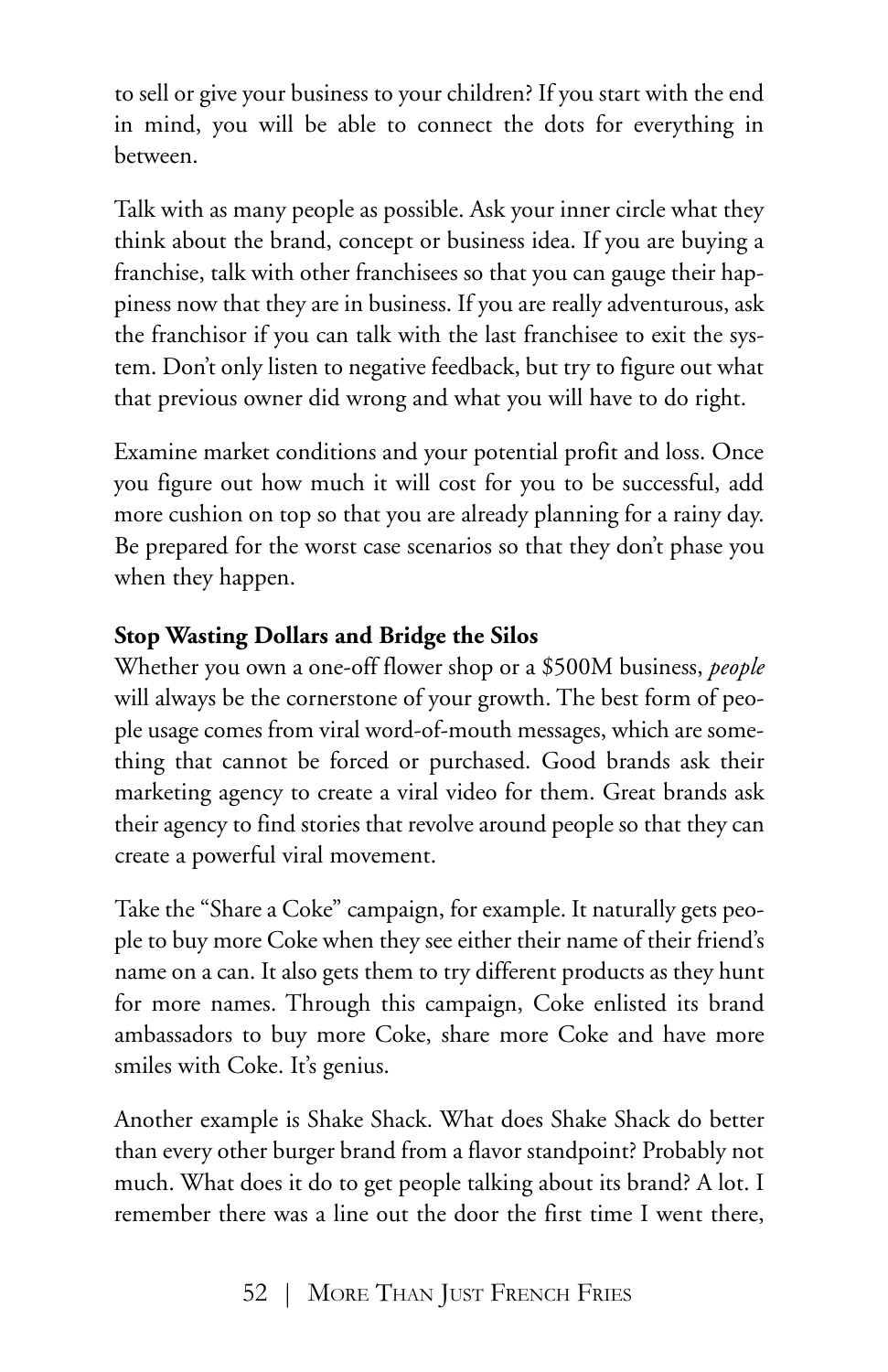which made me think that their burgers must be incredible. The reality is, they let the 10 people in line do the talking for them by pushing the order line closer to the door. That perception is similar to what Krispy Kreme created a few years back, and it is the magic of getting people to transform your brand.

## **Market More, Scale More, Become Legendary**

Once when I was at a franchisor conference, a franchisee bragged that he didn't spend all of the dollars required on marketing. I looked at him with a puzzled face and asked him how successful he was. He said middle of the pack. I then asked him if he was happy with his business, and he said he had expected much more. I asked him if he gained a return on investment on the money he spent. He said when he spent he made it work. I asked him why he didn't spend the marketing dollars if it worked, and he replied that he didn't have to in order to find success. Needless to say, I remained puzzled.

Failure happens when owners spend their life's savings on a business and decide not to kiss babies and shake hands to make it work. Should you decide to buy a franchise, you are buying into a proven system. If the franchisor says to spend dollars on marketing, then spend dollars on marketing.

Your dollars will need to be stretched as far as possible, especially if you are just starting out as a business owner. The easiest way to make your money last is by connecting marketing silos. That's where PR, advertising, social media and digital marketing become one.

Open up any business magazine. You'll likely see an advertisement for a car company that claims you can drive faster if you buy their latest model. But that same car company doesn't give you a URL for more information, nor do they tell their story. Even though they've spent hundreds of thousands of dollars on the ad, they've missed the boat.

## **People Sell Brands, People Grow Brands**

Make sure every single person in your neighborhood knows you are a local business. For example, food brands can host "pay what you want" days where customers pick their prices, which are then donated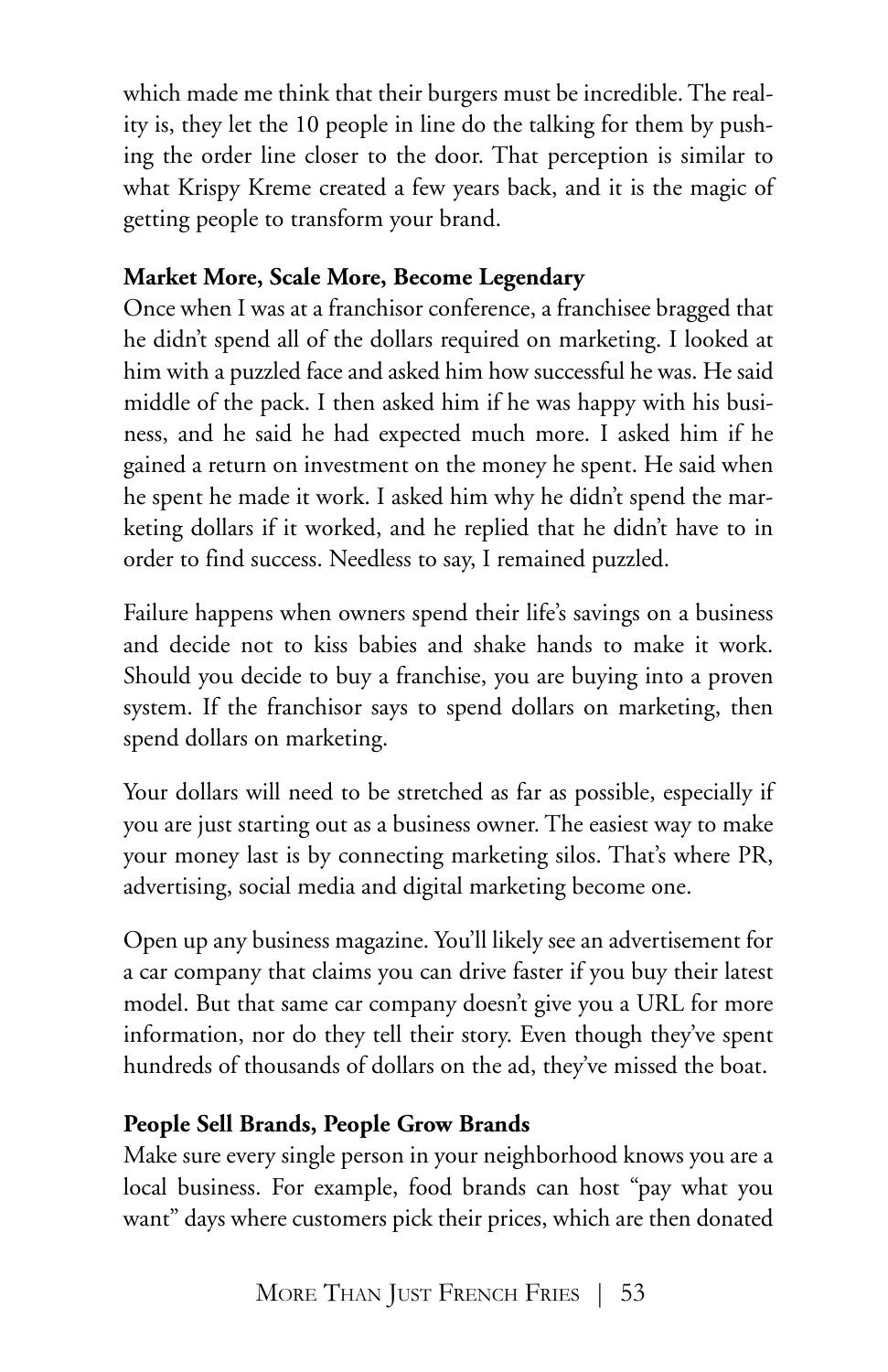to charity. Restaurants can host a day where consumers may eat for free in exchange for a review on any social website or app. It's also helpful to utilize your down hours by having your staff do sampling or coupon drops to area businesses. Do a city block per week, and give every house on that block something free from your brand.

Most marketing plans include direct mail and advertisements in the local penny saver, but they rarely strive to create a sense of community. The benefit of being local is that you can operate your business on a targeted level that the franchisor doesn't have access to. It's why you keep the vast majority of profit in the business as a franchisee.

As you market your story, look for opportunities to include your team and their unique stories as well. Keep an ear open, and find out more about their backgrounds, struggles and successes. Allow their story to become a piece of your puzzle by putting them on menus and brochures. Your staff are a part of your journey.

Business, trade and feature writers are constantly looking for ways to humanize the brands that serve their communities. When your story is validated by a third party media outlet, it's far more cost-effective and authentic than any purchased advertising placements that might attempt to connect the brand with potential investors.

### **Embrace Your Personal Story**

In 1978, Nobutoshi Kihara shook up the world with his creation of the Sony Walkman. He then created the video recorder and the digital camera. He's a genius, yet no one knows who he is. Steve Jobs, on the other hand, is known by everyone for making the iMac, iPod, iPad, iTunes and iPhone. Jobs left the most remarkable impression because Apple made him the visionary and marketing centerpiece behind its products. Brands don't sell brands, people do.

Great stories and businesses always revolve around people. Whether it's Steve Jobs and Apple, Michael Jordan and Nike or Oprah and Harpo, personal ambassadors create great brands. When you decide to take arguably the biggest risk of your career by purchasing a franchise, your personal story will be part of your differentiation. It will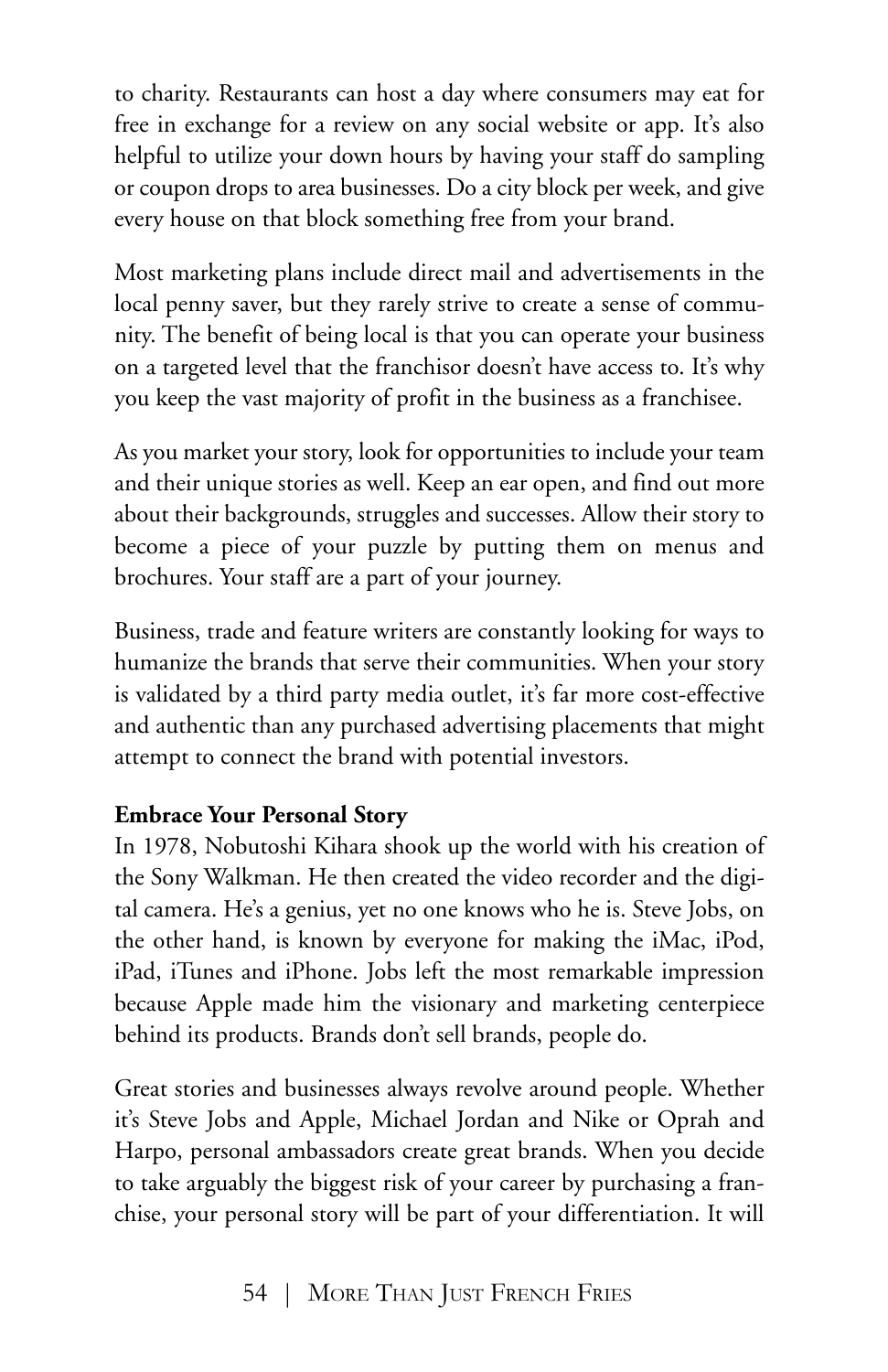be why people connect with you, learn to trust you and give you their hard earned money.

### **About Nick Powills**



Nick Powills, CFE, founded No Limit Agency and its sister company 1851 Franchise in 2008 and serves as Chief Brand Strategist for the Chicago-based firm.

No Limit is a full-service communications agency that establishes and elevates brands by bridging Public Relations, Social Media, Advertising, Digital Pro-

duction, and a lot of creativity, to best strategize well-rounded and successful campaigns for 50+ clients. By presenting visionary ideas and building real relationships, No Limit is able to create effective media branding strategies to help companies grow. Nick currently leads a staff of writers, media strategists, designers, social media experts and digital producers in an office think-tank where brands are humanized for strong, compelling media stories.

Prior to starting No Limit at the age of 27, Nick spent four years working at a franchise PR agency where he mastered the art of building rapport with media outlets and creating newsworthy pitches for earned media placements. Prior to jumping into PR, Nick worked as a writer at the Northwest Herald, a daily newspaper in Chicago; started Lumino, an online music magazine; and had internships at Rolling Stone and Details Magazine. He holds a Bachelor of Journalism from Drake University in Iowa.

Nick, a native of Oak Park, Illinois, and lives in Chicago with his wife, Sharon and his two children Jagger Wrigley and Lennon Field.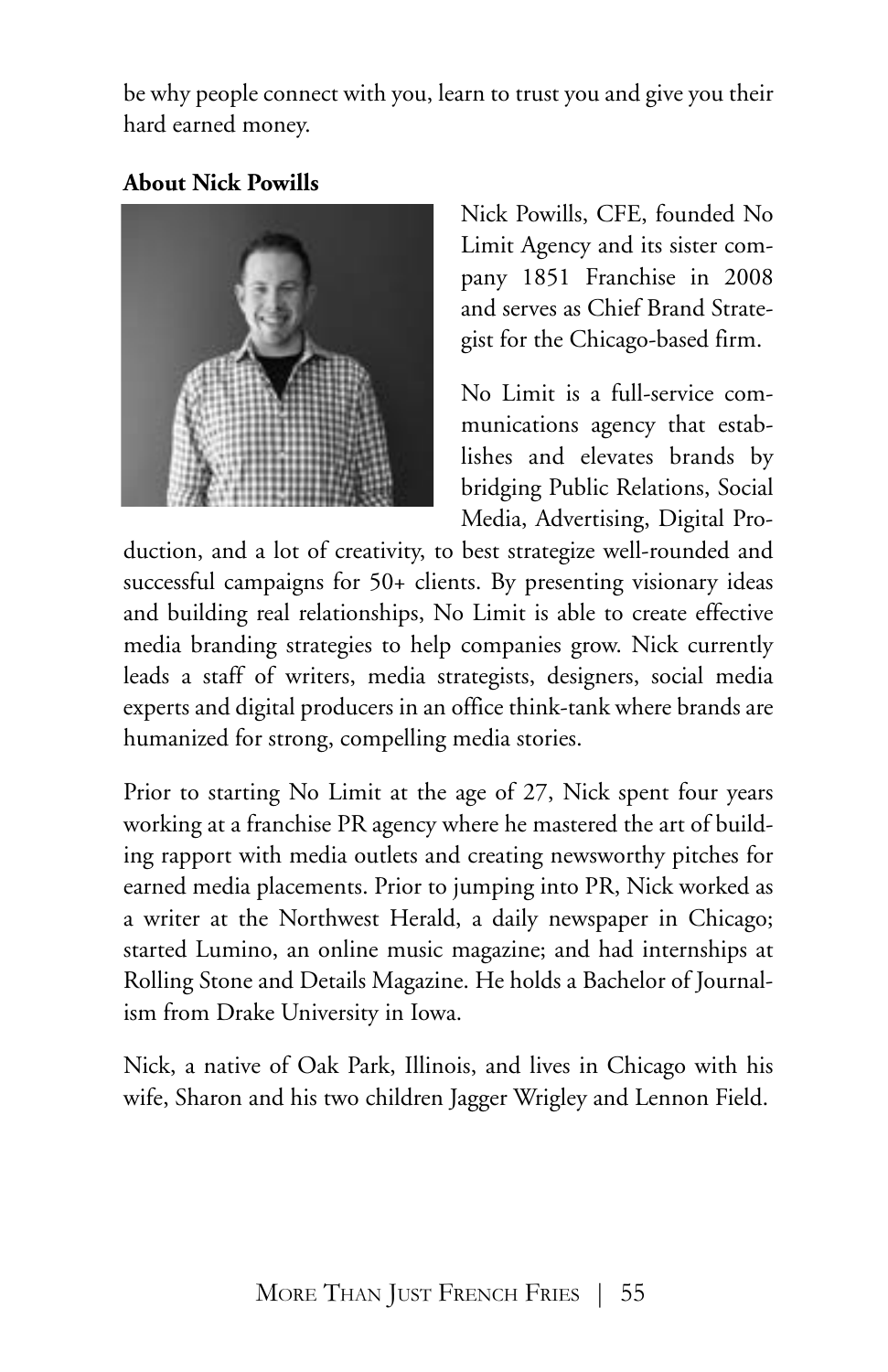## **Why Women are a Natural Fit for Franchising**

#### *By: Chuck Prenevost*

As a business graduate, I started out working for someone else.<br>After a few years, I began to realize that I didn't want to work for someone else. I wanted to be my own boss and live my own dream instead of being a component of someone else's dream. My next step was starting my own service-based business, which I opened in the Toronto, Canada area.

After 21 years of building my business and reputation, the business was ranked second in the city for that service industry segment. I sold the business to my top competitor. It ended up being a good deal financially for me. My competitor's business also benefitted as they inherited the streamlined internal methods and processes that had worked so well for us and which earned my business many awards each year. Our internal business systems and processes were highly efficient and that was the knowledge our competitor desperately needed to maintain their market position.

My wife and I decided to move to the West coast and follow our passion for skiing. We became ski instructors at Whistler Blackcombe Resort in beautiful British Columbia. I took some time off after that to consider what my new direction might be. I got into franchising as my full-time passion to help other franchise owners and entrepreneurs reach their dreams. Since there wasn't as much help available for aspiring franchise owners 30 years ago as there is today, I'm excited to see the positive changes and support mechanisms available today for those who want to take control of their career path and start their own business. In particular, I like to reach out to women and help them see the opportunities in franchising because they are exceptional business owners that don't get enough credit. They are often overlooked by outreach attempts. Networking and building relationships are important parts of helping women succeed.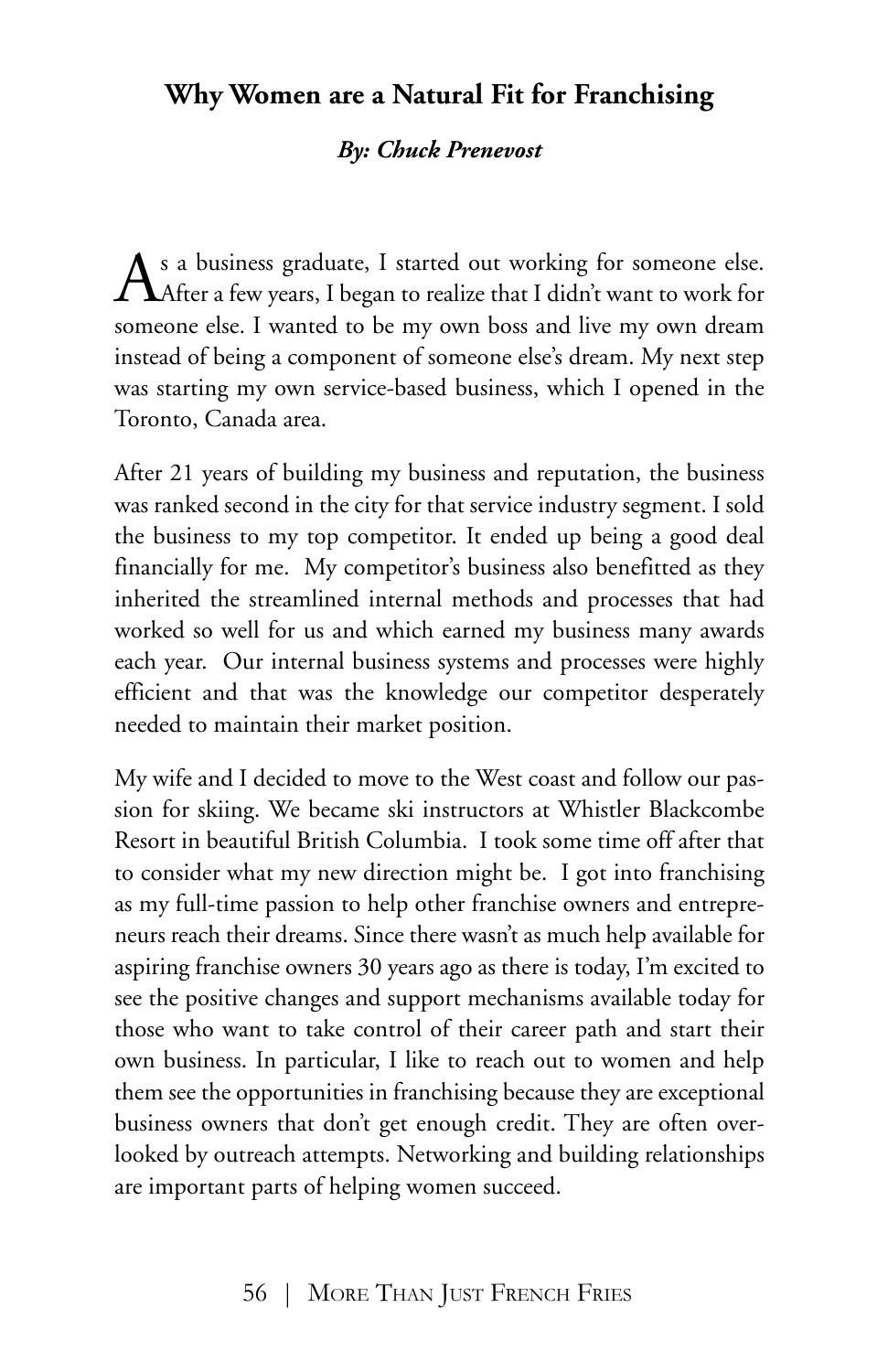The most significant consideration of franchising is that it is a highly refined and efficient business system that captures a disproportionate market share relative to that captured by competitors within the same business sector. It is the strength of these business systems that consistently achieves a higher success rate than starting your own business from scratch.

#### **Connecting Women to Franchising**

Out of the top ten highest paid executives in corporate America, only one women made the list, illustrating that disparity still exists for women in corporate roles, according to the *Associated Press* May 2015. Some will be motivated by this disparity and be driven to change the statistic while others are driven by more personal goals. Whichever side of the fence you may land on, one of the biggest challenges is the uncertainty of operating a new business venture. Identifying networks such as The League of Extraordinary Women and connecting with other local business owners is an important step for overcoming that uncertainty. To do that, I've learned that you have to have the right mindset and be willing to get out there, talk to people and be the one to build relationships. It is both a short-term and a long-term strategy. It's also a matter of finding compatible networks of entrepreneurs. I always encourage my clients to find network groups with people who are focused business owners and who enjoy helping their peers succeed. You have to build trust just as you would in any other type of relationship.

#### **Women in Franchising Take More Risks**

In the past, most of the people I've worked with have been in their 40s or 50s and have been displaced out of the corporate world and generally uncomfortable with taking on the risks associated with becoming a franchise owner. I also observe that clients in their 30s, may still be too hesitant to step out on their own relying heavily on the predictable paycheck from their corporate job. Today, I'm seeing younger and middle-aged women exploring franchising as they seek to take control of their career path. I've also noticed a trend that both Millennials and women have an increasing desire to work for themselves and are against the idea of being a corporate pawn.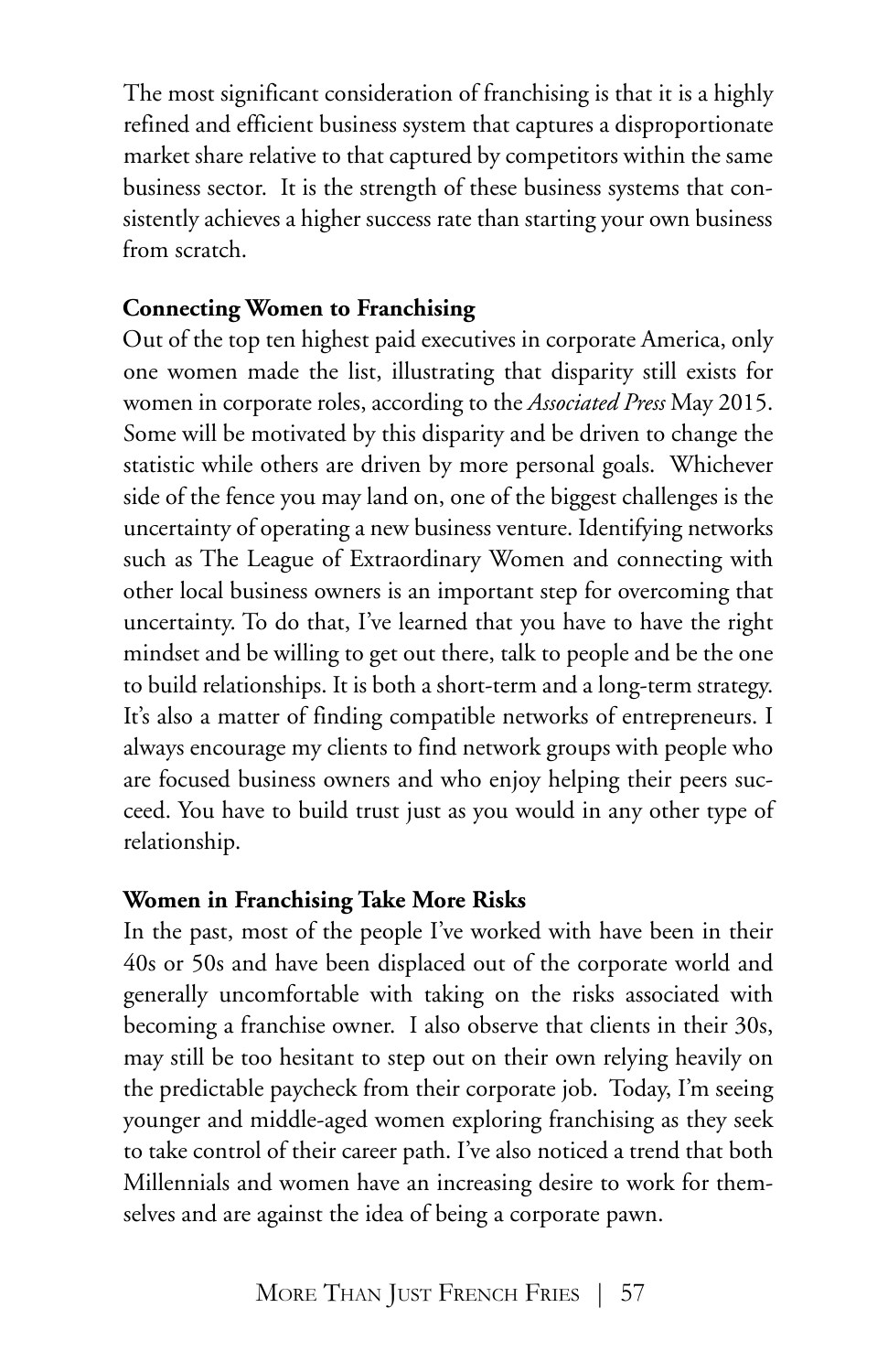Once they understand there are support mechanisms available today and that conducting a thorough research process is critical, they're more willing to take on calculated risks and tap into their entrepreneurial drive instead of working for someone else. Since women tend to naturally be more averse to risks because of instincts, it is harder for them to take those big steps. That's one of the big challenges of getting more women into the franchising world.

## **Why Women Are Franchising Rock Stars**

Women are naturally prepared to become great business owners due to their understanding and ability to identify upcoming trends and what potential niche products or services can earn money.

They are great at multi-tasking, organizing busy schedules to meet goals and have a particular attention to detail. When you combine these extremely valuable skills with their experiences from previous corporate roles, you have a powerful combination that can be leveraged into a new business, setting themselves up for more success. In particular, women have an even temperament. Women are particularly strong nurturers and subsequently tend to look out for their employees and customers. By doing this, they build a strong and dedicated workforce that in turn, provides exceptional customer experiences and loyal clients. This is an important part of their enduring success.

## **Challenges Women face in Franchising**

For women who overcome the aversion to take risks and see franchising as a strong career, there are often still other hurdles on the horizon and this is where I find their natural perseverance helps them navigate such challenges. These are a few top examples.

**Entering franchising often requires transitioning.** This may not be applicable to all women. As I said before, many younger women who do not have major life commitments are getting into franchising to launch their careers. For those who have families and are considering getting into franchising, spousal/partner support can be a barrier. A spouse/partner may not fully understand the level of commitment required in the early years to launch the business and a discussion or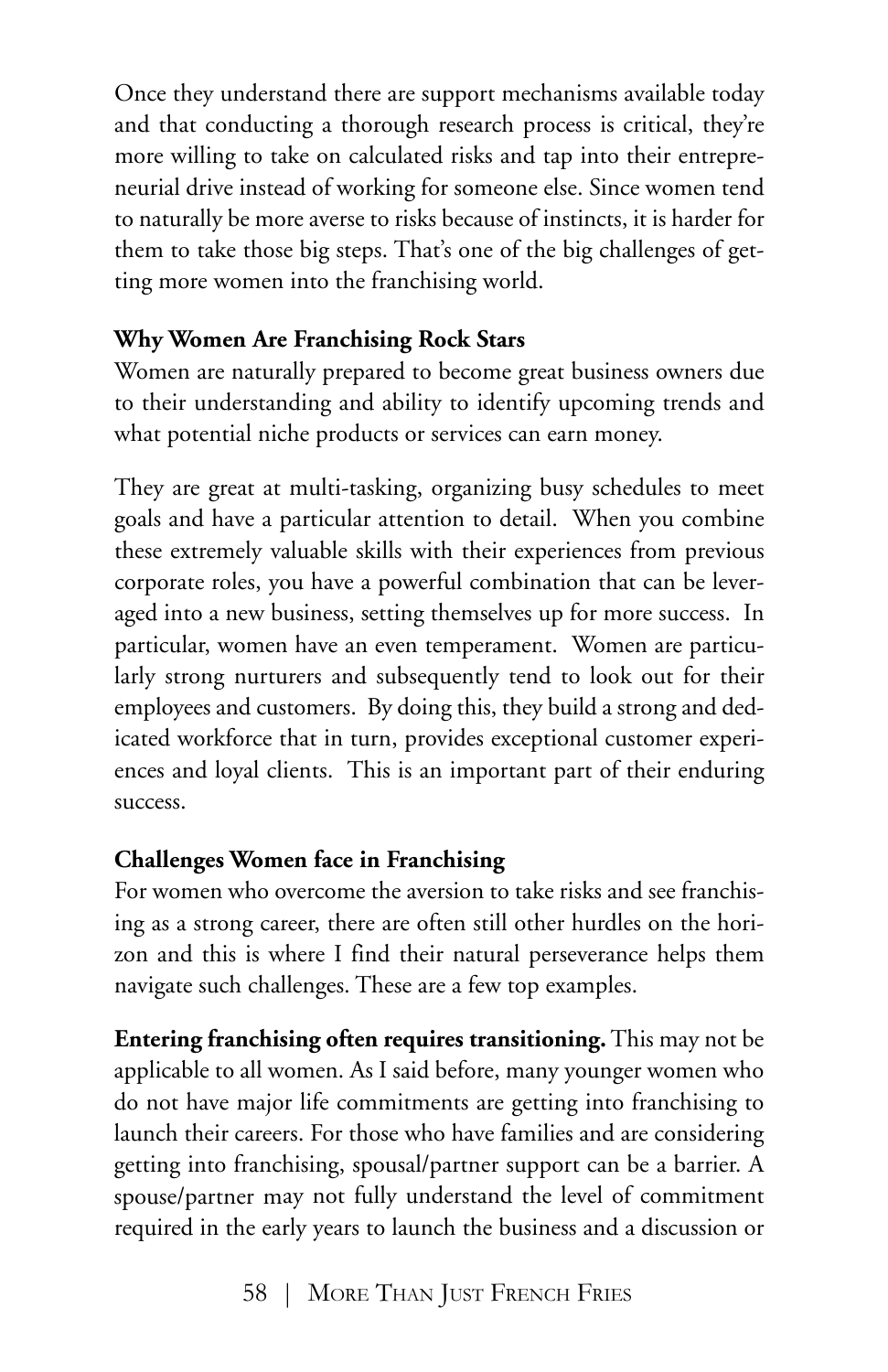two with them will be necessary to explain what the transition period will look like. In other words, some sacrifices will have to be made early on as part of reaching your business ownership and personal goals. The reality is, once you get past the launch phase, you will typically have more flexibility with your schedule and free time to spend with your family than if you went back to a corporate job.

**Choosing an ideal franchise may be hard.** Some people have their own ideas of what sounds good, and they often go for that. What sounds good may not always be what is best. For example, I had one client who was an admitted introvert from the IT world. The client didn't want to make cold calls and preferred a franchise targeting the senior demographic market. What I eventually matched this client with, had a market of mostly women of different age groups. After a thorough research process, the client agreed that it was a great match for their skills and went on to become one of the top performers in North America for that franchise system.

**The research process takes time.**Theresearch involved with finding the right franchise can be cumbersome. I always compare it to shopping for a new car. Most people get excited about the shiny new Porsche in the corner and realize that it is not very practical for that 5-hour road trip with the family. What they need is more like the minivan that you can pack the entire family and all the suitcases into in order to arrive in comfort. You will want to know as much information about the car before buying it and even take it on a test drive just to be sure. With a franchise, it is no different. You have to do research to find out which specific opportunities may be the best fit for you and your needs. Committing to a research process to find the right match will serve you better than any other short term goal you set for yourself.

**Treat your research like a nautical adventure.** You can see the enticing information on the surface with a snorkel. If you want to learn and see more, you have to instead go on a diving expedition to see what's below the water. Talk to other female franchise owners. Spend some time learning about their mistakes, struggles and successes. Having these conversations will be one of the most important aspects of your research.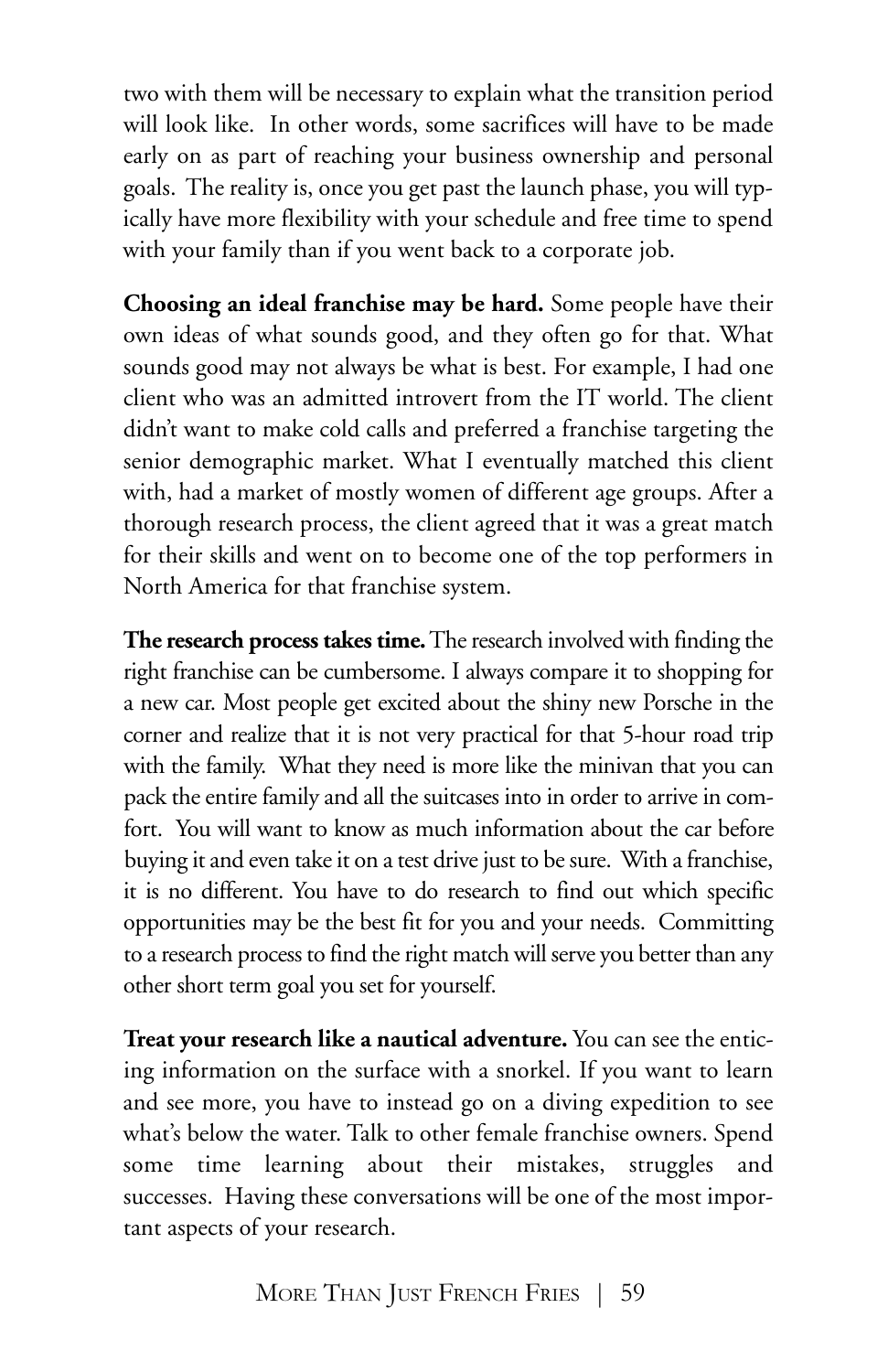## **Flexibility in Franchising**

One of the great things about women is their sense of adventure and their passion for enjoying life. To enjoy life more, you must have flexibility. Franchise ownership gives you a flexibility that does not exist in the corporate world.

In my early discussions with female clients, when asking what was of most importance to them, flexibility came up in the top three. They reiterated that being tied down to traditional corporate work hours was not ideal to maintain the balanced lifestyle they seek and this has evidently become a huge motivation for them.

If you want to devote more time to your franchise, you can do that. You can spend time building client relationships and modifying your methods for success. If you want to spend more time at home and have a flexible schedule, you can hire a manager to oversee the franchise's operations. While your manager maintains the franchise's predesigned plan for success, you have more time to spend traveling, taking your kids to after-school activities or focusing on your other passions. There are so many possibilities once you perform the research and the initial hard work of getting your franchise going. Here are three great success stories from Franchise.org

http://www.franchise.org/a-tale-of-three-success-stories

# **Tips for Women Considering Franchising**

With their natural abilities that contribute to their success, I love to see women entrepreneurs succeed in franchising and still have time to enjoy their other passions in life. For any woman considering franchising, here are three valuable tips:

- 1. Learn to embrace risks.
- 2. If you have a spouse or partner, involve them early on and gain their full support.
- 3. Ensure you are properly funded from the beginning. If you're underfunded, wait to get started especially if you plan on using your business income for personal use within the first year.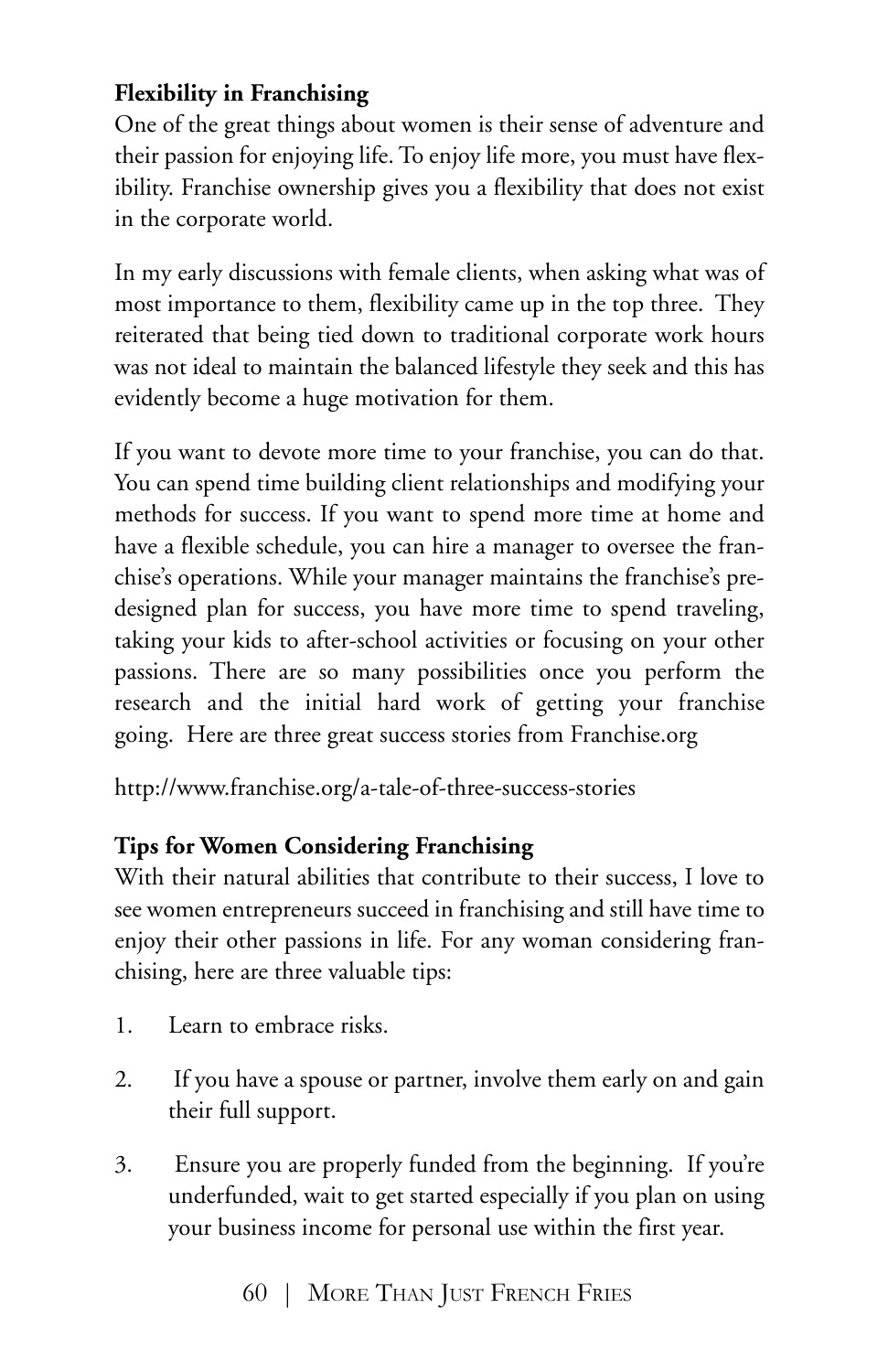There will be challenges and hard work involved with any business or franchise. If you're ready to become a franchise owner and be your own boss, start networking now to develop your relationships and build a support system that will serve you well into your entrepreneurial future.

#### **About: Chuck Prenevost**



With over 21 years as a successful entrepreneur and owner of his service-based business which he started from scratch, Chuck brings a unique perspective to the franchise industry. He developed his business into being recognized as one of the elite service providers in Canada with an annual ROI of 15% - 18%. Chuck knows and understands

first-hand, the value of effective business systems and what it takes to start and grow a successful business.

Chuck's extensive management skills include:

- Budgeting and P&L Management
- Sales and Marketing
- Executive-level Negotiations
- Venture Capital Funding
- Human Resource Development
- Operations and Logistics Management

With real world experience, Chuck will work together with you to guide you through your business investigation and match you with successful franchise opportunities that align with your lifestyle and business goals.